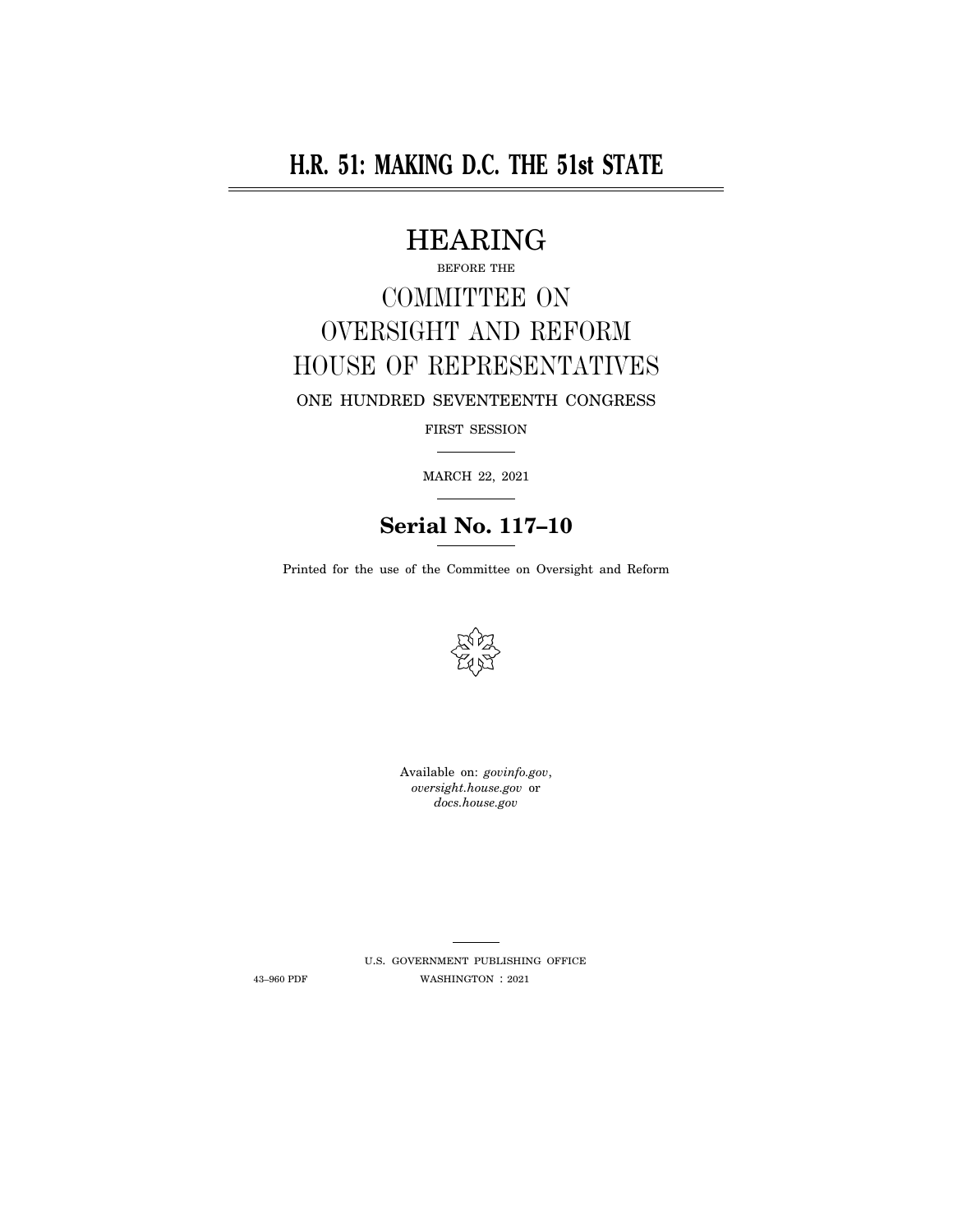#### COMMITTEE ON OVERSIGHT AND REFORM

#### CAROLYN B. MALONEY, New York, *Chairwoman*

ELEANOR HOLMES NORTON, District of Columbia STEPHEN F. LYNCH, Massachusetts JIM COOPER, Tennessee GERALD E. CONNOLLY, Virginia RAJA KRISHNAMOORTHI, Illinois JAMIE RASKIN, Maryland RO KHANNA, California KWEISI MFUME, Maryland ALEXANDRIA OCASIO-CORTEZ, New York RASHIDA TLAIB, Michigan KATIE PORTER, California CORI BUSH, Missouri DANNY K. DAVIS, Illinois DEBBIE WASSERMAN SCHULTZ, Florida PETER WELCH, Vermont HENRY C. ''HANK'' JOHNSON, JR., Georgia JOHN P. SARBANES, Maryland JACKIE SPEIER, California ROBIN L. KELLY, Illinois BRENDA L. LAWRENCE, Michigan MARK DESAULNIER, California JIMMY GOMEZ, California AYANNA PRESSLEY, Massachusetts **VACANCY** 

JAMES COMER, Kentucky, *Ranking Minority Member*  JIM JORDAN, Ohio PAUL A. GOSAR, Arizona VIRGINIA FOXX, North Carolina JODY B. HICE, Georgia GLENN GROTHMAN, Wisconsin MICHAEL CLOUD, Texas BOB GIBBS, Ohio CLAY HIGGINS, Louisiana RALPH NORMAN, South Carolina PETE SESSIONS, Texas FRED KELLER, Pennsylvania ANDY BIGGS, Arizona ANDREW CLYDE, Georgia NANCY MACE, South Carolina SCOTT FRANKLIN, Florida JAKE LATURNER, Kansas PAT FALLON, Texas YVETTE HERRELL, New Mexico BYRON DONALDS, Florida

DAVID RAPALLO, *Staff Director*  MARK STEPHENSON, *Director of Legislation*  ELISA LANIER, *Chief Clerk*  CONTACT NUMBER: 202-225-5051 MARK MARIN, *Minority Staff Director*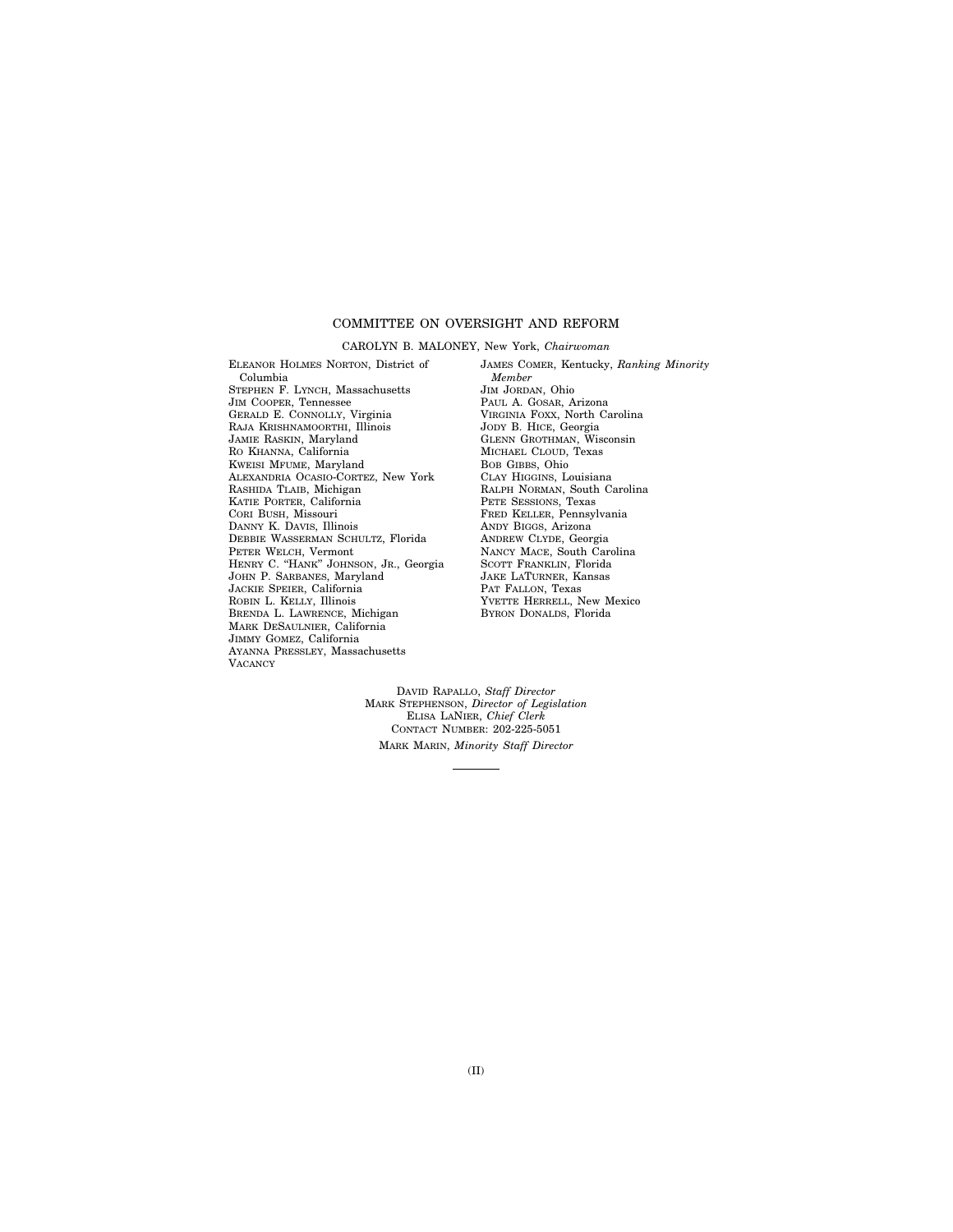## C O N T E N T S

|                                                                                                                         | Page |
|-------------------------------------------------------------------------------------------------------------------------|------|
| WITNESSES                                                                                                               |      |
| The Honorable Muriel Bowser, Mayor, District of Columbia                                                                | 8    |
| The Honorable Phil Mendelson, Chairman, Council of the District of Colum-<br>bia                                        | 10   |
| Mr. Fitzroy Lee, Interim Chief Financial Officer, District of Columbia                                                  | 13   |
| Mainon A. Schwartz, Legislative Attorney, Congressional Research Service                                                | 14   |
| Wade Henderson, Interim President and Chief Executive Officer, The Leader-<br>ship Conference on Civil and Human Rights | 16   |
| Harry Wingo, D.C. Veteran                                                                                               | 18   |
| Zack Smith, Legal Fellow, Meese Center Heritage Foundation                                                              | 19   |
| Opening statements and the prepared statements for the witnesses are avail-                                             |      |

*able in the U.S. House of Representatives Repository at: docs.house.gov.* 

#### INDEX OF DOCUMENTS

\* ACLU report regarding constitutionality of H.R. 51; submitted by Rep. Norton.

\* List of 111 organizations who have endorsed H.R. 51; submitted by Rep. Norton. \* D.C. resident letter regarding support for statehood; submitted by Rep.

Norton. \* D.C. Affairs Community letter regarding support for statehood; submitted

by Rep. Norton. \* D.C. Developmental Disabilities Council testimony; submitted by Rep.

Norton. \* Environmental and Faith Coalition letter regarding support for state-

hood; submitted by Rep. Norton. \* GWAC letter regarding support for statehood; submitted by Rep. Norton.

\* GWU President letter regarding support for statehood; submitted by Rep. Norton.

NARFE letter regarding support for statehood; submitted by Rep. Norton.

\* SEIU letter regarding support for statehood; submitted by Rep. Norton. \* CAC letter regarding support for statehood; submitted by Chairwoman

Maloney.<br>\* DC Bai DC Ban Factsheet; submitted by Chairwoman Maloney.

*Documents entered into the record during this hearing, and Questions for the Record (QFR's) with responses are available at: docs.house.gov.* 

<sup>\*</sup> Testimony of Assistant Attorney General Viet Dinh; submitted by Rep. Norton.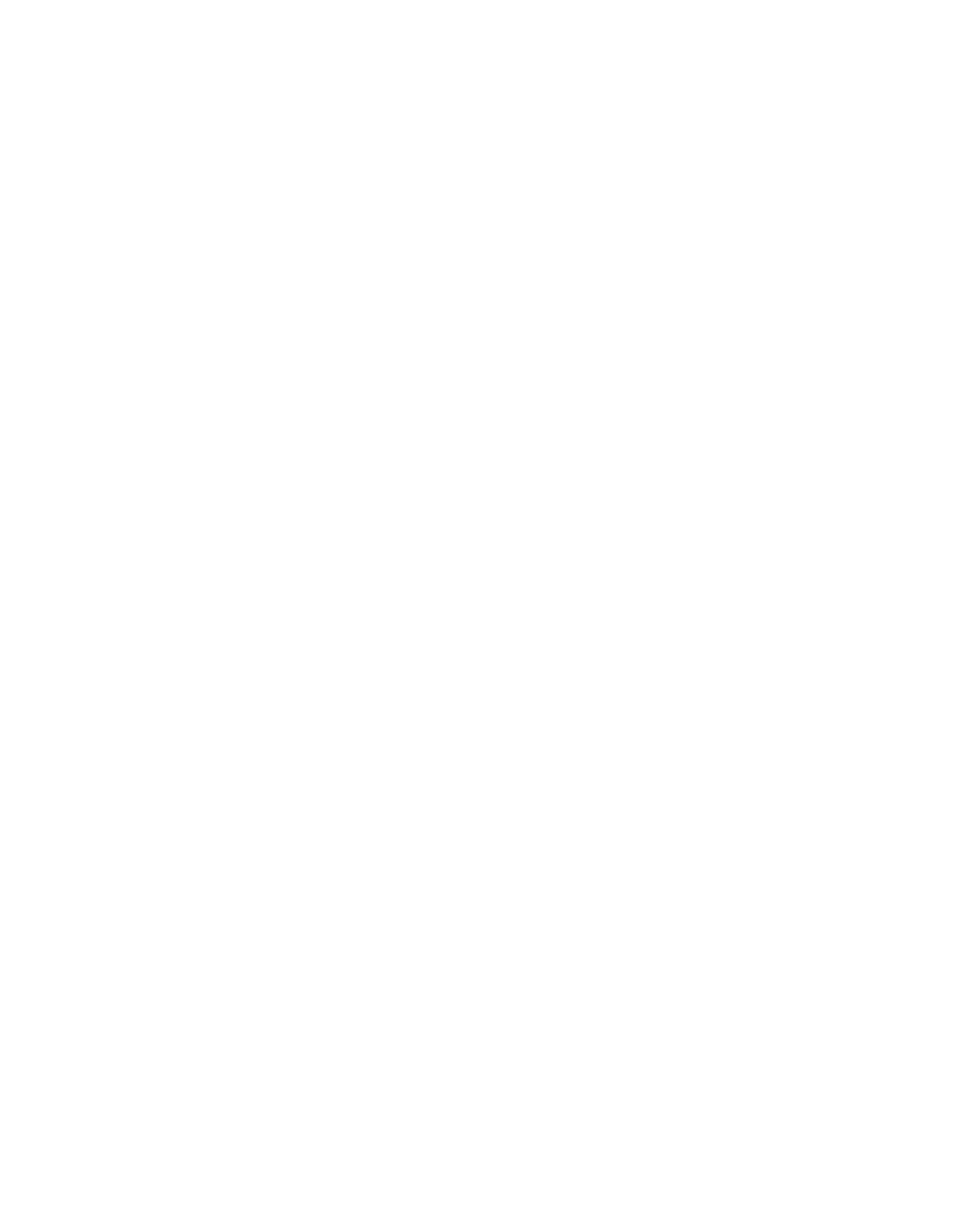### **H.R. 51: MAKING D.C. THE 51st STATE**

#### **Monday, March 22, 2021**

#### HOUSE OF REPRESENTATIVES, COMMITTEE ON OVERSIGHT AND REFORM, *Washington, D.C.*

The committee met, pursuant to notice, at 11:03 a.m., in room 2154, Rayburn House Office Building, Hon. Carolyn B. Maloney [chairwoman of the committee] presiding.

Present: Representatives Maloney, Norton, Lynch, Connolly, Krishnamoorthi, Raskin, Khanna, Mfume, Tlaib, Porter, Davis, Wasserman Schultz, Welch, Johnson, Sarbanes, Kelly, DeSaulnier, Gomez, Pressley, Comer, Jordan, Gosar, Foxx, Hice, Grothman, Cloud, Higgins, Norman, Sessions, Keller, Biggs, Clyde, Franklin, Fallon, Herrell, and Donalds.

Chairwoman MALONEY. The committee will come to order.

Without objection, the chair is authorized to declare a recess of the committee at any time.

I now recognize myself for an opening statement.

Last Congress, I was proud to preside over the first markup of legislation to grant D.C. Statehood since 1993. And for the first time ever, the House passed legislation in 2020 that would have made D.C. a state. But the Republican-controlled Senate refused to even have a hearing or consider that bill.

Even though we are only a few months into the new Congress, H.R. 51 already has 215 cosponsors. After years of stagnation and indifference to the rights of thousands of D.C. residents, there is real and sustained momentum behind this effort.

This legislation would fulfill the promise of democracy for more than 712,000 Americans who call Washington, DC, their home.

D.C. residents are American citizens. They fight honorably to protect our Nation overseas. They pay taxes. In fact, D.C. pays more in Federal taxes than 22 states and more per capita than any state in our Nation.

D.C. residents have all the responsibilities of citizenship, but they have no congressional voting rights and only limited self-government.

These fundamental disparities for hundreds of thousands of Americans conflict with the core principles of our Republic. Our country was founded on the belief that no people should be subjected to taxation without representation or be governed without the consent of the governed.

Representative government only functions properly when all people have a voice in the laws that govern them. Our honorable colleague, Congresswoman Norton, represents her constituents excep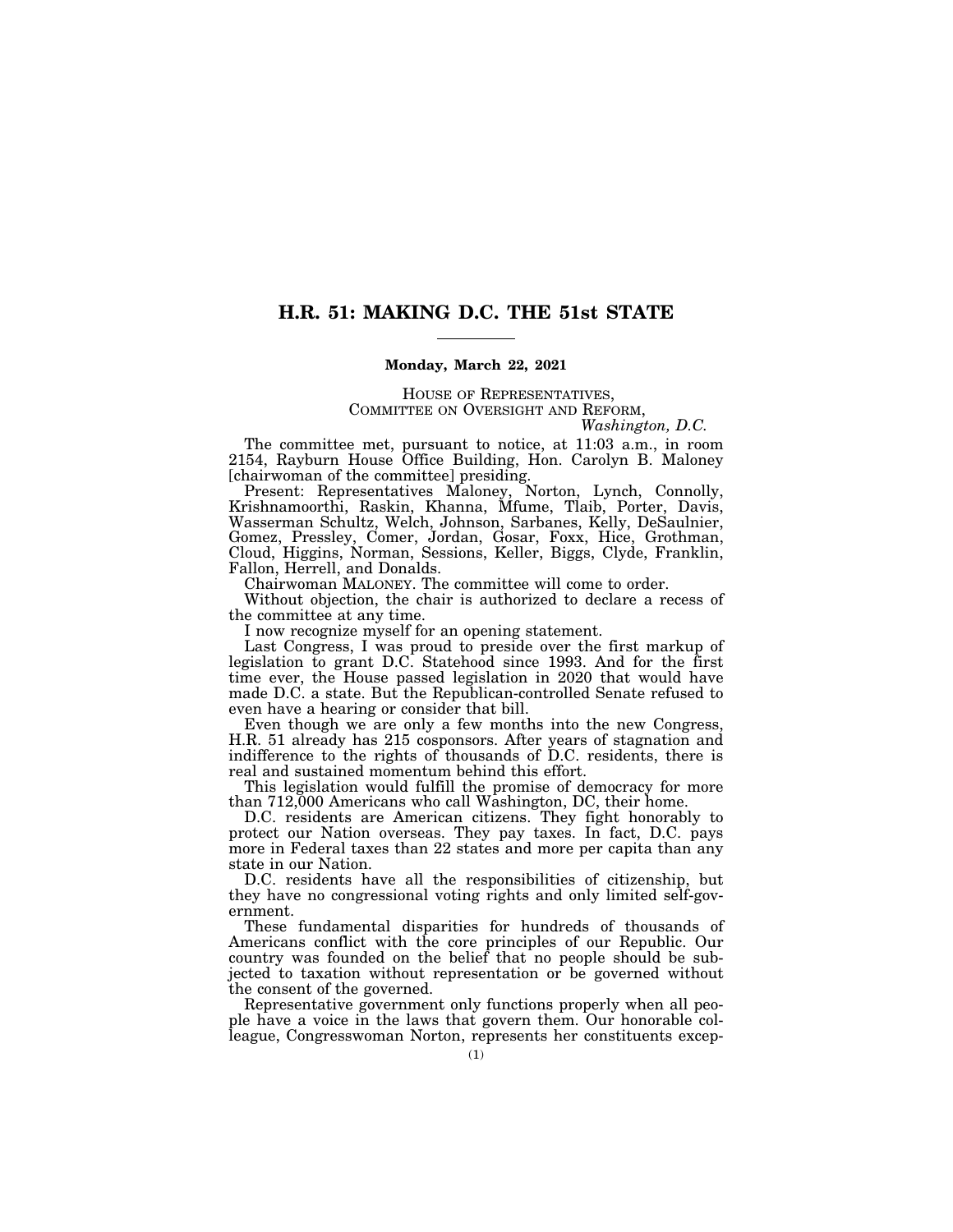tionally well, but is denied the opportunity to vote on the very laws that her constituents must follow.

Congress has the responsibility to live up to the Constitution's goals. Statehood will finally grant D.C. residents full and equal democratic rights.

D.C. residents themselves overwhelmingly support statehood. In 2016, an astonishing 86 percent voted in favor of becoming a state.

Unfortunately, there is not one Republican cosponsor of this bill. In July 2020, Senator Lindsey Graham of South Carolina stated, and I quote, "This is about expanding the Senate map," end quote.

He misses the point entirely. The sad truth is that most of my Republican colleagues oppose D.C. Statehood simply because they believe it would dilute their power.

In 2016, then Ohio Governor John Kasich was very blunt about this. He said, and I quote, ''What it really gets down to, if you want to be honest, is because they know that's just more votes in the Democratic Party," end quote.

Adding D.C. Statehood and adding a state should not be about politics. It's about equality. It's about democracy. It is the responsibility of Congress to ensure that Americans are given their full rights demanded by the Constitution.

My colleagues across the aisle are so concerned about maintaining the status quo that they are willing to make claims with no basis in fact in an effort to continue disenfranchising 712,000 Americans.

Just last week, in a press release about this hearing, Ranking Member Comer claimed that H.R. 51 doesn't address the financial burden on the new state. This is simply incorrect. The bill specifically includes transition assistance to the new state, something Congress has historically done when admitting new states into the Union.

The simple truth is that the right to democracy should not be contingent on party registration.

Today, I urge all members of this panel to rise above partisanship. I encourage everyone to have a respectful and robust debate with the fundamental goals of our Founders in mind. As President Abraham Lincoln declared in the Gettysburg Address, a true democracy is government of the people, by the people, and for the people.

I thank all of our witnesses for being here today.

I also thank the people of the District of Columbia for your patience, dedication, and fierce will to secure the rights for the people that they deserve.

I now recognize the distinguished ranking member, Mr. Comer, for an opening statement.

Mr. COMER. Thank you.

Let's be very clear. Today's hearing is all about creating two new Democratic Senate seats.

If you don't believe me, then listen to what our colleague across the aisle, Mr. Jamie Raskin, told The Washington Post, and I quote: ''But there's a national political logic for it, too, because the Senate has become the principal obstacle to social progress across a whole range of issues.''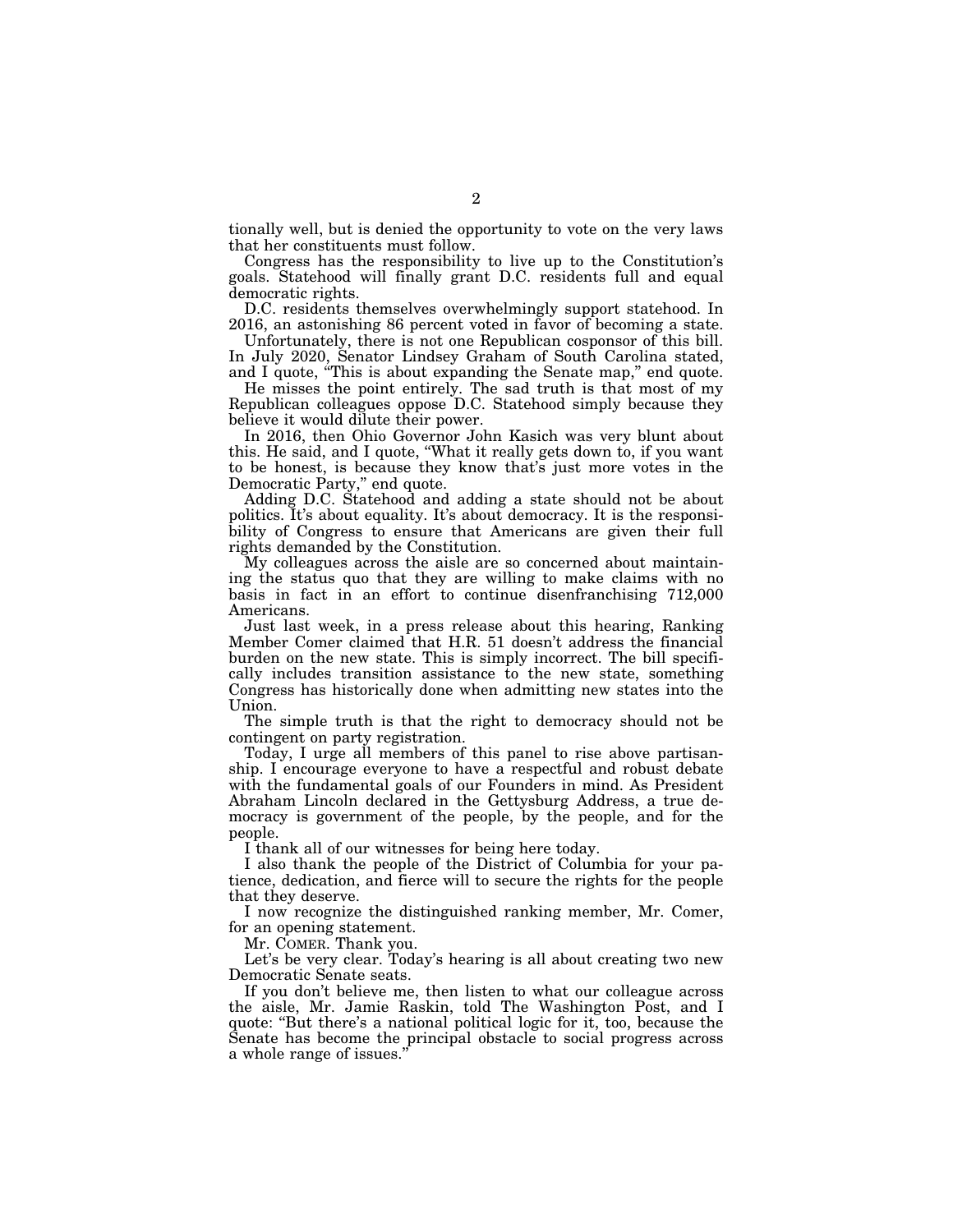H.R. 51, D.C. Statehood, is actually plan B of the Democrat political power grab. Plan A was to eliminate the filibuster in the Senate. But since it appears Joe Manchin isn't going to play these dirty Democratic games, now Speaker Pelosi is stepping in with an unconstitutional bill to make Washington, DC, a city smaller than Columbus, Ohio, and a city that just happens to be 90 percent Democratic, the 51st state.

D.C. Statehood is a key part of the radical leftist agenda to reshape America, along with the Green New Deal, defunding the police, and packing the U.S. Supreme Court.

Many problems exist with H.R. 51. The first is that it is flatly unconstitutional.

But don't take my word for it. Take the word of civil rights champion Robert F. Kennedy, who said 60 years ago that granting D.C. Statehood, absent a constitutional amendment, was inconceivable and would produce an absurdity.

Take the word of all the Justice Departments from President Kennedy's to President Obama's.

Take the word of John Dingell, a liberal titan, the longest-serving Member of Congress, who supported every single civil rights measure that passed before Congress for 40 years.

Take the word of the late Senator Ted Kennedy, who dismissed what he called the statehood fallacy.

Take the word of the former Delegate from D.C., my colleague Eleanor Holmes Norton's predecessor, who had opposed statehood and recognized the constitutional problem.

Take the word of the Democratic-controlled Congress in 1960, which explicitly rejected statehood and instead passed the 23rd Amendment, which gave D.C. three votes in the electoral college.

Democrats even acknowledged the unconstitutionality of the bill by inserting language trying to fix it. Of course this language is meaningless, because the only way to fix it is by a constitutional amendment.

The second problem is that this bill goes flatly against what the Founding Fathers wanted for our Capital City. The Founding Fathers were smart. They knew D.C. would grow as large as it is today. They envisioned it to be the size of Paris, which at the time is roughly equivalent to the size of D.C. today. They envisioned a thriving Capital City, with residential communities, green space, ports, and close access to America's leaders.

The Founding Fathers knew this is what D.C. would become, everything that it is today, and they didn't want it to be a state. In fact, they overwhelmingly rejected it. They had other options, New York, Philadelphia, Trenton. Instead, they created D.C.

Every Democrat who supports this bill should be asked one simple question: Is it their contention that the Founders did not anticipate all the arguments that are currently being made for D.C. Statehood?

If they believe the Founders did not anticipate the arguments, they are wrong. Alexander Hamilton, in fact, proposed granting representation in the House to the District, and it was rejected while ratifying the Constitution.

If Democrats believe the Founders did anticipate the arguments that they are making, they should be asked how we modify the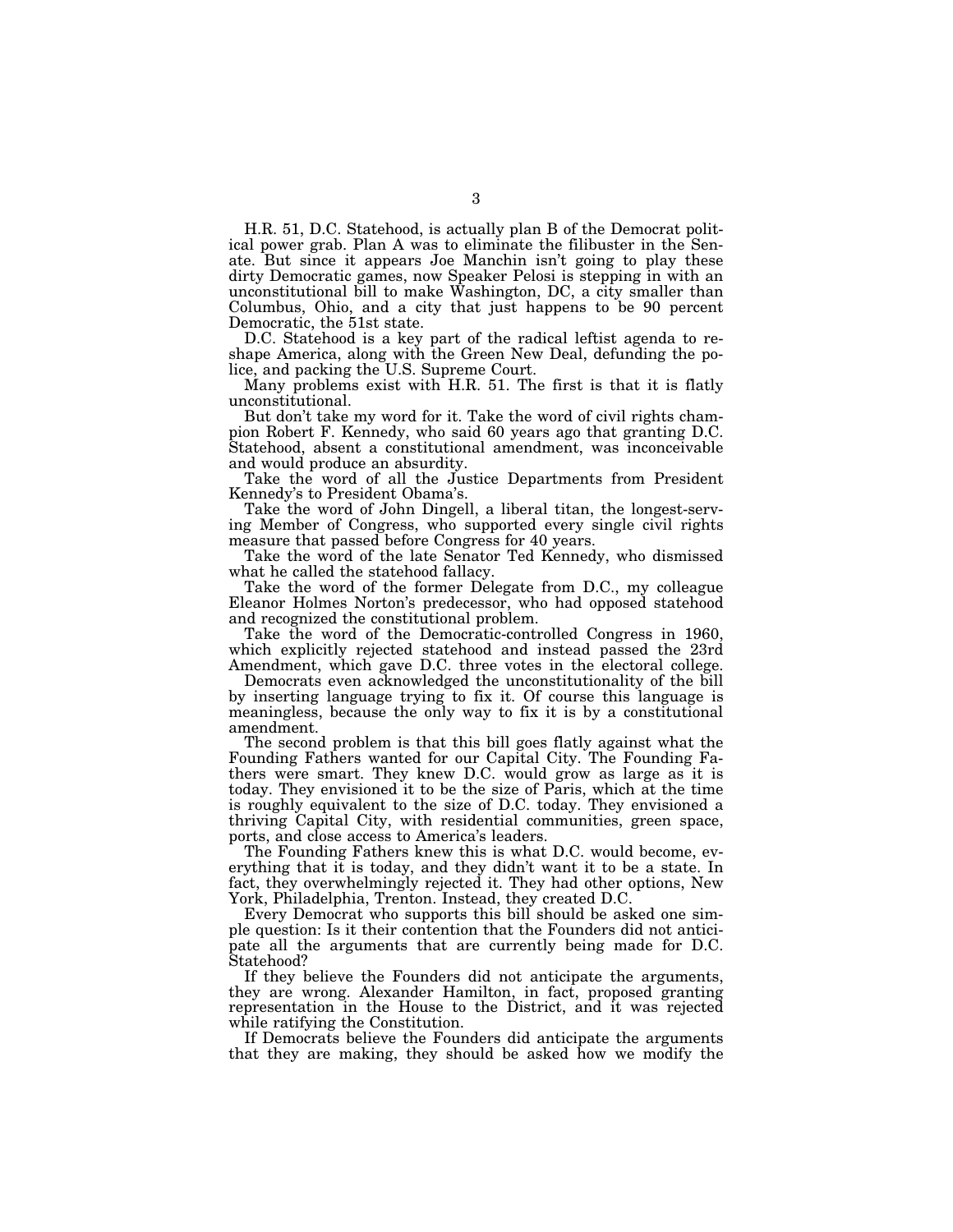Constitution for any other radical departure from the Founders' interpretation. The answer is simple, a constitutional amendment.

I will not address the practical negative ramifications of D.C. Statehood, but will let me colleague from Georgia present those, and there are many.

Liberal progressives supporting this bill support stealing billions from their very own constituents to send it straight to D.C. It's no wonder statehood for D.C. is so unpopular. For years, support for statehood across the country hasn't even reached 30 percent. Today, well over half of Americans reject D.C. Statehood.

The Democrats arrogantly say that is because the American people don't understand what statehood means. But my constituents in Kentucky's First congressional District know exactly what it means, consolidating Speaker Pelosi's power in Washington to enact radical policies that have consistently been rejected by the American people.

The Democrats want you to ignore the issues I've addressed, but we aren't going to let that happen. If Democrats were serious about D.C. becoming a state, they would introduce a constitutional amendment, like the U.S. Constitution implies must happen in not one but two places.

But Democrats are not serious. Instead, they are setting aside the Constitution in order to give progressives a quick win so they can achieve their goals of defunding the police and enacting a Green New Deal.

There is zero chance this bill would pass judicial review. The courts know better. The Senate knows better. All of our constituents, who Democrats prefer to call ignorant, even though they understand basic civics classes, know better.

H.R. 51 is an unconstitutional and unworkable bill and is rejected by the American people. Congress must reject this proposal. Congress knows better.

With that, Madam Chair, I yield back.

Chairwoman MALONEY. The gentleman yields back.

I now recognize Congresswoman Norton for her opening statement.

Ms. NORTON. Thank you very much, Chairwoman Maloney.

Let me say at the outset that this hearing will refute each of the contentions just raised by the ranking member.

Along with the residents of the District of Columbia, I greatly appreciate and thank you, Chairwoman Maloney, for this hearing today.

This has been a historic year for D.C. Statehood. I introduced H.R. 51 with 202 original cosponsors. Today, the bill has 215 cosponsors, which virtually guarantees passage in the House, even with cosponsors alone.

The Senate version, S. 51, was introduced with 38 original cosponsors and now has 41 cosponsors. We are particularly grateful to our Senate sponsor, Senator Tom Carper, who has gathered the largest number of original cosponsors ever. That speaks to mounting support for H.R. 51.

When the House passed the D.C. Statehood bill last Congress, it was the first time in history that a Chamber of Congress had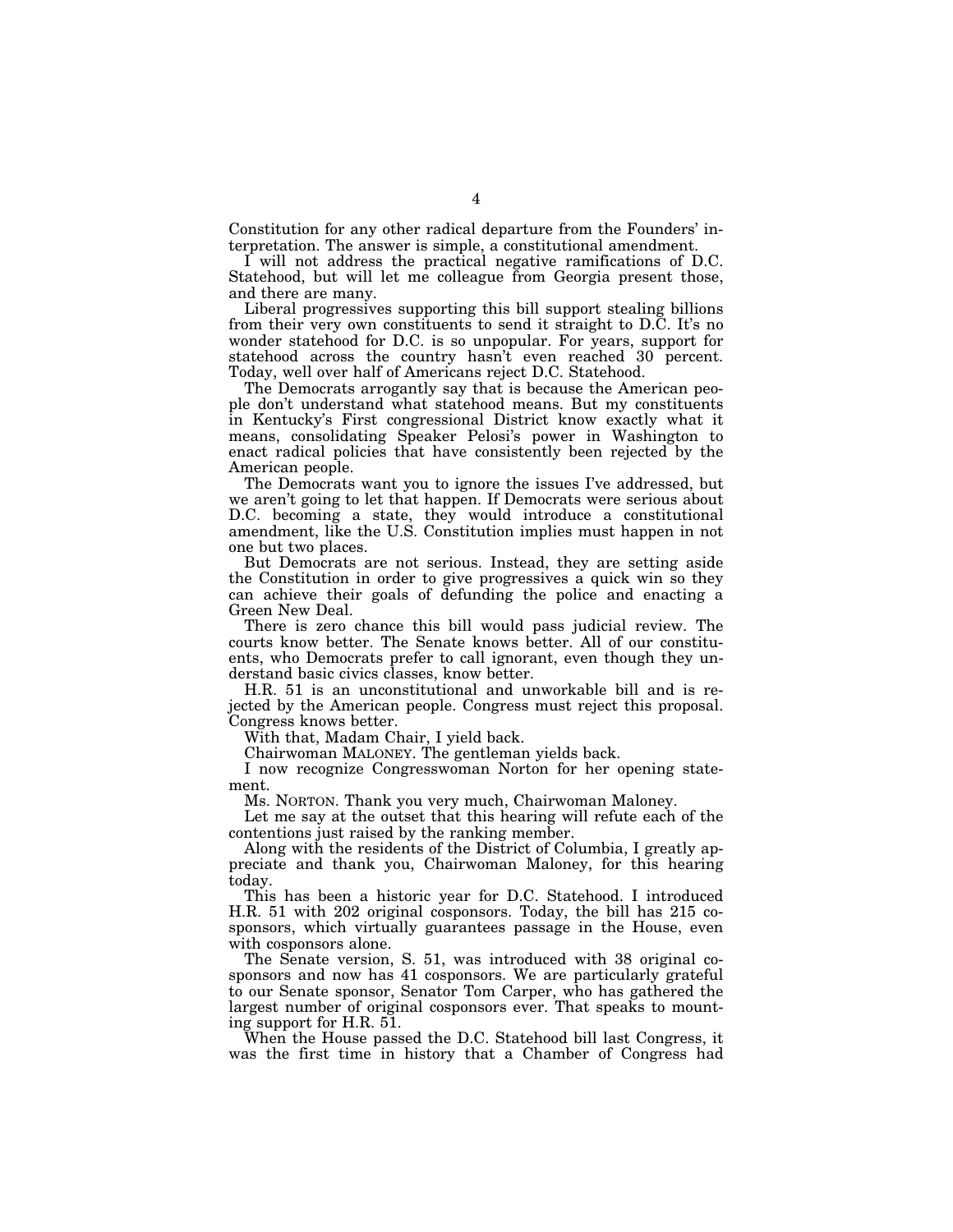passed the bill. With Democrats controlling the House, the Senate, and the White House, we have never been closer to statehood.

Under H.R. 51, the state of Washington, DC, which would consist of 66 of the 68 square miles of the present day Federal District. The reduced Federal District over which Congress would retain plenary authority would be two square miles and consist of the Washington that Members of Congress and visitors associate with the Nation's Capital, including the U.S. Capitol complex, the White House, the Supreme Court, the principal Federal monuments, and the National Mall. It would be called Capital.

H.R. 51 has both the facts and the Constitution on its side. The Constitution does not establish any prerequisites for new states, but Congress generally has considered a prospective state's population and resources, support for statehood, and commitment to democracy.

D.C.'s population of 712,000 is larger than that of two states. Indeed, the state of Washington, DC, would be one of seven states with a population under 1 million.

D.C. pays more Federal taxes per capita than any state, any state already in the Union already with statehood, and pays more Federal taxes than 22 states. D.C.'s budget is larger than that of 12 states.

Eighty-six percent of D.C. residents voted for statehood in 2016. In fact, D.C. residents have been petitioning for voting rights in Congress and local autonomy ever since the District became the capital. That's 220 years ago.

The Constitution's Admissions Clause gives Congress the authority to admit new states, and all 37 states have been admitted by an act of Congress. The Constitution's District Clause, which gives Congress plenary power or authority over the Federal District, sets a maximum, not a minimum size of the Federal District.

Congress previously has reduced the size of the Federal District by 30 percent. The 23rd Amendment to the Constitution does not establish a minimum geographic or population size of the District.

Conservative legal scholar and practitioner Viet Dinh, who served as an Assistant Attorney General in the George W. Bush Administration, has opined that the state of Washington, DC, can be admitted by an act of Congress.

D.C. residents have fought and died in every American war, including the war that led to the creation of the Nation itself, the Revolutionary War. The servicemembers from our Nation's Capital have helped get voting rights for people throughout the world, but continue to come home without those same rights or even the same rights of those with whom they served.

My own family has lived through almost 200 years of change in the District of Columbia, since my great-grandfather, Richard Holmes, as a slave walked away from a plantation in Virginia and made his way to the District.

Today, it is my great honor to serve in the city where my family has lived without equal representation for almost two centuries.

Congress can no longer allow D.C. residents to be sidelined in the democratic process, watching as Congress votes on matters that affect the Nation, with no say of their own, or watching as Con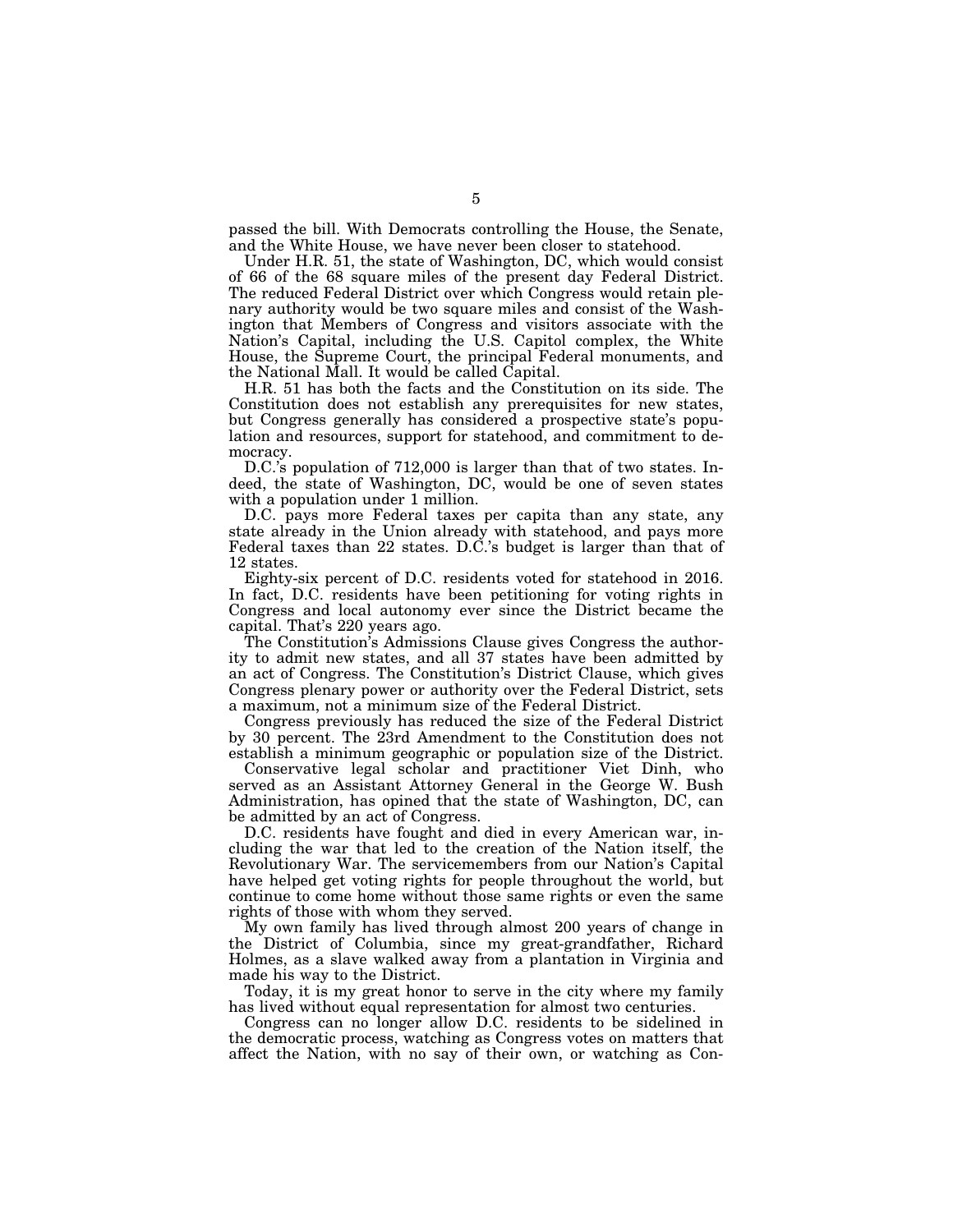gress votes to overturn the laws of the duly elected D.C. Council with no say of their own.

Full democracy requires much more. D.C. residents deserve full voting representation in the Senate and House and complete control over local affairs. They deserve statehood.

Congress has two choices. It can continue to exercise undemocratic, autocratic control over the American citizens who reside in our Nation's Capital, treating them, in the words of Frederick Douglass, as aliens, not citizens, but subjects. Or it can be live up to this Nation's promise and ideals, end taxation without representation, and pass H.R. 51.

Again, Madam Chair, thank you for your leadership for D.C. equality.

I yield back.

Chairwoman MALONEY. The gentlelady yields back.

The chair recognizes Mr. Hice for his opening statement.

Mr. HICE.

Mr. HICE. Thank you, Madam Chair.

This bill is not the answer to voting rights in D.C.

If D.C. were to become a state, the Founding Fathers recognized that it would be the first among states, and that is because the district where our Federal Government resides would be reliant upon the surrounding state, in this case D.C., for basic things like security, sewage, water, and a host of other needs.

It would require foreign governments to negotiate with that state for embassies and other international matters.

And, quite frankly, the Founding Fathers wanted none of this. They wanted Congress to have oversight over the District, something that Congress must retain to protect Federal interests.

And it has worked for over 230 years. In fact, it has worked well. It's our duty as Representatives for all Americans that we safeguard their capital.

But that's not good enough for progressives on the left, which leads me to some of the major practical problems with this bill.

First of all, it is written to maximize the benefit of a new state of D.C. while burdening the American taxpayer. The lines, for example, of this newly envisioned state of D.C. are completely gerrymandered to maximize tax revenue. They do not include some of the Federal property contiguous with the map, but they do include others.

Well, why did they do this? Well, the answer is simple: It's all about money. D.C. wants to become a state so it can levy taxes on people who are working in D.C.

So, this means, if you live in Maryland, or Virginia, or West Virginia, Pennsylvania, wherever, but you work in D.C., your taxes are likely to go way up.

This is going to result in stolen tax revenue from those states and potentially cripple their economies and their budgets, so that every time an American comes to Washington for spring break, for vacations, or whatever, and they cross one of the iconic bridges coming from the airport, they are likely going to be paying

[inaudible].

But it gets worse than that even. D.C. currently relies on hundreds of millions of dollars in Federal funding each year. The last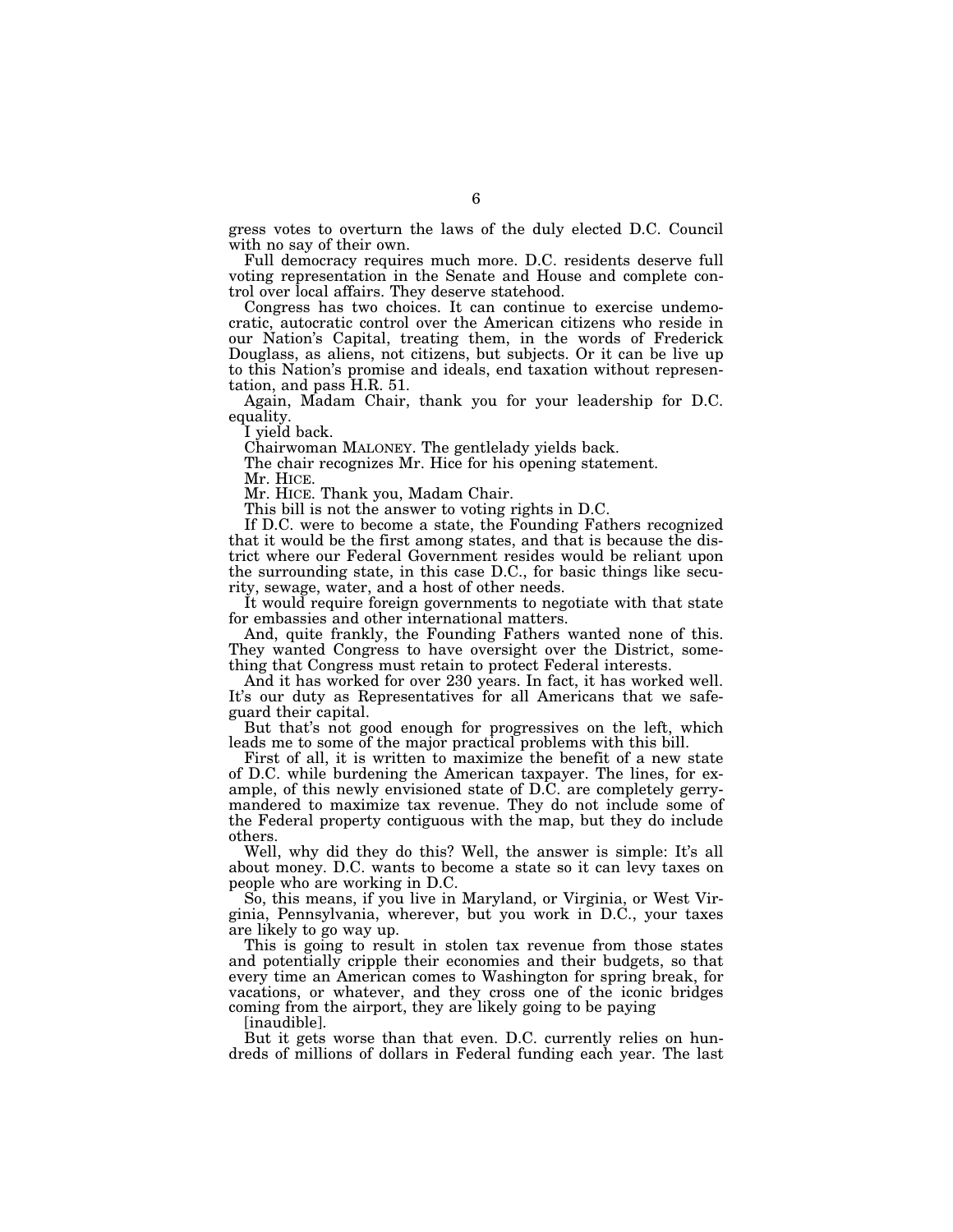time D.C. had full responsibility for its budget, the Federal Government had to step in and rescue D.C. from financial ruin. Currently, the Federal Government pays for the court system in D.C.

That's right, one-third of D.C.'s entire government is paid by the American taxpayers.

D.C. also currently doesn't have a prison. The Federal Government pays for thousands of D.C. prisoners in the Federal system to the tune of hundreds of millions of dollars every year.

But D.C. doesn't want to build a prison. For decades the District has rejected a federally funded prison because D.C. officials, including our own colleague, Eleanor Holmes Norton, have said that the city is too small for a prison. So, under this bill the Federal Government would continue to pay for those prisoners to the tune of hundreds of millions of dollars each year.

D.C. wants to continue to receive their special benefits for schools, for colleges, for roads, billions of dollars in Federal funds, in pensions, things that none of the other states get.

We asked the District government for plans to pay for the likely major budget shortfalls if it were to become a state. Not surprisingly, they didn't provide any answers.

Why not? Well, because they expect the Federal Government to continue funding it in the way that it has for the past 25 years.

So, under this bill, not only would D.C. become a state, but it would be the only state in the entire country to have the Federal Government pick up billions and billions of annual dollars in expenses each year.

In other words, anybody supporting this bill as it is written is basically saying to their constituents that we think the people living in D.C. are entitled to more benefits than you are.

D.C. wants the benefits of a state without actually having to operate like one. They want to be treated differently. They want to be treated better than all other states.

D.C. wants to keep all these special perks, plus gain two more Democratic U.S. Senators. This would effectively shift the power to the left-wing progressives so that they can enact their radical agenda that Americans have rejected time and again.

Under this bill, D.C. would, in fact, become the first among states, which is exactly what our Founders sought to avoid.

D.C. would be the only state—the only state—without an airport, without a car dealership, without a capital city, without a landfill, without even a name on its own, and we could go on, and on, and on.

But who would be left to provide all these services while it continues to receive billions of dollars for special programs? Well, we know the answer to that: The American people would.

D.C. Statehood would mean a money grab from neighboring states and a power grab for the U.S. Senate, all done in an impractical and unconstitutional fashion.

I yield back.

Chairwoman MALONEY. The gentleman yields back.

I would now like to introduce our witnesses.

Our first witness today is the Honorable Muriel Bowser, who is the Mayor of the District of Columbia.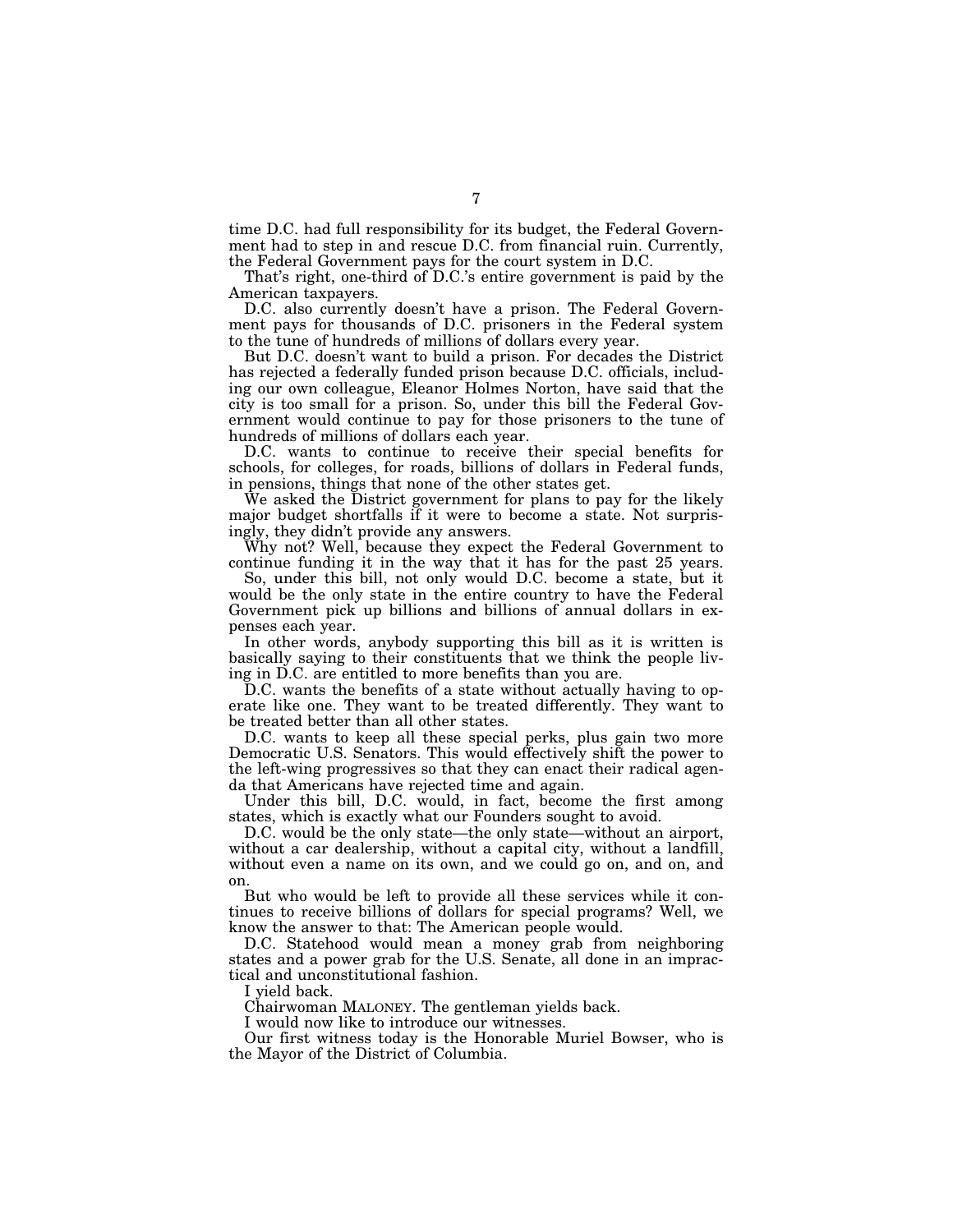Next, we will hear from the Honorable Phil Mendelson, who is the Council Chairman for the District of Columbia.

Then, we will here from Mr. Fitzroy Lee, who is the interim Chief Financial Officer for D.C.

Next, we will hear from Ms. Mainon Schwartz, who is the Legislative Attorney with the nonpartisan congressional Research Service.

Then, we will hear from Wade Henderson, who is the interim president and CEO of the Leadership Conference on Civil and Human Rights.

Next, we will hear from Harry Wingo, who is a District of Columbia veteran.

Last but not least, we will hear from Zack Smith, who is a legal fellow at the Heritage Foundation.

The witnesses will be unmuted so we can swear them in.

Please raise your right hand.

Do you swear or affirm that the testimony you are about to give is the truth, the whole truth, and nothing but the truth, so help you God?

Let the record show that the witnesses answered in the affirmative. Thank you.

Without objection, your written statements will be part of our record.

With that, Mayor Bowser, you are now recognized for your testimony.

Please, your mic, your mic.

#### **STATEMENT OF MURIEL BOWSER, MAYOR, DISTRICT OF COLUMBIA**

MAYOR BOWSER. Thank you, Chairman Maloney, Ranking Member Comer, Congresswoman Norton, and members of this esteemed committee. On behalf of 712,000 residents of the District of Columbia, I thank you for convening this hearing on H.R. 51, the Washington, DC. Admission Act.

In particular, we thank you for shepherding this measure to passage during the 116th Congress and we respectfully ask you to do it again.

I want to especially thank our Congresswoman, Eleanor Holmes Norton, who has championed equality for Washington, DC, throughout her tenure, while skillfully delivering jobs, opportunity, and greater self-determination.

I am Muriel Bowser, I am Mayor of Washington, DC, and I'm honored to come before this committee to ask this Congress to right the wrong that happened 220 years ago when the residents of the District of Columbia were stripped of their full congressional representation.

Two years ago, in the 116th, I came before this committee under the leadership of the late Elijah Cummings to dispel erroneous arguments against D.C. Statehood. These are bad faith arguments, and I'm sure we will hear them time and time again this morning.

They say Washington, DC, Statehood is unconstitutional, even though constitutional experts have refuted this claim. Article 1 of the Constitution is not an obstacle. As H.R. 51 makes clear, a ''Federal district'' will remain for the Federal Government, its buildings,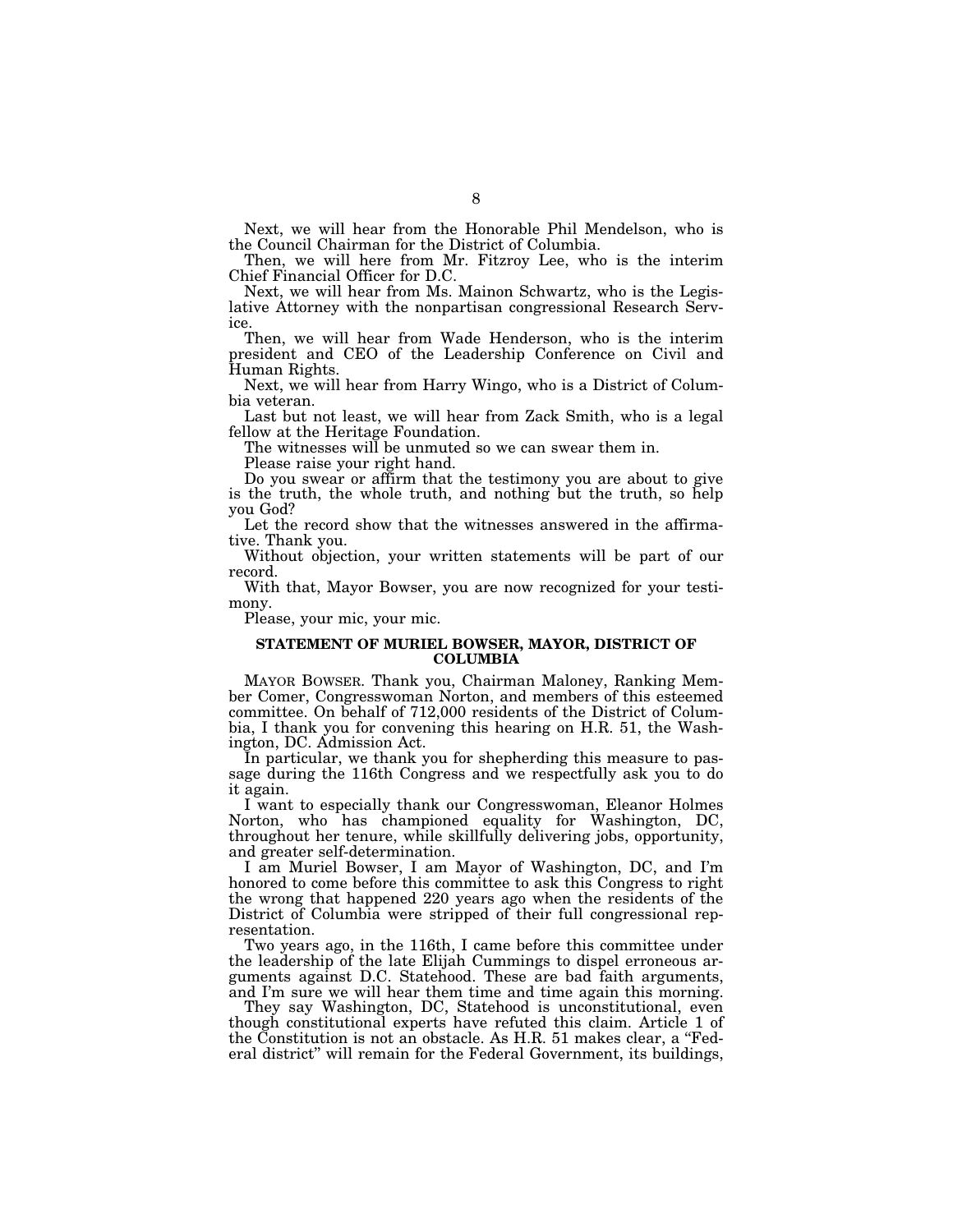and its workings, and the rest of the area where people live will become the 51st state.

They say Washington, DC, is too small, our economy is not diverse enough, even though we are bigger by population than two states and pay more per capita than any state. We pay more in total Federal taxes than 22 states.

They say Washington, DC, can't take care of itself. This is simply not accurate. In fact, by many objective measures, D.C. is a bettergoverned jurisdiction than most states. We have balanced our budgets for 25 times in the last 25 years.

And we already operate as a state and perform the same functions as states do. During the coronavirus pandemic, for example, we have led COVID–19 testing, contact tracing, and vaccination efforts, just as states do. And we are treated like a state in more than over 500 citations in Federal law.

Again, two years ago, we debunked those claims as thinly veiled attacks on our political leanings and, quite frankly, on our diversity and history of Black political power.

Today, I come to urge this committee and this Congress to move beyond the tired, nonfactual, and, frankly, anti-democratic rhetoric and extend full democracy to the residents of the District of Columbia as the Founding Fathers saved for a later day.

I was born in Washington, DC, and generations of my family, through no choice of our own, have been denied the fundamental right promised to all Americans, the right to full representation in Congress.

The simple fact is denying American citizens a vote in the body that taxes them goes against the founding principles of this great Nation.

The disenfranchisement of Washingtonians is one of the remaining glaring civil rights and voting rights issues of our time. Even as the Constitution was being drafted, several members foresaw the situations that Washingtonians face today, a Capital city of second class citizens.

When White residents were the only population to be affected, as they were the only ones with suffrage at the time, the Founding Fathers pledged to correct the wrong, and the Continental Congress was eager to offer amendments to correct it.

But, ultimately, the Constitution did not resolve the concerns around the future Federal District's congressional representation or self-governance.

Why did the motivation to right the wrong disappear? As time passed, the District became majority African American. The drive to correct the wrong was replaced by racist efforts to subvert a growing and thriving Black city.

Historic records abound with statements of successive Members of Congress referencing the ''Negro problem'' or the ''color problem'' within D.C. as a justification to withhold congressional representation. This was their way of saying African Americans are unable to govern themselves, or vote for their best interests or, I dare say, be the face of the Nation's Capital.

Surely, in 2020, this body cannot associate themselves with that view.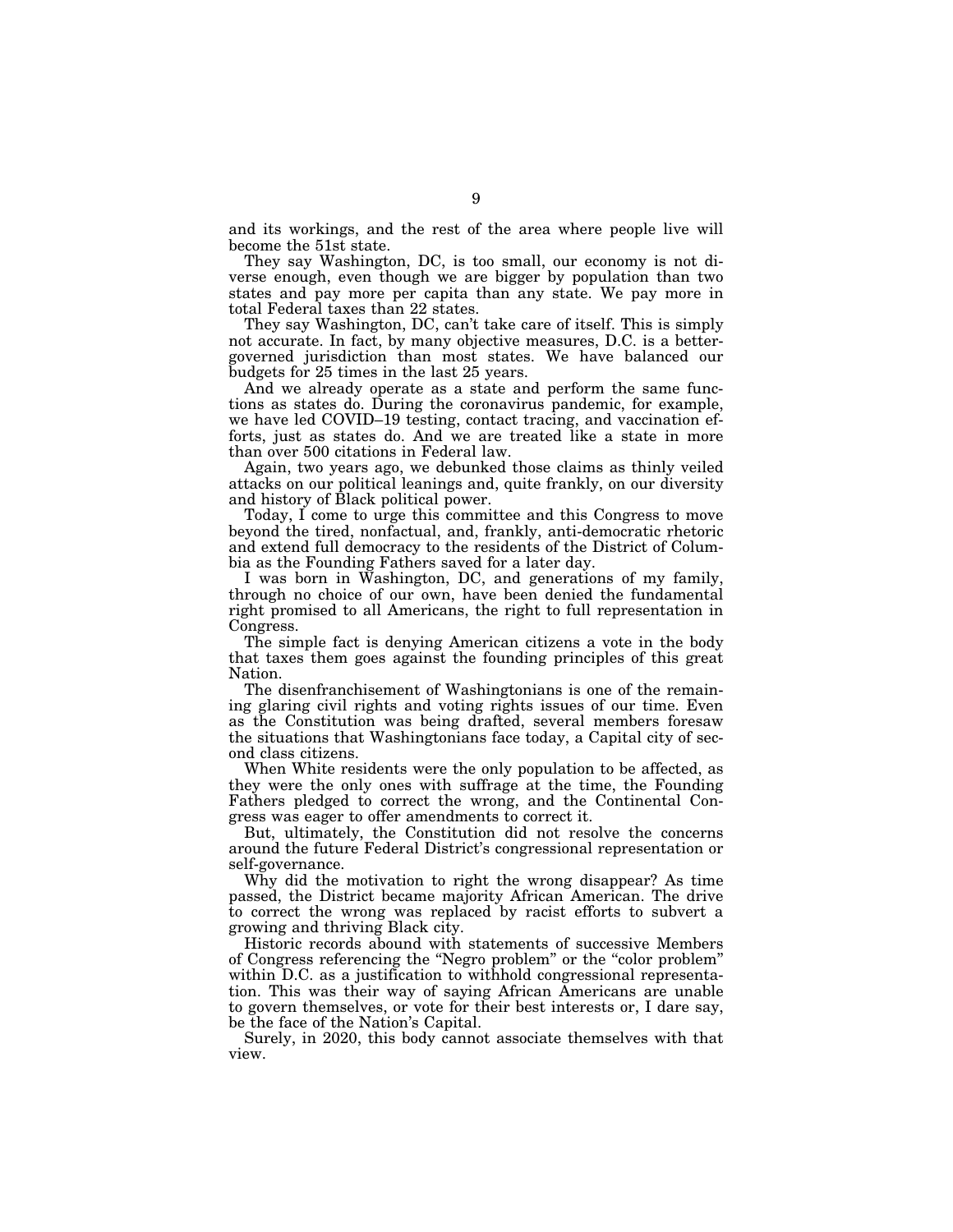Next month, we will celebrate President Lincoln signing the Emancipation Act that freed the slaves in the District of Columbia, April 16, 1862, months before the Emancipation Proclamation freed other enslaved people in our country.

I hope to remind this Congress that District residents are still not free as we remain disenfranchised by this body. I urge all of you to do what over two centuries of lawmakers have failed to correct and grant full democracy to D.C. residents through statehood.

The incremental enfranchisement of the District, limited enfranchisement, has historically been a bipartisan effort, but it is in no way a substitute for full representation in this Congress.

Washington, DC, has been a true partner to the Federal Government in every aspect, even though Congress and Presidents have been sporadic partners to us. We have supported continuing the critical operations of this body and other Federal agencies within our borders.

The Federal Government leaned on our health department to process coronavirus tests and administer vaccines to Federal employees and contractors. However, several provisions of Federal aid to respond to the coronavirus pandemic denied us state-level funding, shortchanging us \$755 million in fiscal relief, even though we operate as a city, county, and state.

We now thank you, Madam Chair, Speaker Pelosi, Leader Schumer, our Congresswoman, and your Democratic colleagues and President Biden, for righting that wrong last week with the American Rescue Plan.

The events of January 6, where Congress was overtaken by insurrectionists, show that Congress need not fear the new state of Washington, DC, as it does not currently fear the states of Maryland or Virginia. Rather, the new state will be a necessary partner to securing the Federal interests, not a detractor.

Arguing that Washingtonians must remain disenfranchised to protect the interests of the Federal Government is dangerous, outdated, and downright insulting.

After years of disinvestment and disinterest when Congress did exercise full exclusive jurisdiction over the District and ran all of District governance, my predecessors and I, with Council Chair Mendelson and his colleagues and their predecessors, have worked hard to develop the fastest improving urban schools, invest in housing, healthcare facilities, recreational facilities, as well as a sports and entertainment and meetings based economy.

We have proven our sound leadership, and there is no reason for this Congress not to right this wrong.

Thank you again for allowing us to speak. And I'm happy to answer your questions.

Chairwoman MALONEY. Thank you.

Chairman Mendelson, you are now recognized for your testimony.

#### **STATEMENT OF PHIL MENDELSON, CHAIRMAN, COUNCIL OF THE DISTRICT OF COLUMBIA**

Mr. MENDELSON. Thank you, Chairwoman Maloney, Ranking Member Comer, our congressional Representative, Eleanor Holmes Norton, and members of the committee.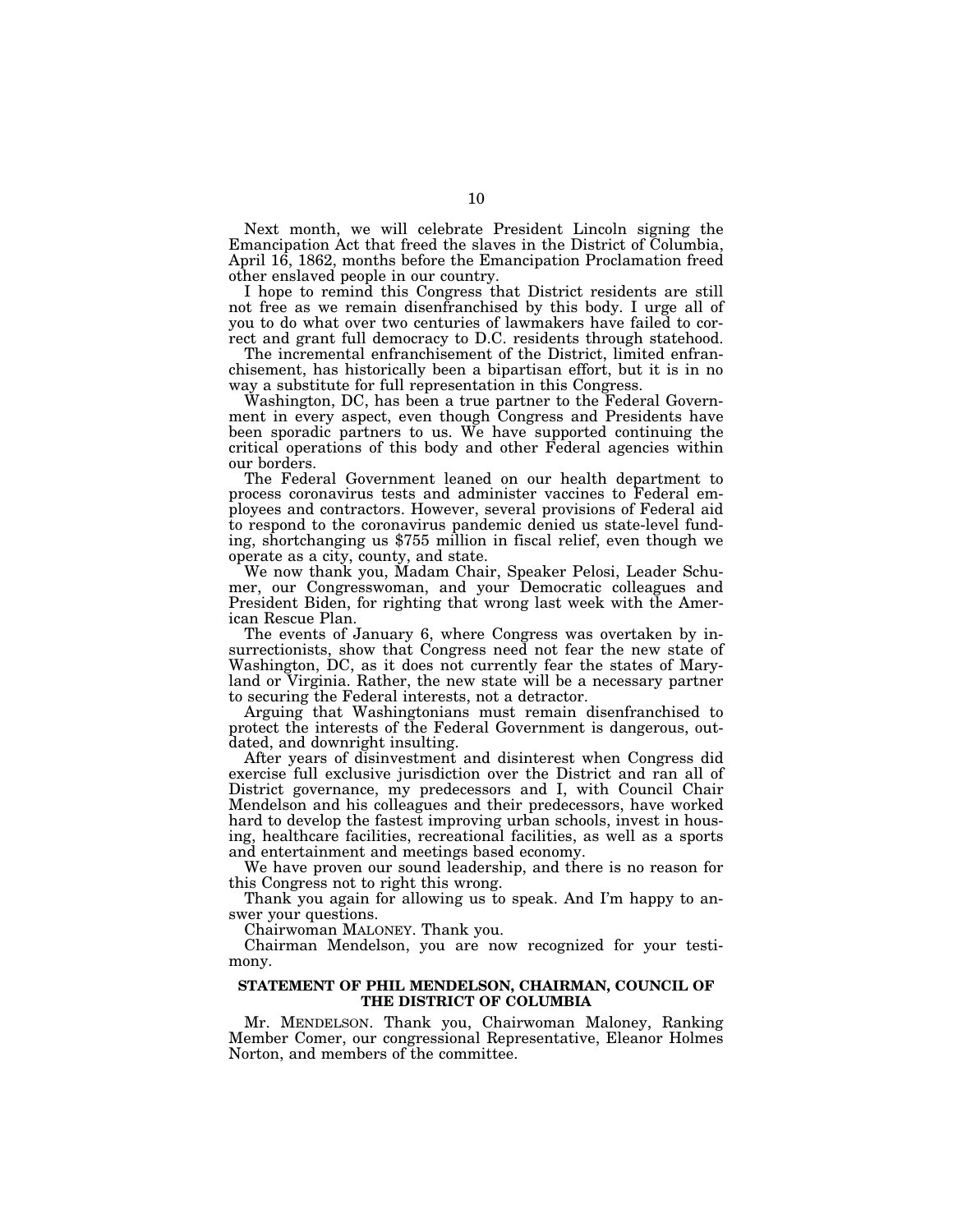I am Phil Mendelson, Chairman of the Council of the District of Columbia. I am pleased to be testifying today on behalf of the Council in support of H.R. 51.

Full and fair representation of the over 700,000 citizens residing in the District of Columbia is only possible through achieving statehood. And so I urge this committee and this Congress to move favorably and expeditiously on this measure.

I want to make two fundamental points.

First, it is time to recognize that the citizens of the District are citizens of the United States with all the responsibilities of citizenship, but they do not have the full rights of U.S. citizenship.

We send our sons and daughters to war, we pay more in Federal taxes than 22 states, we pay more per capita than any state. There is nothing asked of citizens of the 50 states that is not asked of the citizens of the District of Columbia.

And we step up. We pay or dues. But we do not have the most important privilege of United States citizenship. We do not have a vote in Congress, nor do we have sovereignty like the 50 states.

That is what we demand, that Congress give us what it has given to the citizens of 37 other states, full citizenship, statehood.

We have sought incremental gains since the 1973 Home Rule Act, but the incrementalism leaves us short. Statehood is the only way to give to our citizens locally elected Representatives to enact purely local laws that will not be subject to national debates over divisive social issues.

It is the only way to ensure a judicial system that is sensitive to community values. Statehood is the only way to give residents a full, guaranteed, and irrevocable voice in the national legislature.

Statehood means the United States citizens of the District of Columbia will have the same rights and privileges enjoyed by the United States citizens of the 50 states.

My second point is that opponents give lots of arguments, lots of arguments against statehood, but none of them overcome the basic principle that there should be no taxation without representation.

Many Americans believe, incredibly, that the District government is still an agency of the Federal Government, existing on Federal appropriations. Therefore, they say, we should not have statehood.

Well, they are wrong. As you know, we are not a Federal agency. In fact, less than one percent of our budget, \$138 million, is a discretionary Federal payment.

Yes, we receive formula funds, but as a proportion of our budget, it is less than what other states receive in formula funds.

In fact, our citizens contribute more in Federal taxes than 22 other states. We are a so-called donor state.

Many opponents have argued that the District is not capable of governing itself in a fiscally responsible manner.

Well, today the District's financial status is the envy of jurisdictions across the country. Our revenues are growing—outside of the pandemic—our spending stays within budget year after year, both our pension and our other post-employment benefit funds are fully funded, using conservative actuarial assumptions.

No other state, no other state can boast this. For the last two years, our rainy day reserves equaled 60 days operating costs, a best practice.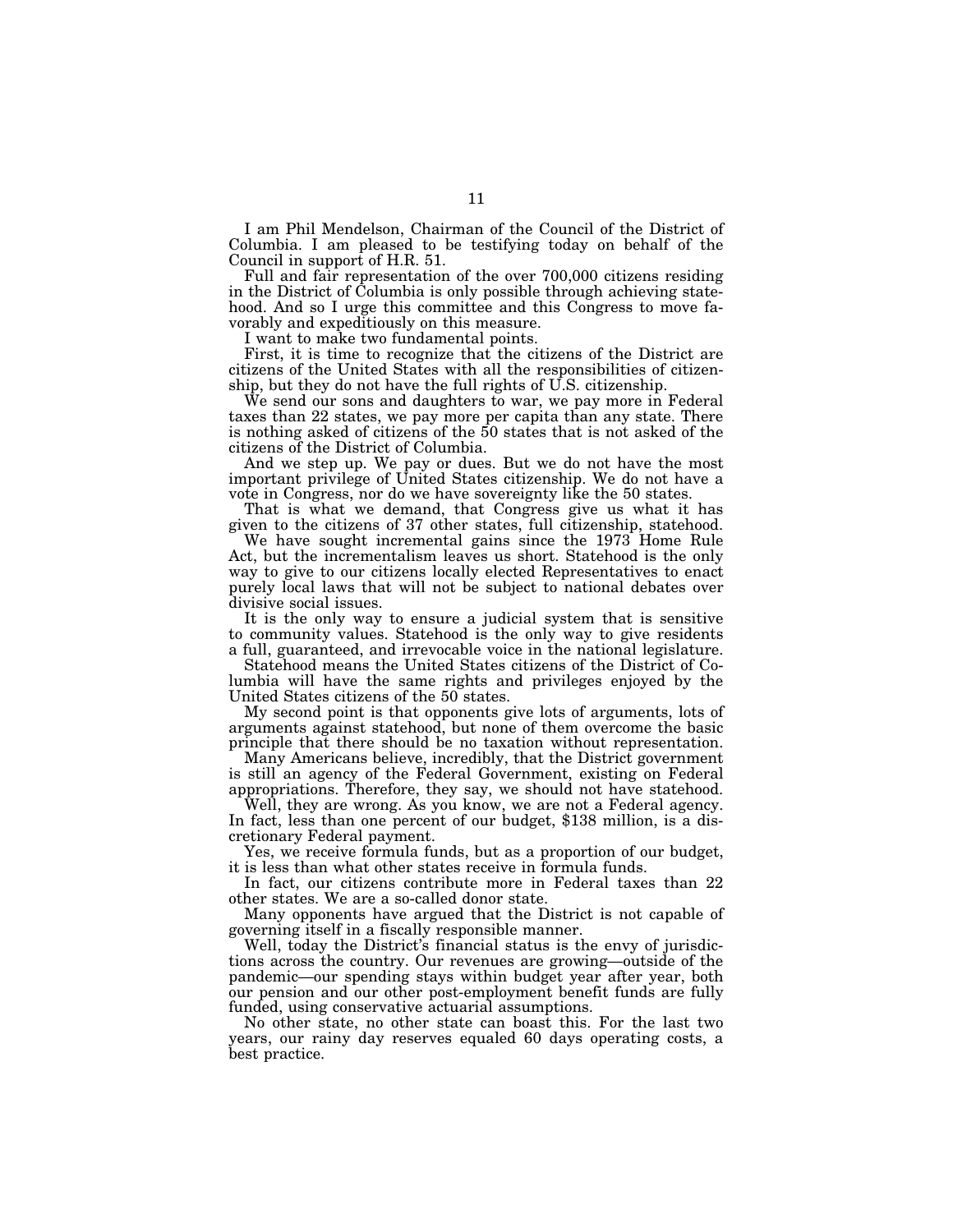We are more than capable of governing ourselves.

Some have argued that population size is a disqualification. Population size should not be a condition predicate to democracy. Nevertheless, the District's population is greater than that of Vermont or Wyoming and only slightly smaller than North Dakota and Alaska.

And then some argue that retrocession is a better alternative and that it makes historical sense. This is unpopular with the citizens in both the District and Maryland.

You may say, "So what?" to the citizens of the District, but you cannot say that to the citizens of Maryland. Congress cannot force retrocession on Maryland, so the idea is impractical.

Some argue that there is too much federally owned land in the District. That is not a reason to disenfranchise over 700,000 people. Nevertheless, as a percentage of total land, the District ranks 13th among states. We rank behind such states as Alaska, Arizona, Montana, and Wyoming.

Another argument is that the Constitution intended it to be this way. I disagree. I don't believe the Founding Fathers actually intended this. There is no evidence, no evidence in Madison's notes or the Federalist Papers of discussion about disenfranchising the citizens of the Federal District.

Rather, James Madison in Federalist 43 wrote that the citizens of the Federal District ''will have had their voice in the election of the government which is to exercise authority over them.'' Well, without statehood, we don't have that voice.

Moreover, even though the Constitution is a great document, it is not perfect, as evidenced by its 27 amendments. The original method for electing the President and Vice President was flawed. The method for electing Senators has changed.

Civil rights have changed radically, such as the 13th Amendment abolishing slavery and the 19th Amendment giving suffrage to women. Indeed, the issue before us is about civil rights, about the civil rights of District citizens to full citizenship.

If you want to argue originalism, what was of concern to the Founding Fathers in creating a Federal District was to protect the government from riots, like Shays' Rebellion.

But rather than the District of Columbia being the facilitator of the recent January 6 riots, the District came to your rescue. Yet we were impeded in trying to send the D.C. National Guard because we are not a state.

Self-governance is the essence of democracy and freedom. The only option to gain both voting representation and full self-governance is to adopt H.R. 51 and grant statehood to the District.

Not only are we not an agency of the Federal Government existing off its Treasury, but even if we were, that is not a reason to deprive over 700,000 individuals full sovereignty and representation in Congress.

Not only are we small, but that is irrelevant to whether over 700,000 individuals should enjoy full citizenship.

Not only do we run our government well, but we run it better than other states, and they have statehood. But how well people run their government has nothing do with whether they should be treated as United States citizens.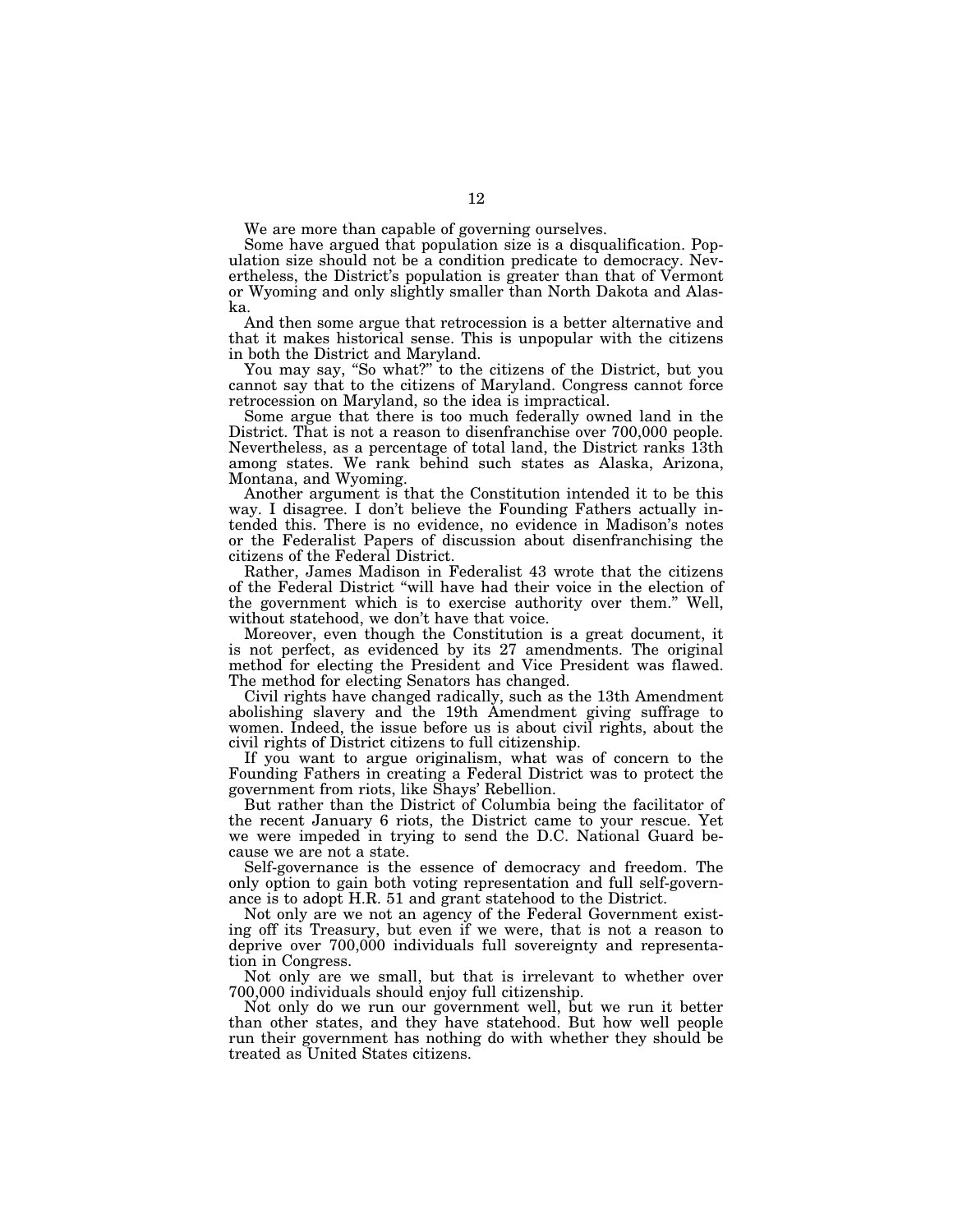The Council appreciates the committee's consideration of this matter and urges the adoption of H.R. 51 by the committee and the House.

Thank you for hearing us.

Chairwoman MALONEY. Thank you.

Mr. Lee, you are now recognized for your testimony.

Mr. Lee.

#### **STATEMENT OF FITZROY LEE, INTERIM CHIEF FINANCIAL OFFICER, DISTRICT OF COLUMBIA**

Mr. LEE. Good morning, Chairwoman Maloney, Ranking Member Comer, and members of the House Committee on Oversight and Reform. I am Fitzroy Lee, interim Chief Financial Officer of the District of Columbia.

The Office of the Chief Financial Officer is an independent agent charged with ensuring the District's long-term financial health and viability. I am pleased to provide testimony today on the District's finances, the current relationship between the District's budget and the Federal Government, and how the District of Columbia can transition to statehood.

Like many jurisdictions, the District of Columbia's economy faces challenges as a result of the COVID–19 public health emergency. The pandemic caused an estimated \$2.6 billion in lost revenues through the year 2025, hitting the District's budget as hard as any state.

Through careful recession planning, prudent use of our reserves, and responsible decision-making by its elected leadership, the District has weathered this unprecedented challenge while still funding its budget priorities.

The District of Columbia concluded its most recent Fiscal Year with a positive general fund balance of over \$3.2 billion.

The District's triple-A credit rating, an important indicator of overall financial health, is an accomplishment achieved by only 10 of the 25 largest cities and a rating higher than 32 other states.

The bond rating is a testament to the sound financial management practices that have been established in law and continue to be enhanced by the Office of the Chief Financial Officer and the District's elected leadership.

These practices include a balanced budget and multivear financial plan, a six-year capital improvement plan, quarterly revenue estimates, a self-imposed debt limit to restrict borrowing, and the best practice level of cash reserves, including six days of operating revenues.

The District has implemented a capital asset inventory system and long-range capital financial plan to bring all assets or infrastructure to a state of good repair by the year 2031. No other city or state has developed an implementable program to reach this goal.

The District also is unique in having fully funded its public safety and teacher pension trust funds, as well as its retiree healthcare benefits trust funds.

Finally, the District has received 24 consecutive years of clean independent audits.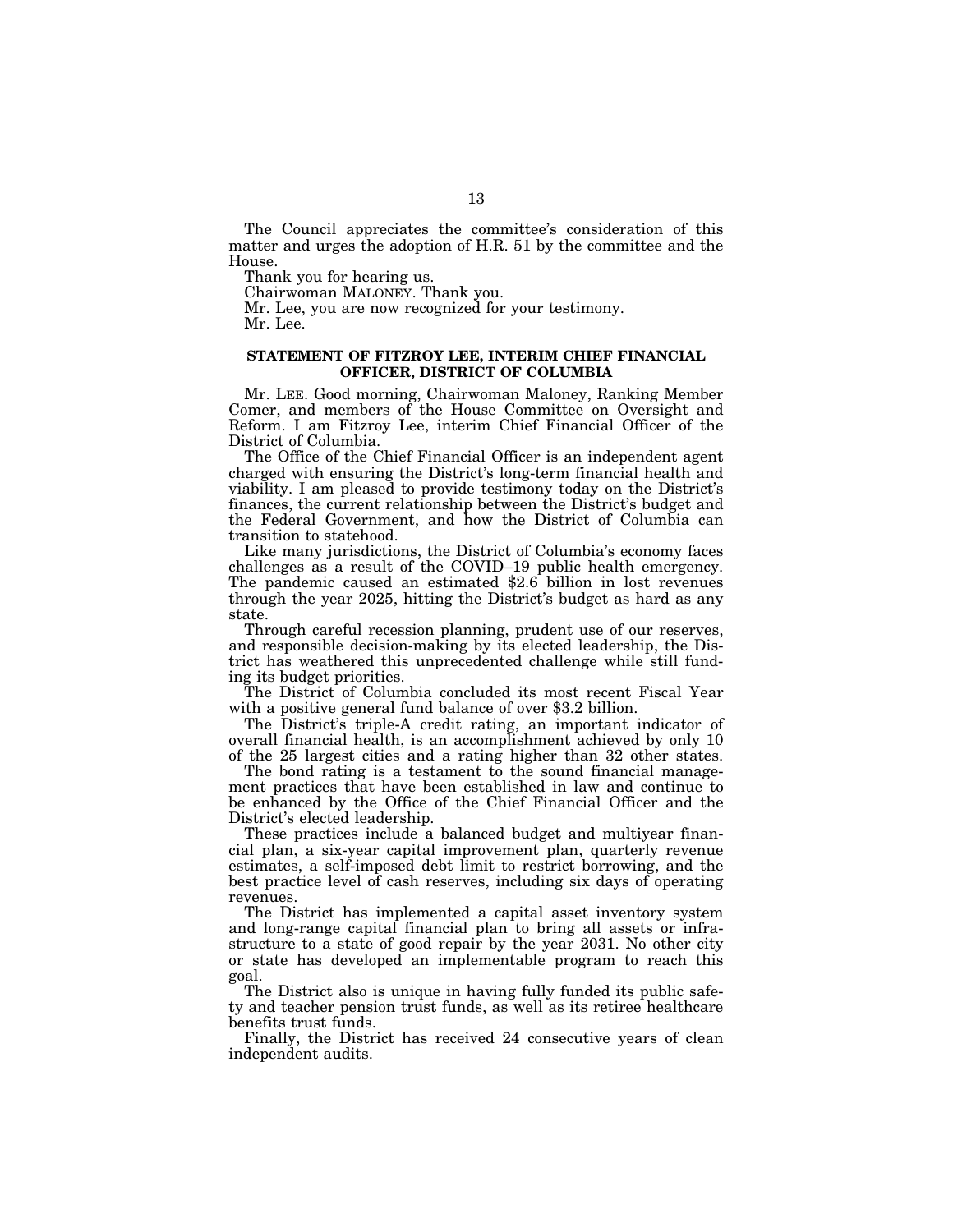A common misperception is that the District is strictly a government town. Yet, only 25 percent of the work force are Federal Government employees. From 2010 to 2019, while Federal Government employment declined by 15,000, private sector jobs grew by 95,000.

The District has developed into a vibrant and dynamic jurisdiction with a diversifying economic base. Some of the fastest growing private sector industries over the last several years include professional services, hospitality, sports, and entertainment.

The District is a destination where people choose to live, work, and play, with five major sports teams, world class restaurants, and thriving neighborhoods.

The District's population has grown 25 percent over the last two decades and now stands at over 700,0000, making it the 20th largest city.

This economic diversity increases our resilience and financial dexterity, and we expect that robust private sector growth will continue to anchor the District's solid economic performance.

In many respects the District already functions as a state. The District collects income taxes, administers worker's compensation and unemployment insurance, and runs a Department of Motor Vehicles. In addition, the District funds and provides services such as police, public works, and education to residents, businesses, commuters, and visitors.

The District does not receive an annual Federal payment to cover its operations. Over 75 percent of District revenue is generated from our local taxes and fees. The District budget is comparable to other states in its reliance on Federal dollars for Medicaid, education, other human services, and transportation.

With transition to statehood, we expect that certain functions currently managed by the Federal Government will fall to the new state.

The true financial impact of statehood will depend on policy decisions yet to be made by Congress and the newly elected state government, as District policymakers adopt future budgets to take over responsibilities that are currently Federal.

My office stands ready to advise on the policies being considered to accommodate new state functions.

In conclusion, the fiscal foundation of the District is extremely strong, even in the face of the global pandemic. The District is more than capable of transitioning to statehood and will work with the Federal Government to ensure a smooth transition.

Thank you for allowing me the opportunity to provide testimony. I'm happy to answer any questions you may have.

Chairwoman MALONEY. Thank you.

Ms. Schwartz, you are now recognized for your testimony. Ms. Schwartz.

#### **STATEMENT OF MAINON SCHWARTZ, LEGISLATIVE ATTORNEY, CONGRESSIONAL RESEARCH SERVICE**

Ms. SCHWARTZ. Chairwoman Maloney, Ranking Member Comer, and distinguished members of the Committee on Oversight and Reform, my name is Mainon Schwartz, and I am a Legislative Attorney in the American Law Division of the congressional Research Service. Thank you for inviting me today to discuss Congress' con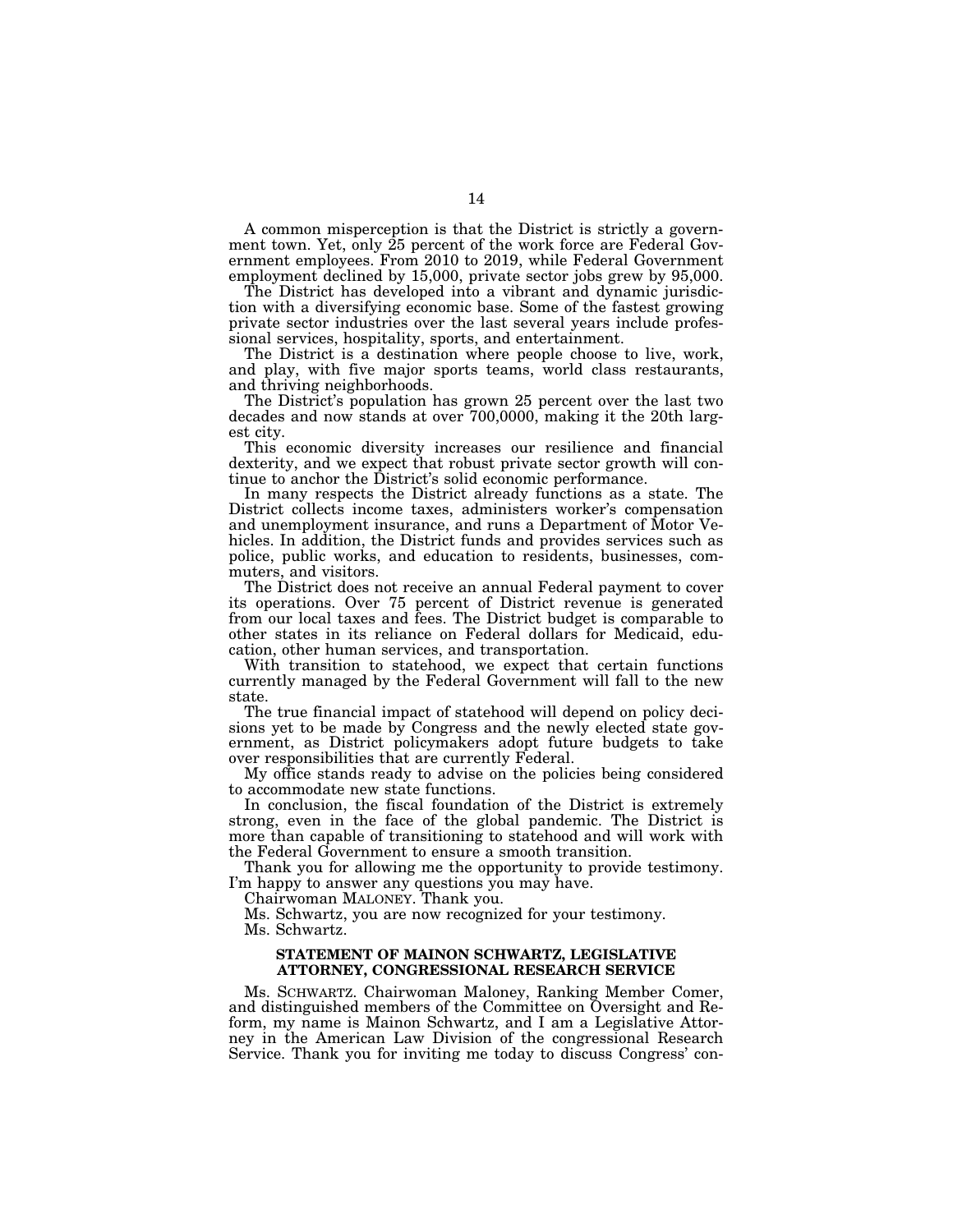stitutional authority to enact H.R. 51, the Washington, DC. Admission Act.

H.R. 51 would, if enacted, confer statehood on a portion of what is currently the District of Columbia pursuant to the Admissions Clause found in Article IV, Section 3 of the U.S. Constitution. That clause gives Congress the sole authority to admit new states into the Union, subject to the condition that new states may not be formed within the jurisdiction of an existing state, nor by combining other states or parts of states without those states' consent.

The new state, Douglass Commonwealth, created by H.R. 51, would not be formed within the jurisdiction of an existing state nor by combining others. However, it would be the first state to be formed from land previously designated as the seat of Federal Government, pursuant to the District Clause found in Article I, Section 8, Clause 17 of the Constitution.

This clause gives Congress the authority, quote, ''to exercise exclusive Legislation in all Cases whatsoever, over such District (not exceeding ten miles square) as may, by Cession of particular states, and the Acceptance of Congress, become the Seat of Government of the United States.''

Scholars disagree over whether the District Clause poses a constitutional barrier to Congress' ability to exercise its Admissions Clause powers over a portion of the District of Columbia.

Those who oppose statehood argue, for example, that once the District had been established it became permanent, or that a minimum size is necessary to carry out the functions that the Framers envisioned.

Those who support statehood point out that those restrictions are not found within the text of the Constitution and may reflect policy judgments rather than constitutional objections.

A separate challenge may arise under the 23rd Amendment, ratified in 1961, which directs, quote, ''the District constituting the seat of Government of the United States,'' close quote, to appoint electors who will be considered as electors appointed by a state for the purpose of electing the President and Vice President in the electoral college.

Although H.R. 51 provides for expedited consideration of a constitutional amendment to repeal the 23rd Amendment, that cannot be effectuated by simple legislation and requires the votes of threefourths of the states to ratify the new constitutional amendment. Congress, of course, cannot guarantee that that will happen, even with the expedited consideration of the bill to do so.

In short, novel legislation, like H.R. 51, is likely to invite legal challenges raising issues of first impression. The interplay among these constitutional provisions has rarely been raised in Federal courts, so there is very little judicial guidance.

One of the only pieces of judicial guidance we have comes from the 1875 case of Phillips v. Payne, which raised constitutional objections to the retrocession of what was the western portion of the District of Columbia that had been ceded by the state of Virginia.

However, because the retrocession was effectuated in 1846, but the case did not make its way to the Supreme Court until 1875, the Supreme Court declined to examine the constitutional issues on the merits and refused to disturb what was by then the settled sit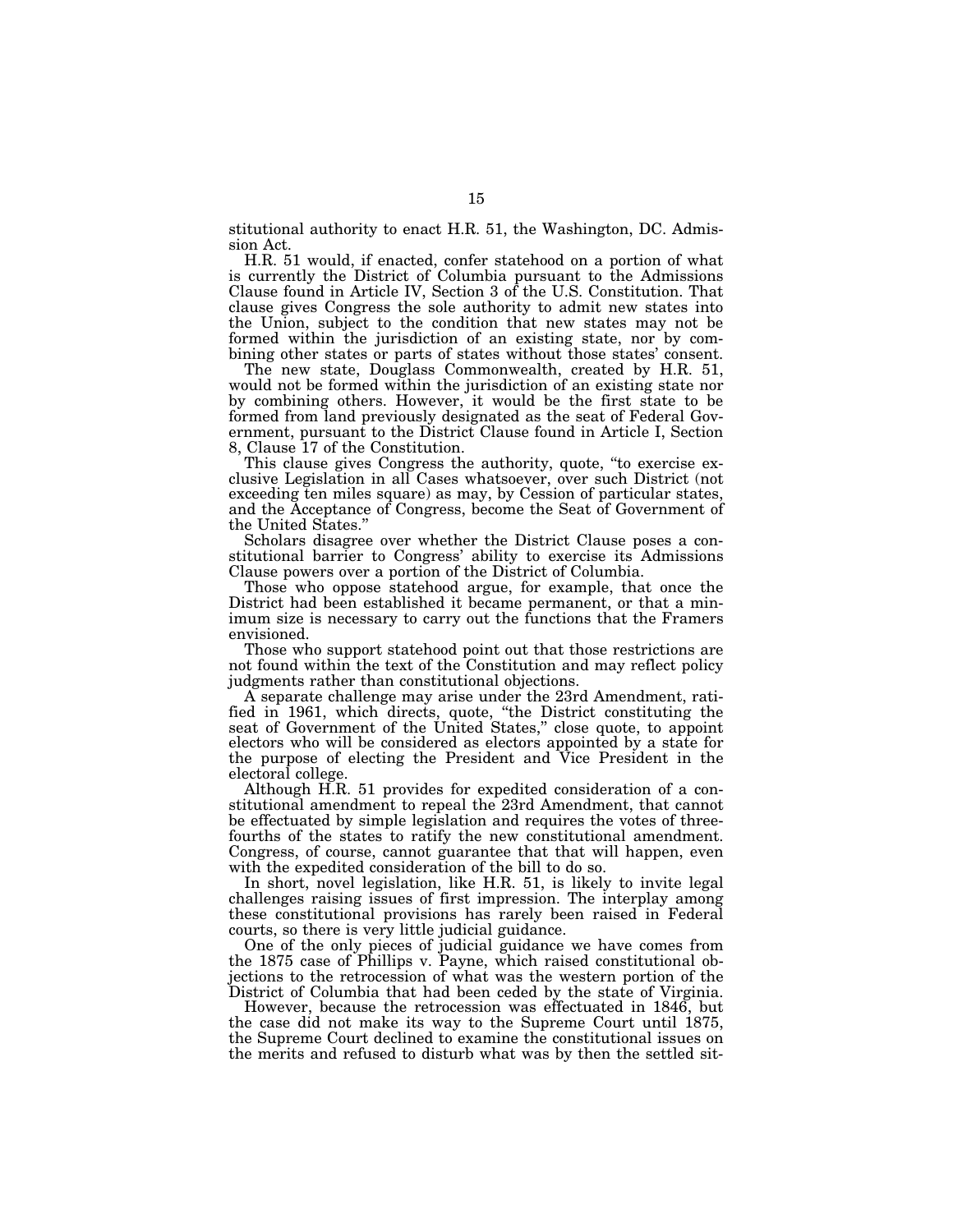uation with Virginia having accepted back the portion of land that it had originally ceded to the District. As such, that case does not provide much guidance on the constitutional issues at play today.

So, whereas here, with H.R. 51, reasonable minds can differ, the outcome of any constitutional challenge to H.R. 51 cannot be predicted with any certainty.

In fact, there is a substantial possibility that courts would decline to hear a constitutional challenge altogether pursuant to the Court's justiciability doctrines. As such, Congress should carefully consider these issues when deciding what action to take on H.R. 51.

I look forward to your questions. Thank you again.

Chairwoman MALONEY. Thank you.

Mr. Henderson, you are now recognized for your testimony. Mr. Henderson.

#### **STATEMENT OF WADE HENDERSON, INTERIM PRESIDENT AND CHIEF EXECUTIVE OFFICER, THE LEADERSHIP CON-FERENCE ON CIVIL AND HUMAN RIGHTS**

Mr. HENDERSON. Good morning, Chairwoman Maloney, Ranking Member Comer, and members of the committee. Thank you for the opportunity to speak before you today regarding the Leadership Conference's strong support for H.R. 51, the Washington, DC. Admission Act.

The Leadership Conference is the Nation's premier civil and human rights coalition, with over 220 national organizations working to build an America as good as its ideals.

I would like to speak about this bill, both as a lifelong civil and human rights advocate, as well as a native Washingtonian.

Throughout my career I have seen and fought for changes that have made our Nation a more perfect Union, a Nation more fully aligned with its founding principles of justice, fairness, and inclusion.

I have seen this progress in Washington, DC, as well. When I was born in the old Freedman's Hospital on Howard University's campus, the city's hospitals were segregated along racial lines by law. That is no longer the case.

Bloomingdale, where I grew up and where I now own a home, was once a segregated neighborhood by law and by custom. Today, however, people of all races live in the area as my neighbors and friends.

Gone, too, are the remnants of de jure separate schooling that sent me to an all-Black elementary school despite the fact that I started grade school after the landmark ruling in Brown v. Board of Education that outlawed racial segregation.

Yet one thing still has yet to change for me as a lifelong resident of Washington. In spite of all the progress we have seen and in spite of all my efforts to speak out on Capitol Hill on behalf of other Americans, I have never had anyone meaningfully represent me on Capitol Hill.

For more than 200 years, my hundreds of thousands of neighbors and I have been mere spectators to our democracy. Even though we pay Federal taxes, fight courageously in wars, and fulfill our obligations of citizenship, we still have no voice when Congress makes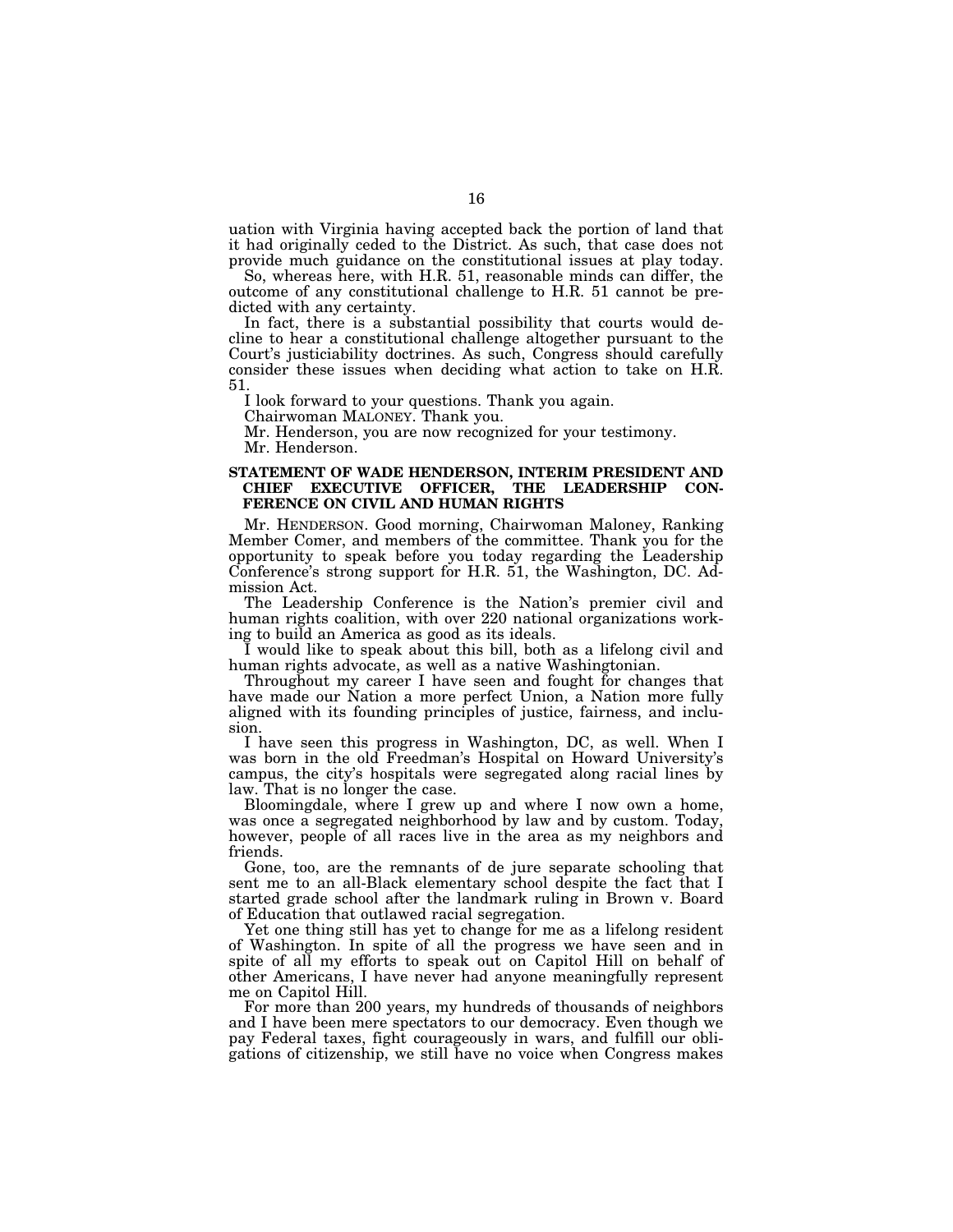decisions on matters as important as taxes and spending, healthcare, justice reform, education, immigration, and the environment.

From a broader civil and human rights perspective, the disenfranchisement of D.C. residents stands out as the most blatant violation of the most important civil right that Americans have the right to vote—and it only perpetuates the underlying animus that has been present since the District's founding.

For example, when Congress was deliberating the question of voting rights for D.C. residents toward the end of the 19th century, Alabama Senator John Tyler Morgan argued that rather than grant political power to the District's Black population, Congress should, and I quote, ''deny the right of suffrage entirely to every human being in the District.'' He said it was necessary to, quote, "burn down the barn to get rid of the rats," unquote.

More than 100 years later, this stain of racial voter suppression persists. In the past year, D.C. residents have been subjected to

Last March, Congress shorted the District by \$755 million in COVID–19 assistance because it treated the District as a territory rather than as a state, even though its residents pay Federal taxes just like residents of every other state.

Last summer, the former administration called in Federal law enforcement and National Guard troops from other states over the objection of our Mayor to disrupt peaceful protests against police brutality and racism, including violently clearing a street to allow for a Presidential photo-op in front of St. John's Church.

And on January 6, the same administration dragged its heels for hours, again over the objections of our Mayor, before finally deploying D.C.'s National Guard to quell the deadly attack of right-wing militia on the U.S. Capitol.

We simply cannot be the democracy we say we are when the lives of more than 700,000 people are at the mercy of political whim.

Our Nation has made great progress throughout its history in expanding the right to vote. In the process, it has become a model for the world. Yet, it remains painfully clear that the right to vote is meaningless if we can't put anyone into office.

Washingtonians have been deprived of this right for more than two centuries, often on grounds that had nothing to do with constitutional design and everything to do with matters of race. Until statehood is achieved, the efforts of the civil rights movement will remain incomplete.

Extending representation and self-governance to D.C. residents is one of the highest legislative priorities of the Leadership Conference, as it is for me on a very personal level. D.C. residents should not have to abandon our homes and move elsewhere to secure the rights of citizens enjoyed by others.

H.R. 51 will move us closer to our shared ideals for which District residents have fought and died. I am grateful that you brought the D.C. Statehood bill up for discussion, and I look forward to working with you to make it a reality.

Thank you for the opportunity to speak before the committee today. Thank you.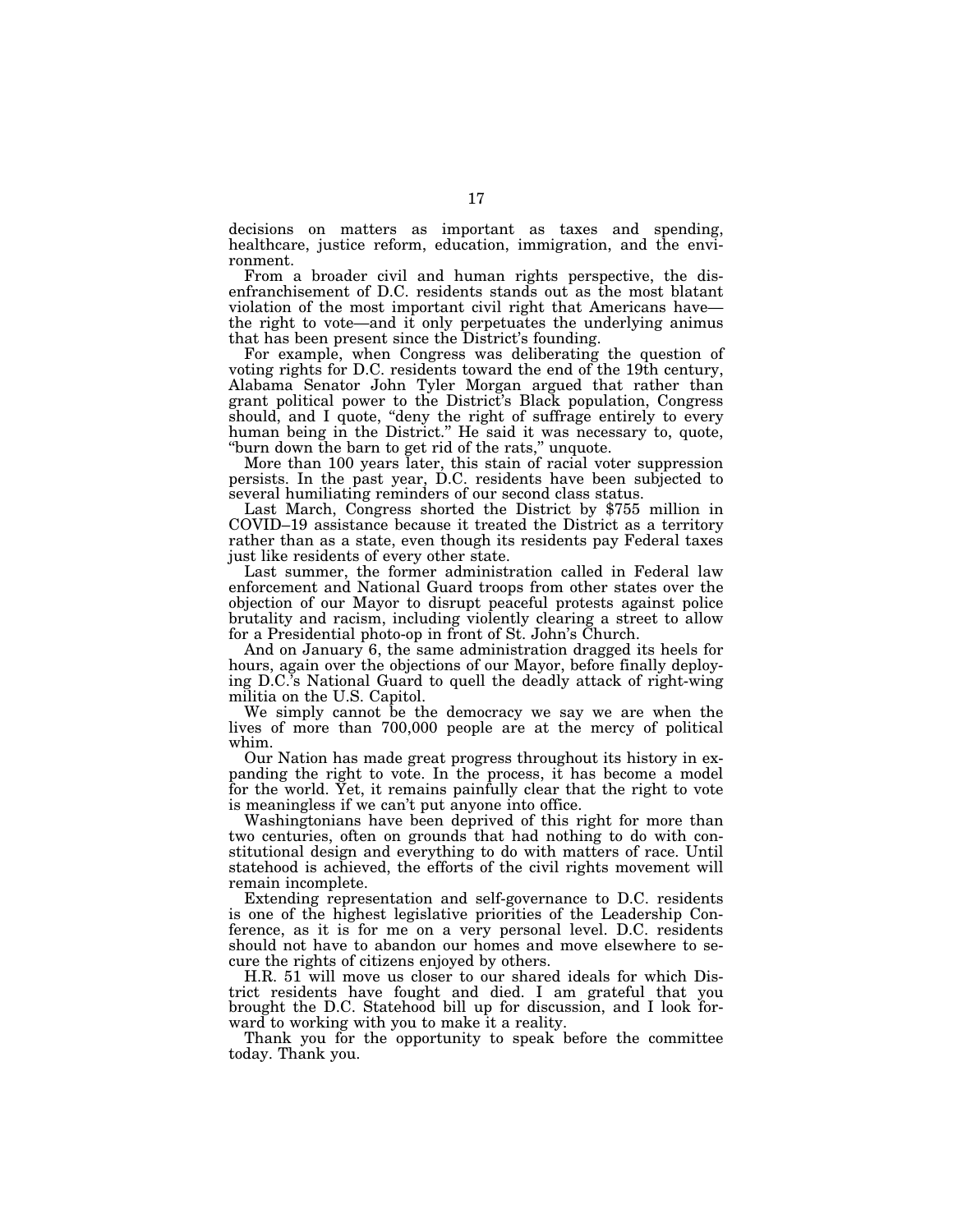Chairwoman MALONEY. Thank you.

Mr. Wingo, you are now recognized for your testimony. Mr. Wingo.

#### **STATEMENT OF HARRY WINGO, D.C. VETERAN**

Mr. WINGO. Thank you, Chairwoman Maloney, Ranking Member Comer, Congresswoman Norton, and other members of the committee. I appreciate the opportunity to testify in support of H.R. 51, legislation to finally grant statehood to the 712,000 residents of Washington, DC.

I am Harry Wingo, a D.C. veteran. I work for the U.S. Department of Defense, but the views I express today are my own and do not reflect the official policy or position of my employer, the National Defense University, DOD, or the U.S. Government. I only speak for myself and for those many D.C. veterans who support D.C. Statehood.

I'm not here today to discuss constitutional law, even though I'm a Yale law grad. Today, I simply ask that as you consider D.C. Statehood, you pause to take into account the sacrifice of the over 30,000 veterans who live in Washington. I'm one of those veterans.

I'm a third-generation military veteran, in fact. My grandfather served in the trenches and survived the horrors of poison gas in World War I. My father, Harry Wingo, Sr., served 35 years in the Army and Army Reserve, rising from the rank of private to the rank of chief warrant officer three. I personally spent 6–1/2 years in the U.S. Navy SEAL teams, after graduating from Annapolis. After graduating with BUD/S class 157, I earned my Trident.

As a Navy SEAL officer, I focused first on underwater demolitions with SEAL Delivery Vehicle Team ONE, locking out of nuclear submarines with mini-subs. Next, I spent several years leading men in the conduct of counter-drug operations throughout Latin America, including being a military adviser in the jungles of Colombia. That was with Special Boat Unit 26, reporting to Naval Special Warfare Unit 8 and U.S. Southern Command. Then I came home to attend law school and began a career in technology, law, and policy, that led me to where I currently serve at the National Defense University at the College of Information and Cyberspace.

I saw firsthand, before that, as CEO of the D.C. Chamber of Commerce, the contributions that D.C. veterans make to the vibrant economy of Washington. The business leaders, the businesses large and small. In 2015, Mayor Bowser selected me to be chairperson of the Advisory Board on Veterans Affairs for the District of Columbia, a role that I was honored to fulfill.

No taxation without representation has been a worthy rallying cry for D.C. Statehood. D.C. veterans have more to say. We should not have to sacrifice without representation. According to a July 2020 report by the congressional Research Service, the number of D.C. veterans who have given their lives in combat compares honorably to other states, perhaps remarkably given our disenfranchisement. According to that report, 202 D.C. servicemembers died in combat in World War I; in World War II, 1,449 were killed in action; in the Korean War, 158 from D.C. died, a number greater than the deaths for 10 other states. In Vietnam, 242 from D.C. died in combat, surpassing the number from 10 other states.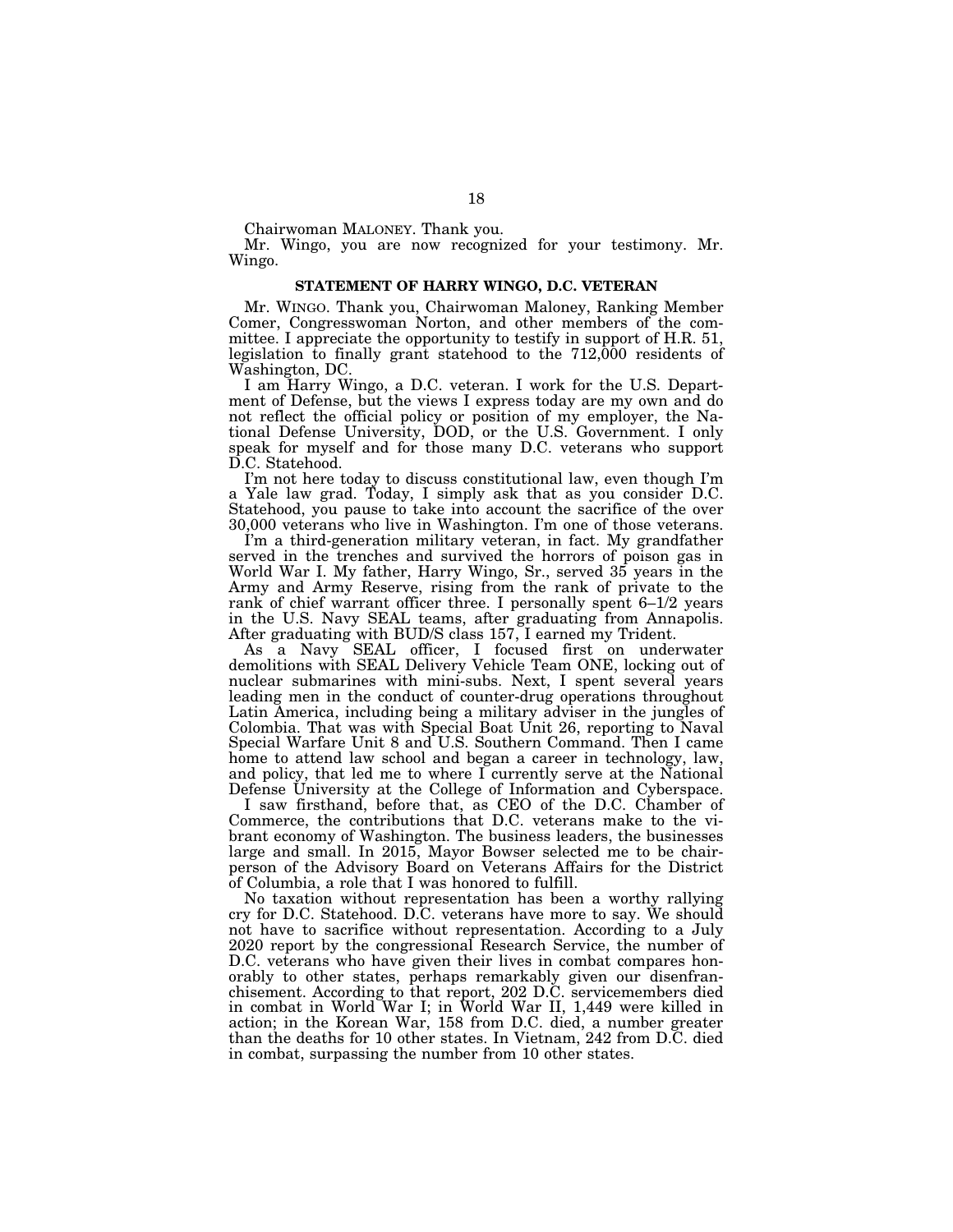More recently, publicly available DOD information from the Defense Casualty Analysis System lists five D.C. veterans among the fallen from Operation Iraqi Freedom and lists four from Operation Enduring Freedom. These grim statistics demonstrate the price D.C. veterans have paid and continue to pay for the inalienable rights of others, even though we are denied those rights ourselves.

To those who oppose D.C. Statehood, I respectfully ask: How can you ask D.C. veterans to keep carrying the burden of disenfranchisement when we have shouldered the burden of defending our country, having D.C. veterans earn no less than the full represented democracy that comes only with statehood?

Before this hearing, I listened to the stories of fellow D.C. veterans, including members of Veterans United for D.C. Statehood, led by Hector Rodriguez. I listened to Ms. Antoinette Scott, the first female member of the D.C. National Guard to be awarded the Purple Heart after being wounded in an IED attack in Operation Iraqi Freedom. I spoke with D.C. native Dr. Howard Clark, a Marine, who during combat deployments to Iraq and Afghanistan wondered why some in Congress supported giving residents of Baghdad and Kabul the right to vote for their national legislature but denied this very right to Americans, much less military veterans in our own capital.

It was only after my naval service and law school that I ventured routinely in the Federal court downtown D.C. to clerk for the late Honorable Judge James Robertson, a Navy veteran, and as service counsel to the late great Senator Ted Stevens of Alaska, then chairman of the Senate Commerce Committee and a World War II veteran, an aviator. Now I live in northwest D.C. with my wife and daughters, and like so many D.C. veterans, we are for statehood because of our sacrifice.

Since the founding of the Nation, the people of D.C. have since grown to share a unique culture for its common experience and tradition, including the sacrifice of military service. Congress should choose freedom and equality for all Washingtonians and especially for D.C. veterans.

Thank you for your consideration. I look forward to any questions you may have.

Chairwoman MALONEY. Thank you.

Mr. Smith, you are now recognized for your testimony. Mic, please.

#### **STATEMENT OF ZACK SMITH, LEGAL FELLOW, MEESE CENTER, HERITAGE FOUNDATION**

Mr. SMITH. Thank you.

Good afternoon. We're here today to answer one simple question: Does Congress have the power to transform our Nation's capital into our Nation's 51st state by simple legislation for historical, practical, and, most importantly, constitutional reasons? The answer is resoundingly no.

Now, while some have said that the objections I plan to discuss today are specious legal arguments, are bad-faith arguments, as Mayor Bowser has previously said, this just isn't true. Both Republican and Democratic Justice Departments who have looked at the issue have said that a constitutional amendment is required for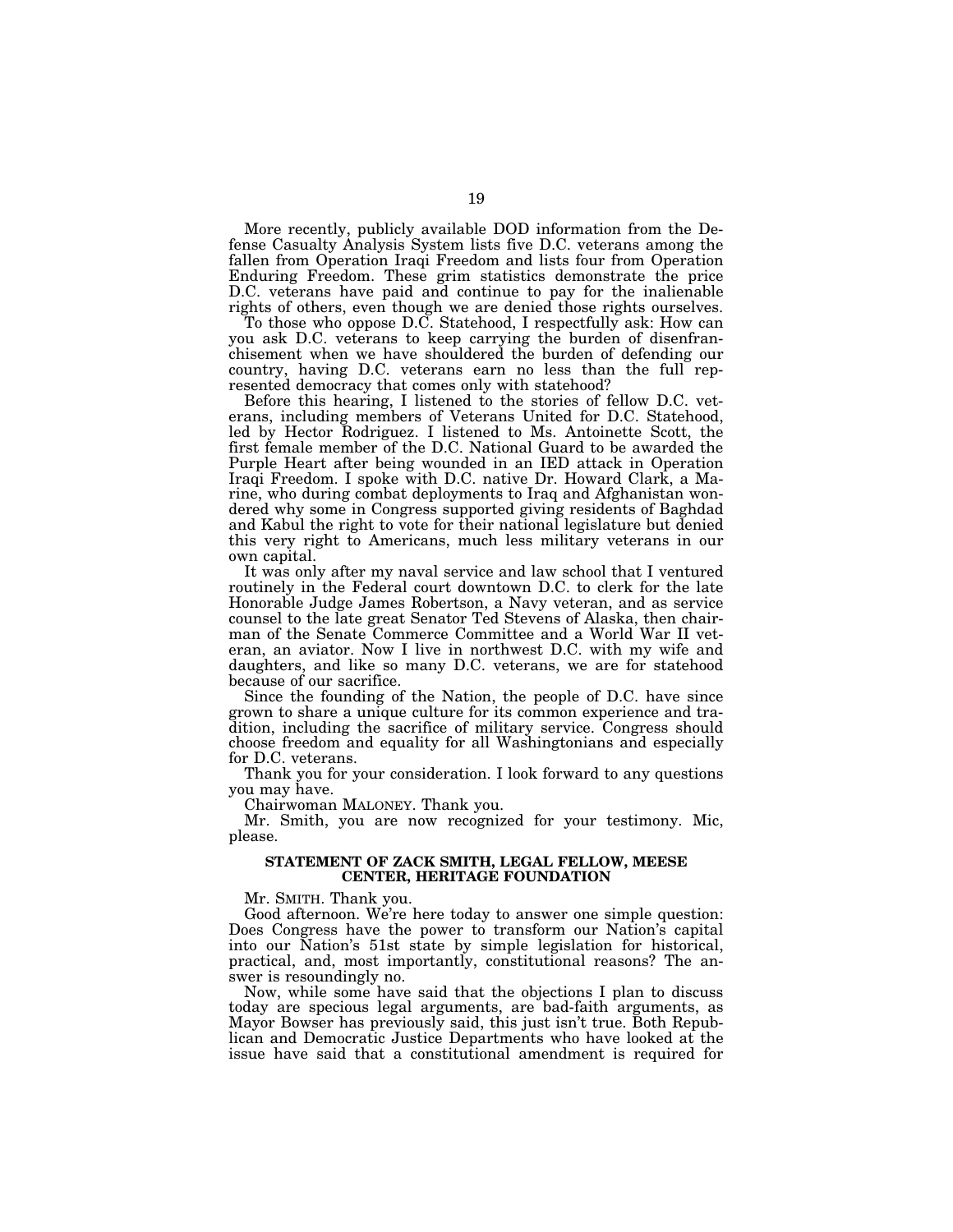D.C. Statehood. More troublingly, some have said or implied that race or racism is behind these objections. Again, that's just not true.

These objections are based on the text and structure of the Constitution. Delegate Norton's predecessor, Walter Fauntroy, did not favor statehood for the District of Columbia because he said it would be in direct defiance of the prescriptions of our Founding Fathers. Even Mayor Bowser's predecessor, Walter E. Washington, the District's first home-rule mayor, for practical reasons opposed statehood for the District of Columbia. He said that the Federal interest in this city goes beyond Pennsylvania Avenue, it goes beyond Constitution Avenue, and that the Federal interest and the city's interest are intertwined; that to tear them apart would rip the city at the seams and would threaten its continued viability.

So, what are the constitutional objections to D.C. Statehood? Well, the first and most significant involves the 23rd Amendment. Now advocates for H.R. 51 certainly recognize that the existence of the 23rd Amendment poses a constitutional problem for them. Unfortunately, H.R. 51 seeks to deal with this problem in a wholly inadequate and itself unconstitutional manner. It seeks to nullify the clear commands of the 23rd Amendment that the District, constituting the seat of government, shall appoint electors for President and Vice President, and it proposes to nullify this by simple legislation. It does propose a constitutional amendment and hopes and encourages Congress and the states to pass it in order to avoid the absurd result where only a handful of people living in the new Nation's rump capital would control three electoral votes.

It should be clear to everyone that Congress cannot, Congress should not nullify a constitutional provision by simple legislation.

Now, we've also heard the argument that the Admissions Clause, Article IV, Section 3 of the Constitution, allows Congress to take this action and that, in fact, Congress has previously taken this action 37 times in our Nation's history. Well, fair enough, but for our purposes here today, the Admissions Clause is constitutionally irrelevant because none of those other 37 states owe their very existence to a separate constitutional provision. The District owes its existence to the District Clause, Article I, Section 8, Clause 17. But even if Congress could transform the District into a new state by simple legislation, we have to ask the question whether it should. And, again, the answer is no.

The Framers of our Constitution wanted a separate Federal District to preserve the safety and security of the Federal Government. We've heard some mention of that here today, but it doesn't take much imagination to imagine a different mayor or a different city government disagreeing with the Federal Government over essential security functions. In fact, we saw some of that this past summer.

The Framers also wanted to avoid one state having undue influence over the Federal Government. There's no question that D.C. residents already impact the national debate. For the members here today, how many of you saw D.C. Statehood yard signs or bumper stickers or banners on your way to this hearing today? I certainly did. Where else in the Nation could such simple actions reach so many Members of Congress?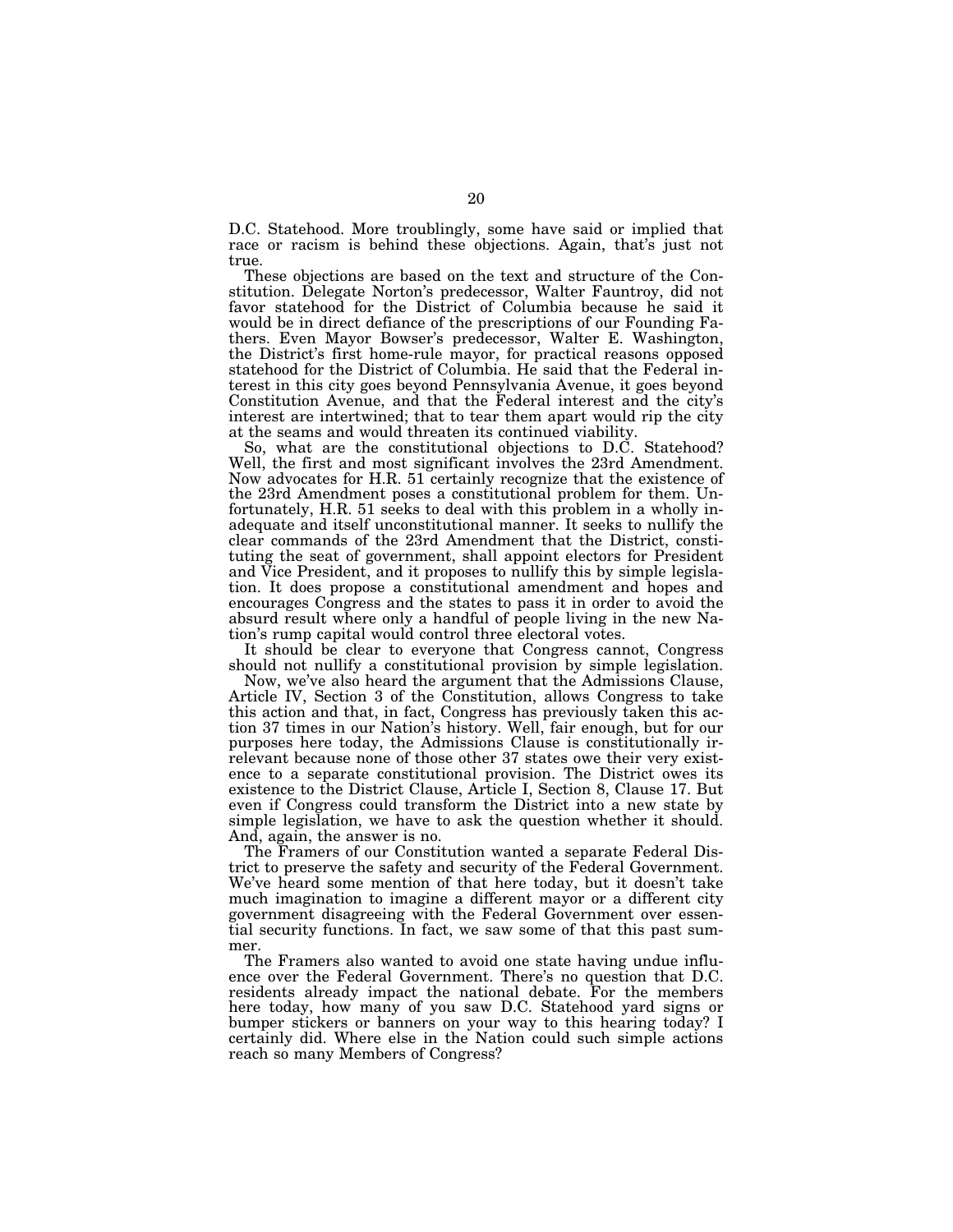And then there are practical reasons why the District should not become our Nation's 51st state. It would be our Nation's only citystate. It'd be 17 times smaller than our next smallest state, and would lack many amenities and resources found in nearly every other state. Unfortunately, H.R. 51 takes a grant statehood now, work out the details later approach, especially with regards to funding for courts and prisoners.

There's no question that years of litigation, nearly every law or action passed by the new state or the Federal Government could be called into question and that even a future Presidential election could be called into question if the 23rd Amendment is not resolved. Advocates for D.C. Statehood do no one, not themselves, not the District residents, not our Nation any favors by seeking D.C. Statehood in this manner. Because if we stretch and bend the Constitution, even for what we may perceive to be laudable purposes, where would we turn in the future when we may need its protections.

Thank you. I welcome any questions.

Chairwoman MALONEY. Thank you for your testimony.

Ms. NORTON. Madam Chair, I would like to ask unanimous consent to enter several items into the record.

Chairwoman MALONEY. So granted.

Ms. NORTON. The testimony of former George W. Bush Administration Assistant Attorney General Viet Dinh in support of the constitutionality of the D.C. Statehood bill; the ACLU analysis in support of the constitutionality of the bill; a list of 111 organizations, including 84 national organizations that have endorsed the bill; and a letter from a D.C. resident, Andrea Renee Reed, in support of statehood.

Chairwoman MALONEY. Without objection.

Chairwoman MALONEY. Thank you.

The chair now recognizes herself for five minutes for questions.

The United States is the only democratic country that denies voting representation in the national legislature to the residents of its capital. In the year 2021, we should not need to discuss the importance of voting rights in a democracy, but Republican opposition to H.R. 51, as well as the voting restrictions Republican legislators are trying to impose across the country, requires us to revisit first principles.

Now, I have heard today and I've heard in discussions when we discussed this issue from my friends on the other side of the aisle, and they try to frame that the support, that the push for D.C. Statehood is a power grab from the Democrats. And I would say that the real power grab is denying 712,000 taxpaying American citizens the right to vote.

This is not about politics; it is a fundamental voting and civil rights issue. And it is outrageous that Republicans would play a partisan politics just to block 712,000 Americans from having full equality in our democracy. Every American deserves a voice in their own government. Taxation without representation was the battle cry of our revolution, and it is still a battle cry.

I would like to direct my first question to Mr. Henderson, who is the CEO of the Leadership Conference on Civil and Human Rights, and he speaks with some authority on these issues. In the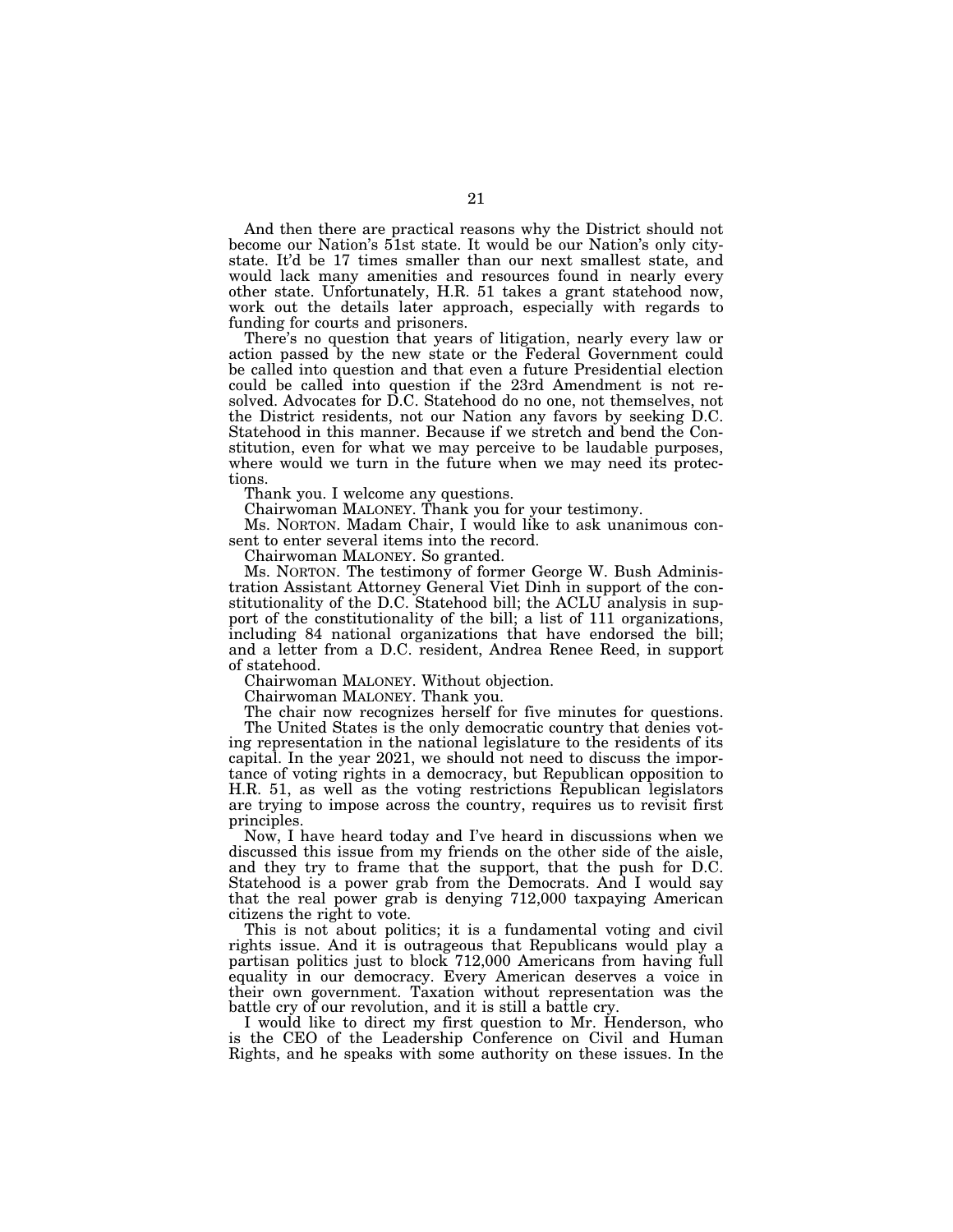last year, we lost several giants of the civil rights movement, including the former chair of this committee, Elijah Cummings, and also our dear colleague, John Lewis, a civil rights hero. And they were both strong supporters of D.C. Statehood.

So, my question to you is that you said that until D.C. residents have a voting Congress, and I'm quoting you, "the efforts of the civil rights movement will remain incomplete,'' end quote. Can you elaborate on your statement? Why do you view this as a continuation of the civil rights movement? Mr. Henderson.

Please unmute, Mr. Henderson.

Mr. HENDERSON. So sorry. Thank you, Madam Chair.

As you described our Nation's contribution to the world, it is quite clear that we are the most significant representative democracy the world has ever seen, and yet we are burdened by contradiction, even as we attempt to bring democratic values to the rest of the world. We deny 700,000—over 700,000 citizens of our Nation's capital, citizens of the country, the right to participate meaningfully in our national legislature and in our democratic debate, while seeking to bring that same level of protection to the residents of Kabul, Afghanistan, or Baghdad, Iraq.

That is noble; however, that contradiction simply cannot stand. It makes us look weak. It makes us look fearful of the contributions that others have. I heard arguments this morning that suggest, well, Congress created this enclave known as the District of Columbia to ensure that it was not dependent on the support of surrounding states to protect its interest. That argument is absolutely laughable, having seen the insurrection of January 6 in which our Congress of the United States was virtually overthrown the first time since the war of 1812 by individuals who had absolutely no respect for the rule of law or the interest that Congress purports to represent.

It is quite clear that the decision to deny voting rights to D.C. residents has been influenced by issues of race and concerns about the population of the District as, at one time, a majority Black population coming into our Union. I quoted from an Alabama senator who previously recognized this dilemma and spoke openly about his hostility to providing coverage to—citizenship coverage to the residents of the District because of race.

All of these reasons taken together suggest that, indeed, the deprivation of rights to D.C. residents is one of the greatest denials of the most fundamental rights that citizens of the United States enjoy.

And one last point. It is, you know, arguable that someone has said that D.C. residents getting citizenship is a power grab. But let me suggest to you that in the state of Maryland, which is traditionally seen as, quote, a democratic bastion, we have a very popular Republican Governor who enjoys widespread support of all citizens of Maryland.

We also have had advocates in the past, including Frederick Douglass, but also more recently, Jack Kemp and Senator Bob Dole, who have been strong advocates for D.C. Statehood. Far be it for me to suggest to any member of a political party that they are unable to compete for the votes of D.C. residents simply by vir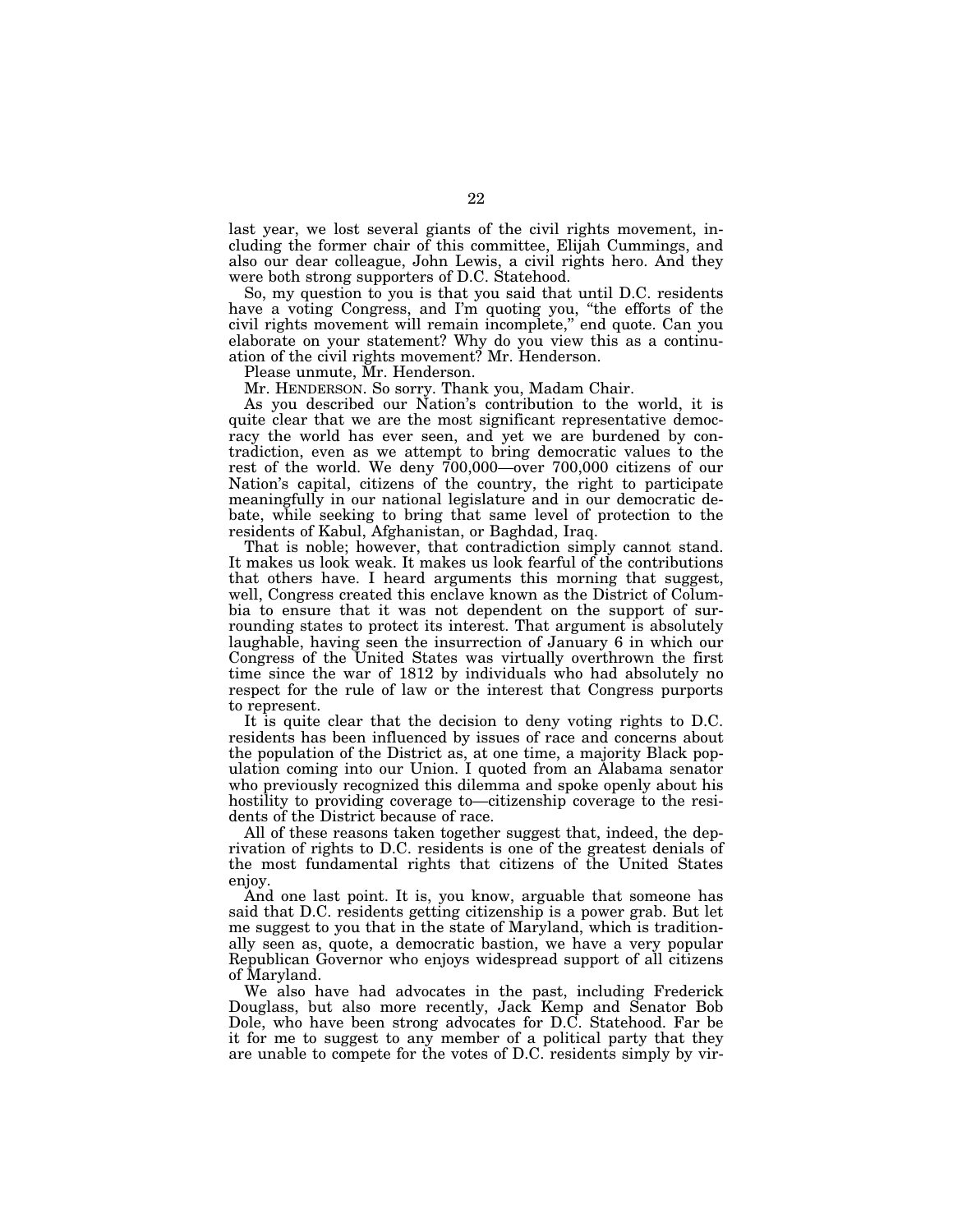tue of their political affiliation. I think there is much evidence to suggest that is simply not true.

Chairwoman MALONEY. Thank you. My time is up.

I just want to answer and complete with, as Republican Dwight Eisenhower said in his 1954 State of the Union, and I quote: ''In the District of Columbia, the time is long overdue for granting national suffrage to its citizens and also applying the principle of local self-government to the Nation's capital," end quote. I could not agree more.

And I yield back.

And I now recognize Ranking Member Comer.

Mr. COMER. Thank you, Madam Chair.

And I'm going to direct my questions to Mayor Bowser. But, first, a couple of my colleagues and a couple of the Democrat witnesses have mentioned that Republicans are playing partisan politics with D.C. Statehood. I just want to clarify for the record. This Congress, the House of Representatives' two priority bills that have passed are H.R. 1, the election—the Federal election takeover bill, as I call it, and the \$1.9 trillion stimulus bill. Both those bills passed the House of Representatives without a single Republican vote. So, when we look at partisanship, I think that the Democrats thus far in this Congress have displayed partisanship at unprecedented levels and I hope that we can change that.

But, Mayor, is it accurate to say that you think statehood is necessary to ensure D.C. residents are on equal footing with every other American? If D.C. were to become a state and receive all the benefits, shouldn't it have the same obligations as well?

MAYOR BOWSER. Congressman, yes. If your question is, do D.C. residents expect to participate fully in our American democracy, the answer is yes. Just as we do today, paying our fair share some would argue more than our fair share—of Federal taxes without representation or full autonomy.

Mr. COMER. So, it should have the same obligations as well, correct, with respect—let me further elaborate. D.C. has a legislative, executive, and judicial branch, but with respect to the judicial branch, how is that funded?

MAYOR BOWSER. The judicial branch is part of the Federal Government, and D.C. residents look forward to having a judiciary that is accountable to its citizens.

Mr. COMER. So right now, the Federal Government provides funding for over \$600 million per year for the D.C. judicial branch. Under H.R. 51, the D.C. Statehood bill, if D.C. were to become a state, would Washington, DC. pick up that \$600 million tab?

MAYOR BOWSER. Our courts, our prosecutor's office, our Federal parole board would become state departments.

Mr. COMER. With respect to Medicaid, the Medicaid rate for Washington, DC, paid for by the Federal Government, is 73.5 percent. You have mentioned previously that D.C. has a state population higher than Vermont and Wyoming.

Do you know the current Medicaid rate paid for by the Federal Government for those states, by any chance?

MAYOR BOWSER. I do not.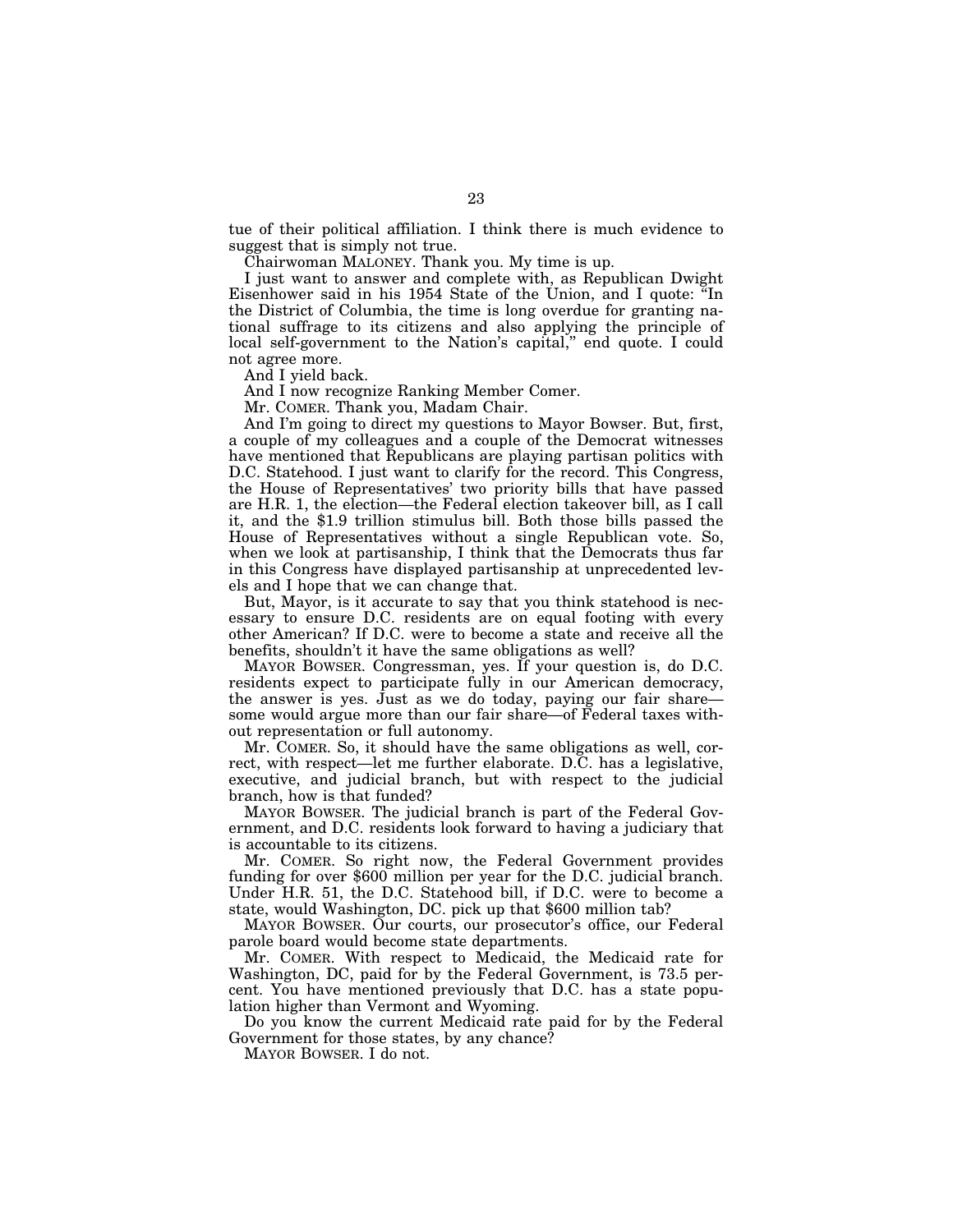Mr. COMER. Wyoming, it's—the Federal Government pays for 52.6 percent of their Medicaid, and Vermont's 59.3 percent, but in Washington, DC, it's 73.5 percent. And, again——

MAYOR BOWSER. But, Congressman, I have to tell you, it's not the same in each state. In fact, I'm not sure what it is in Kentucky or in other states, but we actually think that we would make the argument for rates that are commensurate with our health statistics.

Mr. COMER. I wonder, if Washington, DC. were to become a state—and we will repeatedly make the point through this hearing, the minority will, that that will require a constitutional amendment. But if that were to happen, I wonder, Mayor, do you think this would lead other states to split and try to create their own states?

For example, in California, there's been a movement for many, many years to create the 51st state there. A lot of—in fact, the majority of the map of California feels disenfranchised because so much of the population lives in San Francisco, Los Angeles, San Diego, and they don't feel like the representation in Sacramento or their Representatives in Washington represent their values. And, oh, by the way, conservatives would like it because that would bust up California's electoral college number and potentially elect one or two Republican Senators.

Now, I just wonder if you feel like that would lead to a movement among other states to do the same thing?

MAYOR BOWSER. Congressman, the people of the District sent me here for a singular purpose, and that was to advocate for them. And we know that the only way to achieve full quality as American taxpayers is through statehood. And the people of California who you mention have two Senators. We do not. So, the situations are not analogous. We are here to demand that the 220-year history of us not being represented in the capital of our country be corrected, and this Congress has within its full authority to do that.

Mr. COMER. Should every city have two U.S. Senators? Would Washington consider rejoining Maryland as a state——

MAYOR BOWSER. Every American, Congressman, who pays taxes deserves representation. Our Congresswoman should have a vote and we should have two Senators. Citizens of other cities and states in the United States of America have two Senators. We do not.

Mr. COMER. Well, we're going to make the argument, Madam Chair, that many Democrat Presidents, many Democrat attorneys general have made in the past, and we look forward to a vibrant discussion on this. But I will conclude by saying, H.R. 51 is an unconstitutional bill. I think most people here realize that. I think this is another political game that the Democrats are playing, but, hopefully, we can get to a point this Congress where we can work together in truly bipartisan ways to do the things that the American people sent us up here to do.

So, Madam Chair, I yield back.

Chairwoman MALONEY. The gentleman yields back.

The gentlewoman from the District of Columbia, Ms. Norton, is recognized for five minutes.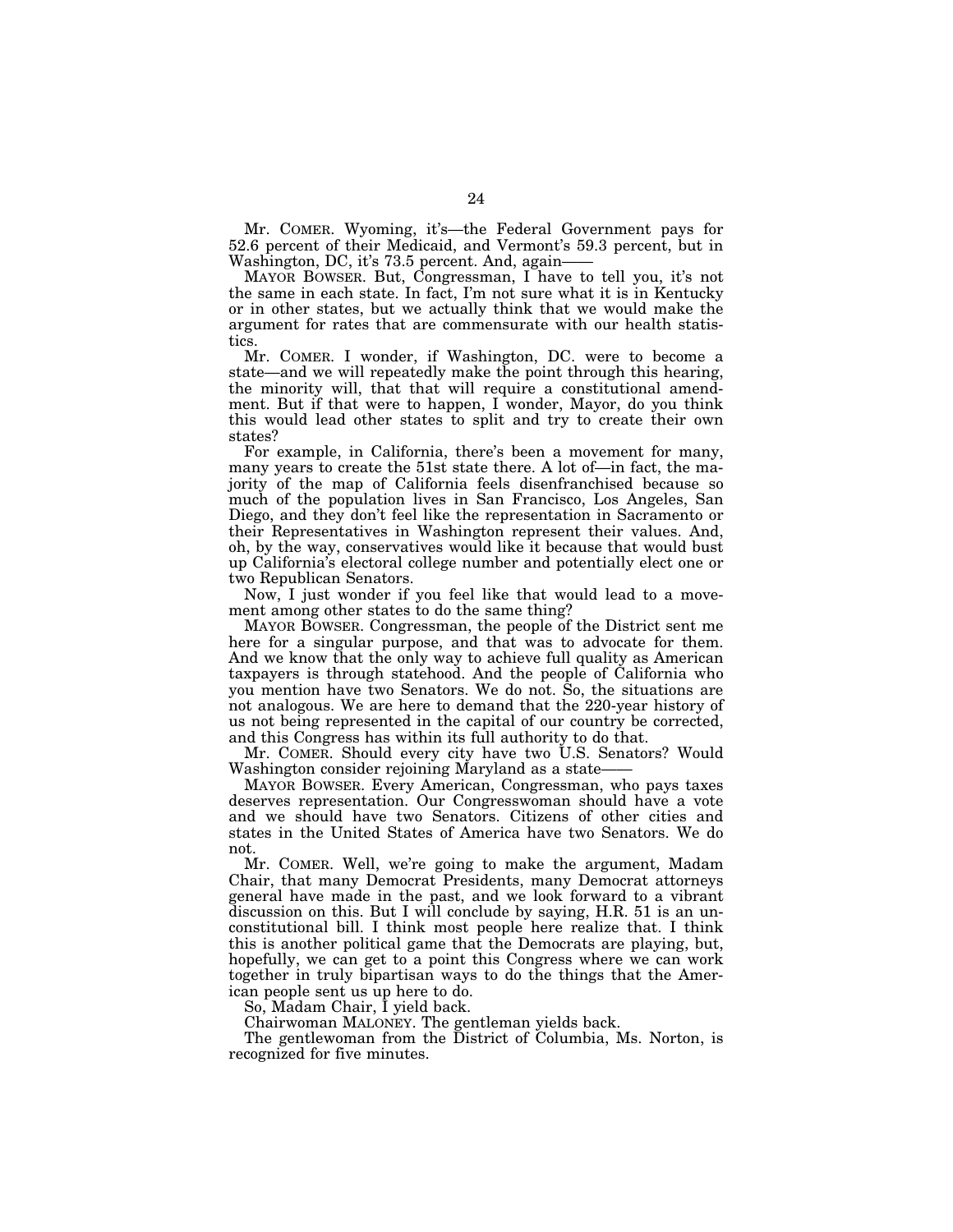Ms. NORTON. It's interesting, Madam Chair, that the gentleman cites a small movement in California to succeed from the state. The District is asking for the opposite, to join the Union, with full equality, with the states.

My questions are for Ms. Schwartz of the congressional Research Service. I'd like to look at three issues that have been mentioned here: that H.R. 51 violates the District Clause, the Admissions Clause, and the 23rd Amendment. That would be three violations, but the way to look at this issue is to look at the statute itself as the primary reference.

So, Ms. Schwartz, how many numbers are used in the District Clause?

Ms. SCHWARTZ. I'm sorry. Your question is how many numbers are used in the District Clause?

Ms. NORTON. Yes.

Ms. SCHWARTZ. There's a provision that the District may not exceed 10 miles square.

Ms. NORTON. That's the number that's important to focus on here. Remember, I'm looking at statutory construction. Is that number, 10 miles square, preceded by words "not exceeding" or "not less than"?

Ms. SCHWARTZ. Not exceeding.

Ms. NORTON. The District Clause says Congress shall have the power to, quote, exercise exclusive jurisdiction in all cases whatsoever over the District, and the Supreme Court has held this phrase means Congress has plenary authority over the Federal District.

Ms. Schwartz, for the nine lawyers watching this hearing, and I'm trying to settle on exactly what the statute says here, statutory construction, Ms. Schwartz, the text of—watching this hearing does the term primary mean—what does the text plenary—I'm sorry—plenary mean in this context?

Supreme Court has held that the phrase means Congress has plenary. That's technical language. What does that mean?

Ms. SCHWARTZ. Plenary means very close to absolute.

Ms. NORTON. All right. The text of the District Clause is clear. Congress has complete, and the witness has testified, absolute authority over the district, and there is a maximum, not a minimum size of the Federal District. The Congress has used its complete authority over the Federal District to previously reduce the size of the Federal District by 30 percent. Now, some argue that the state of Washington, DC. would be too small. We've heard that argument here, and does not have diverse industries or enough amenities.

Ms. Schwartz, does the text of the Admissions Clause describe any characteristics of the new state, such as geographical or population size, industries, amenities, or anything of the kind?

Ms. SCHWARTZ. It does not.

Ms. NORTON. I will read the relevant part of the Admissions Clause, and I'm quoting: ''New states may be admitted by the Congress into this Union.''

Now, it says nothing. Those are the words. It says nothing about characteristics of the new states.

Let's turn to the assertion that the Admissions Clause requires Maryland to consent to the admission of the state of Washington, DC.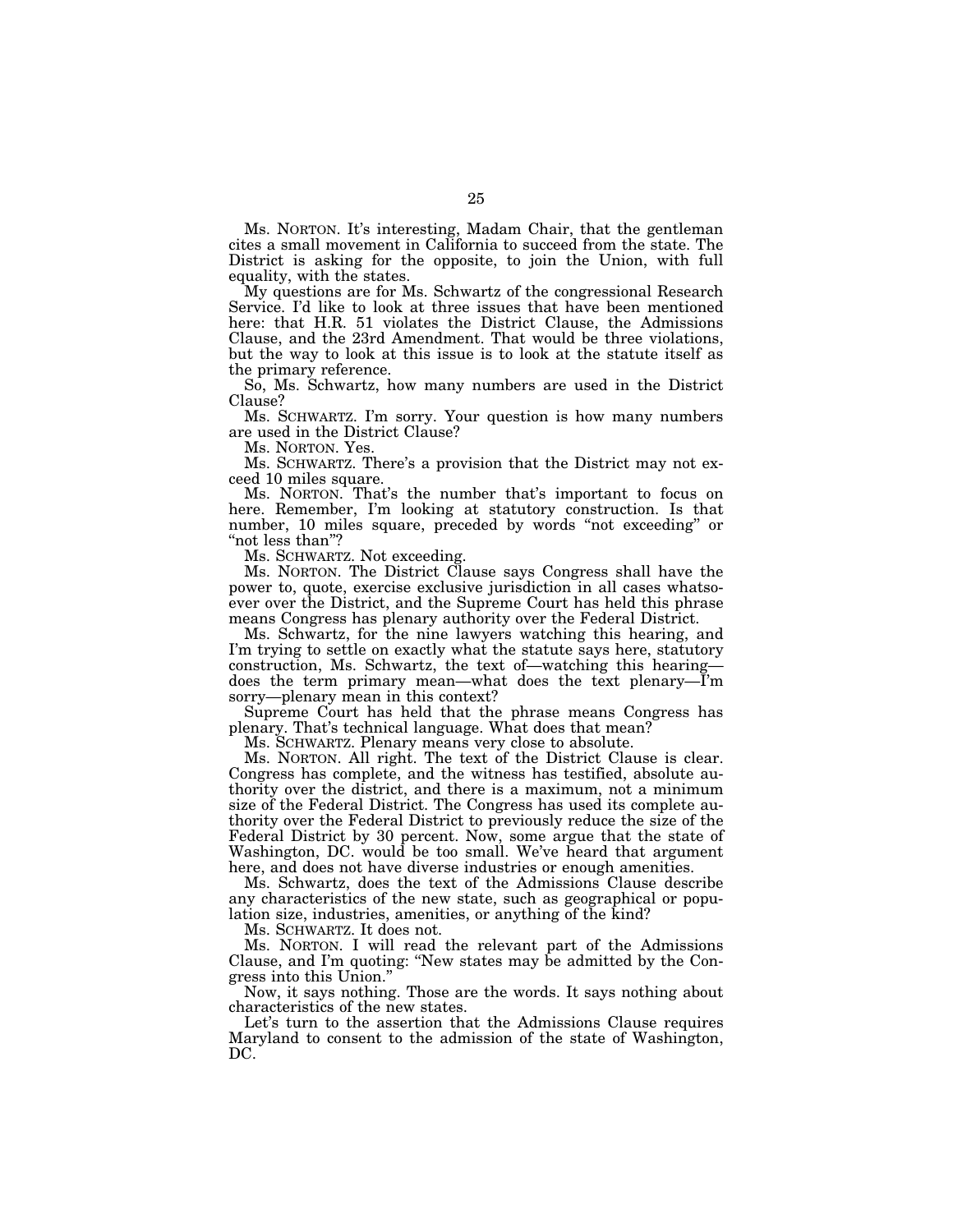Ms. Schwartz, does Maryland, which gave the land that constitutes today's District of Columbia to the Federal Government, own that land today?

Ms. SCHWARTZ. It does not.

Ms. NORTON. Does Maryland have any jurisdiction over the District of Columbia today?

Ms. SCHWARTZ. It does not.

Ms. NORTON. Isn't it true that Ohio came from lands partially ceded by Connecticut to the Federal Government from the Northwest Territory?

Ms. SCHWARTZ. I-

Ms. NORTON. And did Connecticut have to consent to the admission of Ohio?

Ms. NORTON. I have not looked at the specifics of where Ohio originated, but I do know that there were states that came from the Northwest Territory, and there was not a separate question about whether the states that had formerly ceded that territory would consent, again, when the new states were created.

Ms. NORTON. Thank you.

I will read the text of the Admissions Clause. No new state shall be formed or erected within the jurisdiction of any other state, et cetera.

The District Clause is not within the jurisdiction of Maryland, so Maryland's consent is not required to admit the state of Washington, DC, as some argue the 23rd Amendment, which gave the Federal District electoral votes, precludes admission of the state of Washington, DC. Mr. Smith said that.

Does the text of the 23rd Amendment describe the geographical or population size of the Federal District?

Ms. SCHWARTZ. It does not expressly do so.

Ms. NORTON. The text only refers to, and I'll quote: ''The district constituting the seat of government." It says nothing about the geographical or population size of the District of Columbia. Those of us who believe that H.R. 51 is Constitution only need to do what I have just done, read the words written into the Constitution.

I thank you, Madam Chair.

Voice. May I respond to that?

Chairwoman MALONEY. The gentlelady yields back.

The gentleman from Arizona, Mr. Gosar, is recognized for five minutes.

Voice. May I respond to that?

Chairwoman MALONEY. Pardon me?

Mr. GOSAR. Thank you, Madam Chairwoman.

Mayor Bowser, in what section is the District of Columbia mentioned in the Constitution specifically?

MAYOR BOWSER. I'm sorry. Was that for me, Madam Chair?

Mr. GOSAR. Yes, Mayor Bowser.

MAYOR BOWSER. What was your question again, sir?

Mr. GOSAR. In what section is the District of Columbia——

Chairwoman MALONEY. Turn your mic on.

Mr. GOSAR. Can you hear me?

MAYOR BOWSER. Yes.

Mr. GOSAR. OK. In what section is the District of Columbia mentioned in the Constitution?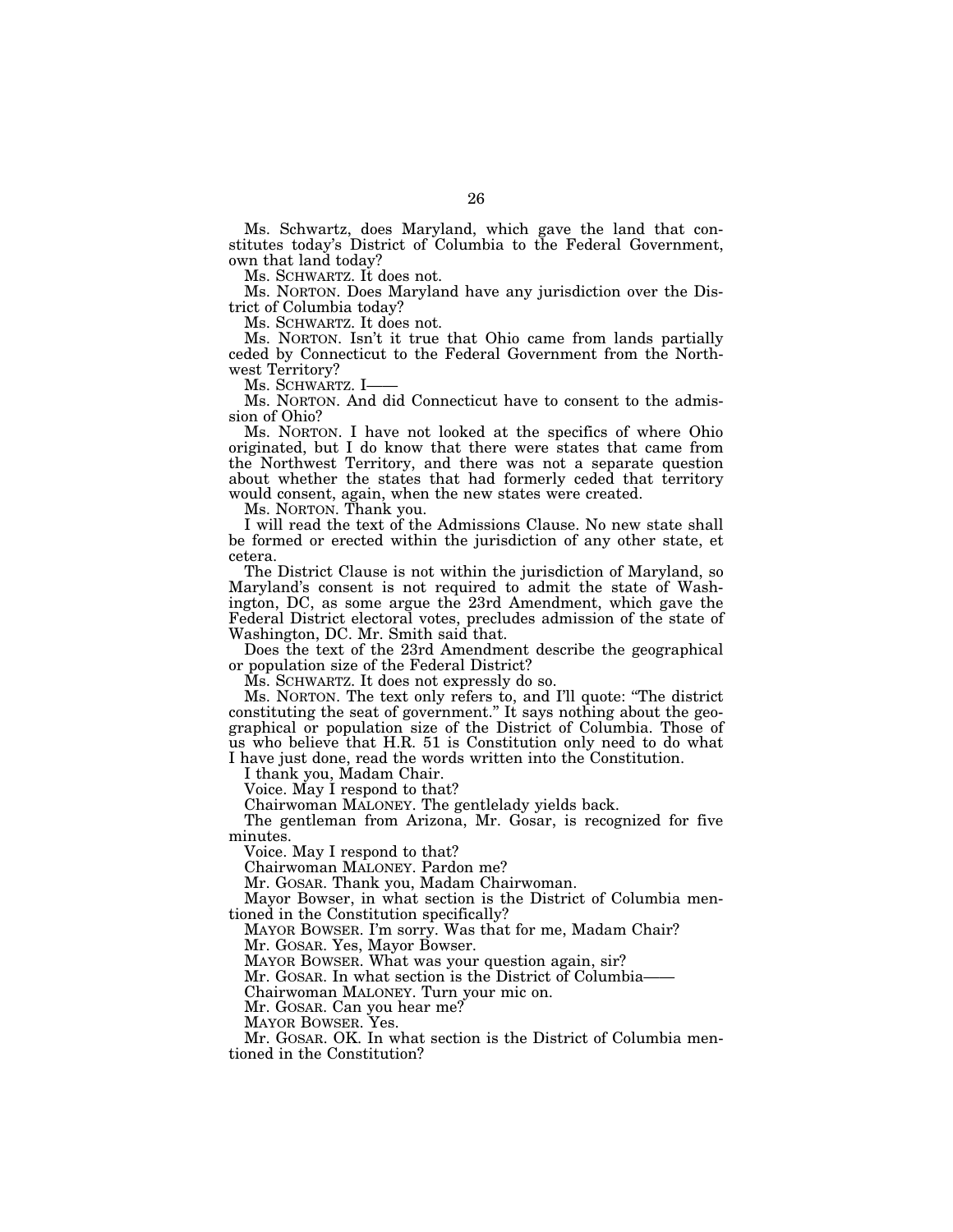MAYOR BOWSER. Are you referring to the District Clause, sir? Mr. GOSAR. I'm asking, the District of Columbia, where is it men-

tioned in the Constitution?

MAYOR BOWSER. The District Clause.

Mr. GOSAR. It is not mentioned. It is not mentioned. It does mention the Federal District, but it does not mention specifically the District of Columbia. But the Constitution—and that's Article I, Section 8.

In what context is the Federal District mentioned in Article I, Section 8?

MAYOR BOWSER. I'm happy to go and refer to your references, but I'm not—I don't have the cites off the top of my head.

Mr. GOSAR. Well, it's to exercise exclusive legislation in all cases whatsoever over such district as may become the seat of the Government of the United States.

What—that same section says the Congress will have the authority to purchase places for the erection of forts, magazines, arsenals, dockyards, and other needful buildings for the District. Your proposal makes the National Mall, the White House, and the Capitol complex the new district in the Constitution. Where are the forts going to be and where are the dockyards going to be?

MAYOR BOWSER. The forts? There is a system of forts around the District of Columbia currently, as you know, and those forts remain. I do think that your question may be somewhat outdated, sir. And when we think about the threats to our Nation, we see it not in the form of people descending on the District where we need to be on high ground to defend. What we've seen, actually, in our most recent history, that our threats are domestic; that we have to be concerned about how the national intelligence apparatus can keep our Nation safe. I think what we've also seen is that——

Mr. GOSAR. Reclaiming my time. You're going beyond——

MAYOR BOWSER.—the new state will be a supporter of the national security and not a

Mr. GOSAR. You're going beyond our scope here, and if you'd like to get into that, I'd be happy to get into that. Because if you're bringing up insurrection, were there any weapons confiscated on the 6th?

MAYOR BOWSER. Yes, sir, there were. And there were weapons confiscated leading up to the 6th.

Mr. GOSAR. No. That's not what we've heard.

MAYOR BOWSER. And there was also—there were also an explosion—an incendiary device that was located very close to this Congress——

Mr. GOSAR. I think you made—I think you made my point.

MAYOR BOWSER.—and where lawmakers were put in grave danger.

Mr. GOSAR. I think you made my point.

MAYOR BOWSER. Yes.

Mr. GOSAR. Now, it sounds like the Constitution clearly contemplates the District to be an actual city, doesn't it? Were the Founding Fathers just wrong in wanting a separate district controlled by Congress?

MAYOR BOWSER. Could you repeat that, sir?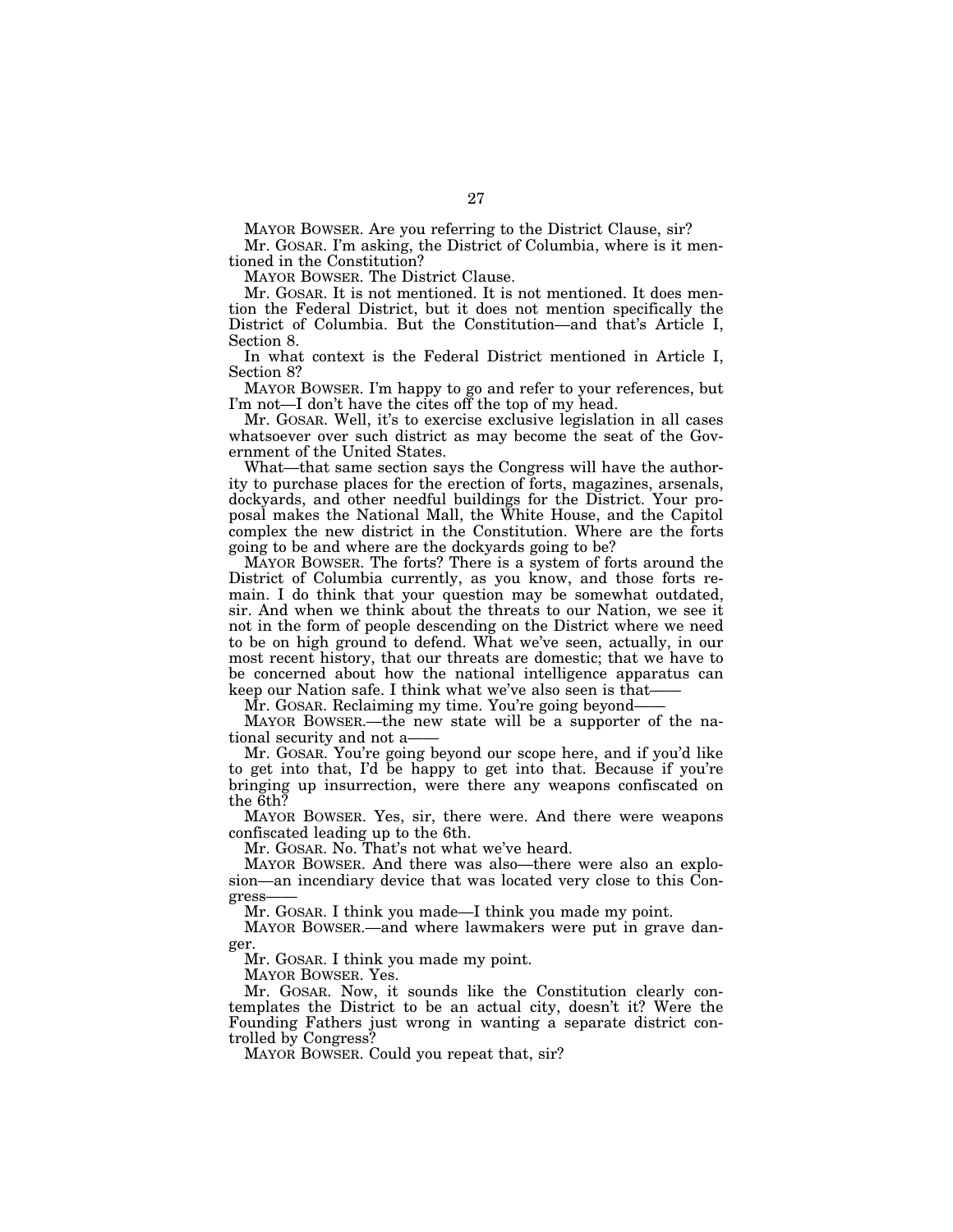Mr. GOSAR. Yes. It sounds like the Constitution clearly contemplates that the District be a separate city, doesn't it? Were the Founding Fathers just wrong in wanting a separate district controlled by Congress? Were they just wrong?

MAYOR BOWSER. I think that the Founding Fathers recognized that they were stripping the people of the District of Columbia at the time, only White men at the time could vote, and that they recognized that that was an issue that was going to have to be dealt with, both for the representation in the national legislature and for self-government.

Mr. GOSAR. So, now, just going back to the size of the city. You said it's about 700,000. Do you think that the size of Paris at the time that we considered this district was taken into consideration for the design of the District? What was the size of Paris in 1801?

MAYOR BOWSER. I'm not sure what the size of Paris was in 1801. Mr. GOSAR. It was about 630,000. So, I think they took that well into consideration.

Can you tell me when the District came under congressional authority?

MAYOR BOWSER. The District—1801 Organic Act, is that what you're referring to, when the residents of the District of Columbia were stricken of voting representation in the national legislature?

Mr. GOSAR. You're right. Yes.

MAYOR BOWSER. Yes. 220 years ago.

Mr. GOSAR. Can you tell me—can you tell me from what states the district received its territory originally and when?

MAYOR BOWSER. Congressman, I'm happy to go over a history lesson with you at the appropriate time. We, as you know, the states of Maryland and Virginia granted to the Federal Government lands that now comprise the District of Columbia.

Mr. GOSAR. One last question to Mr. Smith. In the fact of the retrocession, House made it illegal—passed a bill finding it illegal. Mr. Smith, do you actually hold that that argument you heard from the delegate, Ms. Norton Holmes, in regards to being owned by Maryland suffices?

Mr. SMITH. I think there are three points to make-

Chairwoman MALONEY. Put your mic on, please, Mr. Smith.

Mr. SMITH. Thank you.

I think there are three points to make in response to that. The first is the Supreme Court has never ruled on whether that retrocession was constitutional. They—at the time they were asked to consider it, they said too much time had passed. So, certainly a timely challenge today would raise many of the same issues that that retrocession raised.

Additionally, it was a much smaller area that was being retrocessed at the time, only about a third of the District. And, most importantly, Virginia consented to that retrocession. And so it only makes sense that Maryland would need to consent to a different use of the land today.

Additionally, there's also the issue of the 23rd Amendment, which even if a specific size wasn't specifically—for the District wasn't contemplated under the District Clause, I think there's a very compelling argument that the 23rd Amendment, when adopted, certainly contemplated the District being a certain size with a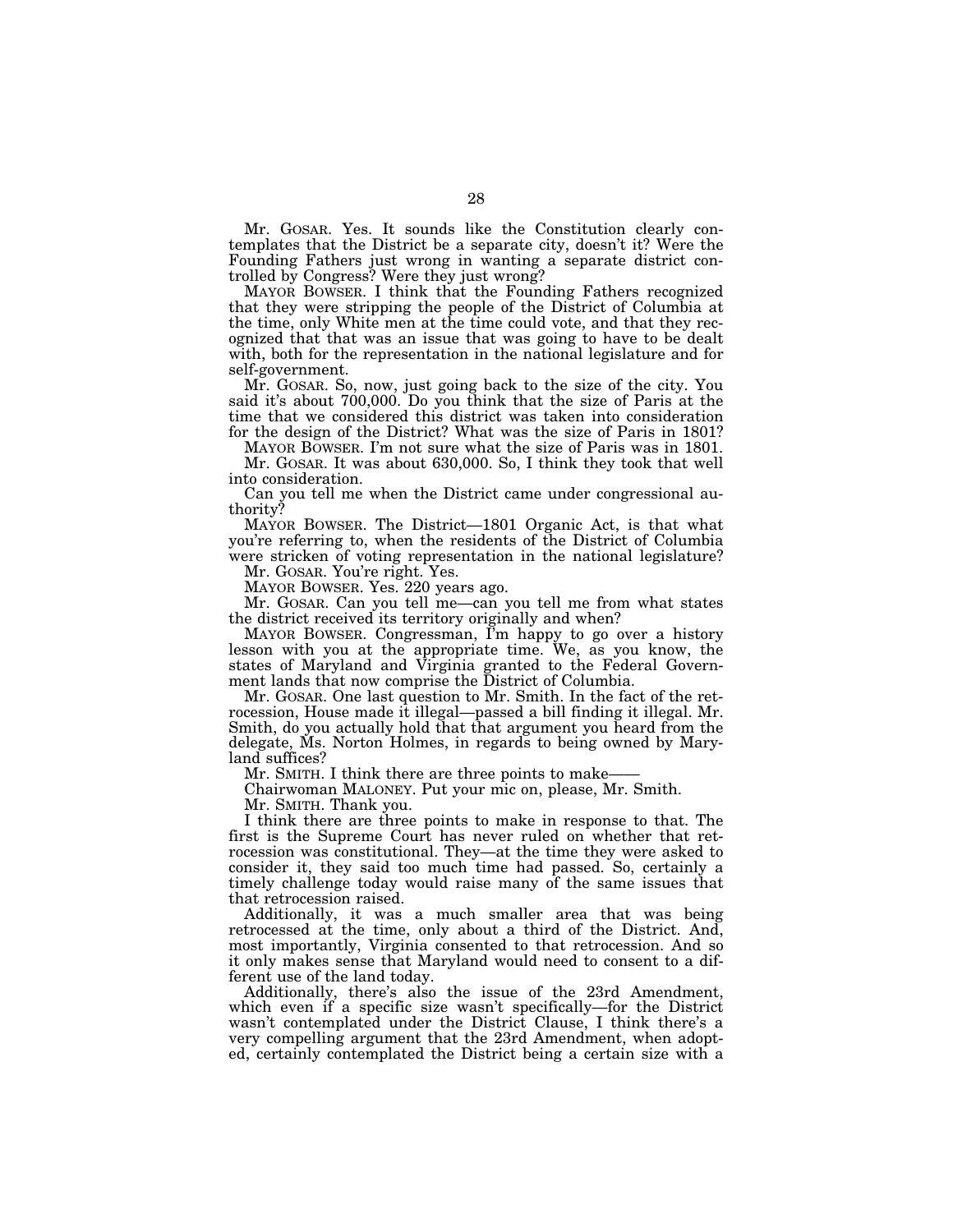significant population. And that's a view that Attorney General Robert Kennedy also shared.

Mr. GOSAR. I thank the gentlewoman.

I yield back.

Chairwoman MALONEY. Thank you. The gentleman yields back. The gentleman from Massachusetts, Mr. Lynch, is recognized for five minutes.

Mr. LYNCH. Thank you very much. Can you hear me?

Chairwoman MALONEY. Yes, we can.

Mr. LYNCH. OK. That's great.

I think it's important to remember that the residents of the District of Columbia have been giving their blood and treasure to a country that still denies them voting representation in Congress and full self-government.

As the chair has pointed out and Ms. Norton has pointed out, D.C. residents do pay Federal taxes, which contributes to fund our military operations. They register for Selective Service, they enlist in America's Armed Forces, and they bravely deploy abroad in defense of our Nation, yet they do not share in the full rights and privileges of American citizenship.

D.C. residents have no vote in the Senate on confirmation of its military leadership, and until a recent act of Congress, the military was not even required to display the D.C. flag when it displayed state flags. Over the course of America's history, hundreds of thousands of D.C. residents have served in the military. Today, there are 30,000 living D.C. residents who are veterans.

D.C. residents have fought in every single American war. D.C. has suffered more war casualties than many states. In World War I, nearly 26,000 District residents served and 635 made the ultimate sacrifice, with D.C. suffering more casualties than 10 states. More than 89,000 D.C. residents served in World War II, which witnessed about 3,900 D.C. casualties and more, more casualties than four states. And, again, in the Vietnam war, D.C. suffered 243 casualties, more casualties than 10 states. Nearly 40 D.C. servicemembers have received the congressional Medal of Honor, our Nation's highest military award for bravery.

Mr. Wingo, I want to thank you for your service and your testimony, and the testimony of all the witnesses today. Thank you for trying to help Congress do its work. Mr. Wingo, you're a native Washingtonian, you're also a graduate of the Naval Academy, a former Navy SEAL, and you served in both the Federal and legislative branches. I think you offer a very unique perspective, an important one.

I want to ask you, as a veteran and a military professor, how do you reconcile the fact to people that we actually have, and have for a long time, we have residents of D.C. stepping up, joining the military, deploying overseas to fight for and defend the rights of foreign citizens to have basic rights that you are denied when you come back to your own Nation's capital? How do we reconcile that? Help me with that.

Mr. WINGO. Congressman Lynch, I can't reconcile it. We should not have to sacrifice without representation. And I think that, as a veteran, I hear from so many other veterans that, as you say, we have honorably served and we've died in these wars. And, in fact,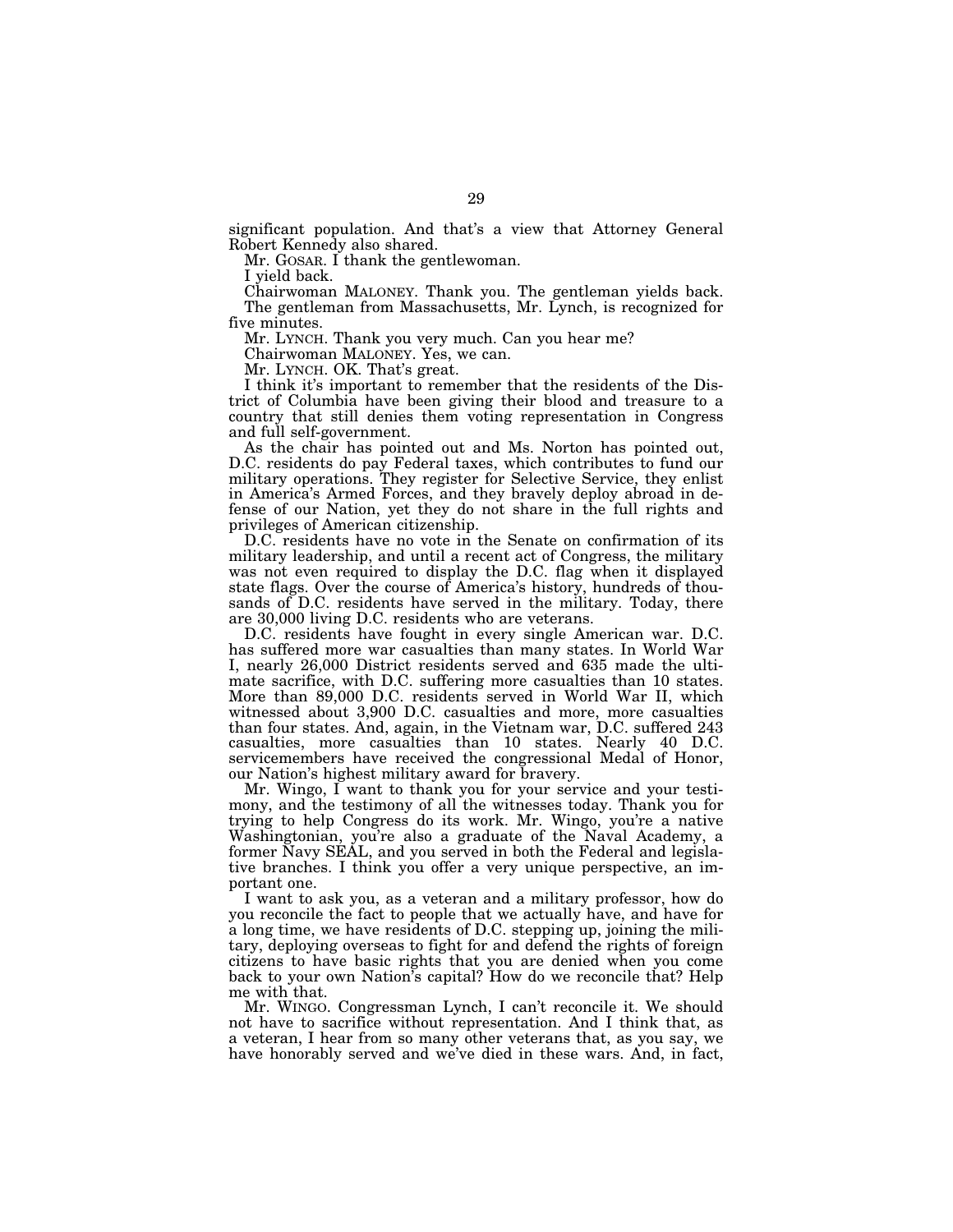thank you for sharing those numbers. For the Vietnam war, 243 total deaths. It turns out, and this is a grim statistic, for Vermont, there were 100; for Wyoming, there were 119.

So, the calculus of proportionality, it has been—we've honorably served. So, I cannot reconcile that we are denied our inalienable rights and we should not be.

Thank you.

Mr. LYNCH. Thank you, sir. I think your testimony and your perspective are extremely important here, and it gets right to the crux of this question.

And I want to thank Chairwoman Maloney for holding this hearing. I also want to thank Ms. Holmes Norton for her persistence and her resilience, and the fact that this bill has gotten this far and got this far in the previous Congress is largely due to her representation. So, I want to thank her for trying to right this injustice.

And I yield back the balance of my time. Thank you.

Chairwoman MALONEY. The gentleman yields back.

The gentlelady from North Carolina, Ms. Foxx, is now recognized.<br>Ms. Foxx.

Ms. FOXX. Thank you, Madam Chairman.

My first question is for Mayor Bowser. Where would you place the ideological makeup of D.C. relative to other cities in the country? Is it slightly Democratic, very Democratic, very Republican?

MAYOR BOWSER. It's more than slightly Democratic, Congresswoman.

Ms. FOXX. Thank you. Mayor Bowser, if Democrats eliminated Washington, DC. and instead created a state of Washington, Douglass Commonwealth, what political affiliation do you anticipate the two new Senators would be?

MAYOR BOWSER. I don't know. That will be up to the people of the District of Columbia.

Ms. FOXX. OK. But with a very Democratic population, you can't anticipate what that would be?

MAYOR BOWSER. I can anticipate that there will be a lot of very capable Washingtonians running to elect their fellow citizens.

Ms. FOXX. Well, thank you. Thank you. Let's assume that those would be Democrats who would be elected. So, do you think that they would be moderate Democrats or liberal Democrats?

MAYOR BOWSER. I think that the people of Washington, DC. have elected moderate Democrats and very progressive Democrats.

Ms. FOXX. Thank you very much.

MAYOR BOWSER. And they've also elected Independents and Republicans.

Ms. FOXX. Why thank you, Mayor Bowser.

Madam Chairman, from what I'm hearing, this Democrat-led Congress is attempting to use a razor-thin majority that it has to entrench itself in power by passing measures such as H.R. 1 to nationalize our elections, then moving to add two additional Democrats to the Senate by attempting to make D.C. a state. D.C. is a pawn being used by congressional Democrats to gain power, all without regard to the constitutional and practical issues that making the district a state presents.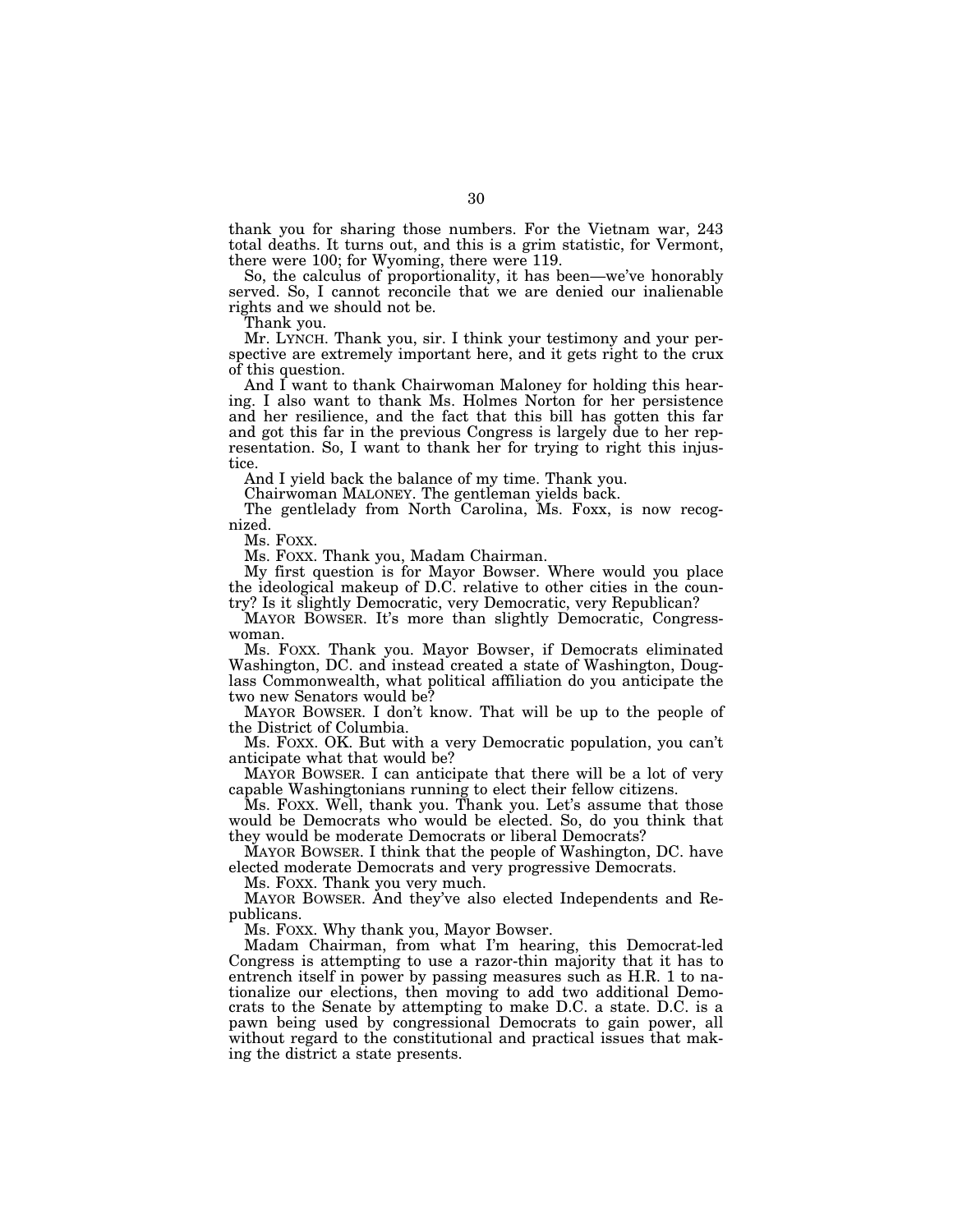The opinions being offered here today by the witnesses that the Democrats have brought show me that there is an attitude of little respect for the Constitution, and how people have convoluted things that have happened in the past to negate the clear language of the Constitution is truly a 1984 experience to me.

Mr. Smith, are there alternatives to D.C. Statehood that would provide representation to D.C. residents in Congress without violating the Constitution?

Mr. SMITH. There are alternatives—thank you. There are alternatives, Congresswoman, and they've certainly been explored in the past. There was previously a constitutional amendment in the 1970's that would have treated the District as though it were a state for voting purposes and representation in Congress, and certainly those alternatives would be available today as well.

Ms. FOXX. Well, thank you. Was district representation in Congress for the Federal District ever contemplated by any of the Founding Fathers?

Mr. SMITH. Well, the time the District was established, it was not. It's a clear decision the Founding Fathers made. It was controversial. At the time, it was immediately debated. The decision was clear, and some such as James Madison thought the tradeoff of living close to the seat of the Federal Government would be sufficient compensation. And to quote the Carter Justice Department, if that balance has changed today, the appropriate way to deal with that change is through a constitutional amendment.

Ms. FOXX. Well, I completely agree with you. If the District of Columbia wishes to become a state, I believe that we must pass a constitutional amendment. I swear to uphold the Constitution every time that I am sworn in and I think about it every day that I am on the floor. Thank you very much.

Thank you Madam Chairman. I yield back.

Chairwoman MALONEY. The gentleman from Virginia, Mr. Connolly, is now recognized for five minutes.

Mr. CONNOLLY. Thank you, Madam Chairwoman. And thank you, Eleanor Holmes Norton for your implacable support for righting a wrong.

This issue today is really about Democratic unfinished business. It's not—it's not really about so much of what has been discussed. My friend Jody Hice criticizes D.C. as not being viable because it doesn't have car dealerships—not true, by the way; it does—and it doesn't have a landfill. So, now we're going to have a new test of statehood: Do you have a landfill? The absurdity of the arguments being propounded on the other side of the aisle are all subterfuge.

And I'm grateful for our last questioner on the Republican side, my friend, Ms. Foxx, for actually letting the cat out of the bag. This is about race and partisanship and affiliation. She asked a series of questions of the Mayor of the District of Columbia that I think are profoundly inappropriate. To characterize how people might vote were they granted the right of statehood to have two Senators and what kinds of particular philosophical attitudes those two Senators might have.

We have never made partisanship a condition of statehood. And I might add, the danger of that assumption is that things change. In 1959, when Alaska and Hawaii were paired in statehood, cre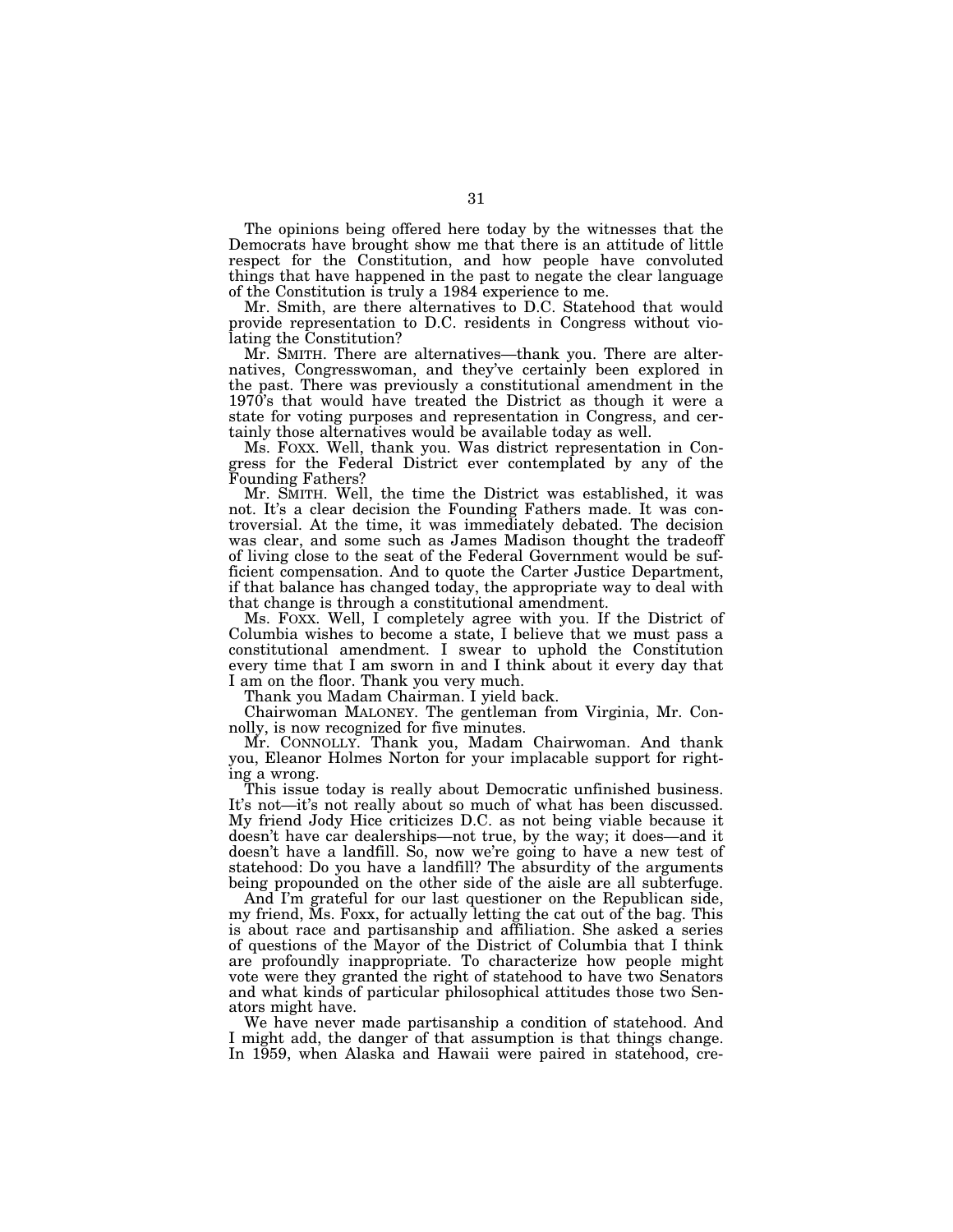ating the 49th and 50th state, Alaska was assumed to be a Democratic state and Hawaii was assumed to be a Republican state. And, indeed, initially, that's how they performed.

Today, nobody would think that way. Hawaii is clearly a strong Democratic state and Alaska is clearly a strong Republican state. Assumptions are dangerous. Behavior changes. We can't make decisions on that basis.

Ms. Schwartz, I want to make sure I understood your answer to Ms. Norton. The Admissions Clause in the Constitution grants near absolute power to the Congress in terms of admitting a new state into the Union. Is that not correct?

Ms. SCHWARTZ. That is correct.

Mr. CONNOLLY. Are there conditions? Is there conditionality in the Admissions Clause?

Ms. SCHWARTZ. Yes. The conditions are that no new state can be formed within the jurisdiction of another state, nor by the joining two states together or parts of states together without the consent of the legislators of those states.

Mr. CONNOLLY. Right. So, Mr. Comer's question to somebody about, how about we split up California, would actually be in violation of the very provision, without the consent of Californians, you decided?

Ms. SCHWARTZ. Yes. California's consent would be required.

Mr. CONNOLLY. And Congress—somebody asked you earlier about Ohio. The Northwest Territory at the time, in fact, was created by the cession, the voluntary cession of a number of states, including my own, Virginia, out of which Ohio was fashioned. Do you recall that?

Ms. SCHWARTZ. Yes.

Mr. CONNOLLY. And when Texas was admitted, which was very controversial—took a while, but when Texas was finally admitted to the Union, Congress insisted on boundary changes that actually added territory to what is now New Mexico and took it away from Texas. Do you recall that?

Ms. SCHWARTZ. I am not familiar with the specifics of the boundaries of Texas at the time of statehood, unfortunately.

Mr. CONNOLLY. Trust me on that. In other words, Congress exercised broad power, not only to admit a state, but to decide on the physical configuration of that state.

You know, let me just say, Madam Chairwoman, I grieve at what's happened to the party of Lincoln, the party of emancipation, the party of 13th, 14th, and 15th Amendments. You have to look at what we're discussing in a context, and the context on the other side of the aisle, tragically, is about voter suppression. 200 bills have been introduced in 43 states since the election last November to restrict, repress, suppress the vote, the ability of people to vote early and with facility.

In fact, in Mr. Hice's home state of Georgia, we have seen some of the most repugnant bills since Jim Crow to do just that, restrict the vote. And  $\overline{I}$  think we have to be looking at this issue of whether we continue to restrict the vote in D.C. in that context. We're either about empowerment and winning elections fairly and squarely by competing or we're not. We are either the world's greatest de-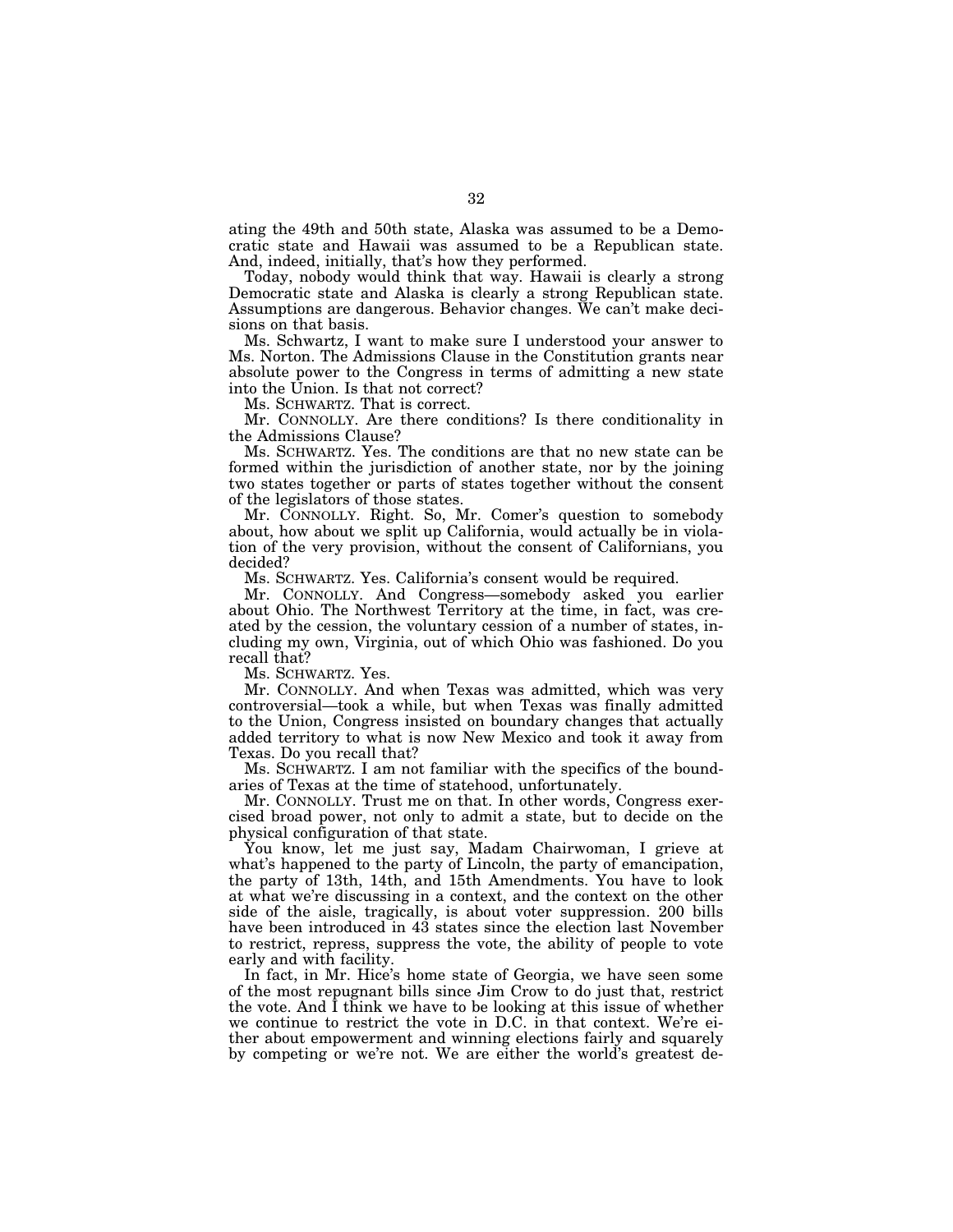mocracy or we cherry pick who enjoys the benefits and blessings of that democracy.

This is a wrong based in race, based in very sorted history that is long overdue to be righted. Let's do the right thing. Let's stop arguing about false history, let's stop the subterfuge, and let's empower the 712,000 fellow Americans to exercise their American right to make their choice any way they wish in a free election that empowers them as a state.

I yield back.

Chairwoman MALONEY. The gentleman yields back.

The gentleman from Georgia, Mr. Hice, is now recognized for five minutes.

Mr. HICE. I thank the Chairwoman. And I thank Mr. Connolly, my friend from Virginia, for just letting the cat out of the bag himself. He stated very clearly that what this is all about is unfinished Democratic business. That's exactly what this is all about, the Democratic Party attempting a political power grab of obtaining more Senators. That's entirely what this is all about, and my comments that he referenced have nothing to do with a new test for admission. They're based on reality.

If D.C. became a state, it'd be the only state that has no airport. If there's a car dealership in D.C., I apologize for being wrong, I have no idea where it is, but it'd be a state without a capital city. It would not have a landfill, and we could find a ton of other issues that are just matters of fact that would be absent here.

Mayor Bowser, let me ask you, is D.C. Statehood a bipartisan issue, in your opinion?

Please turn your mic on.

MAYOR BOWSER. I'm sorry, Congressman. My response was it should be. We never-

Mr. HICE. That's not the question. That's a good answer, but that's not the question.

MAYOR BOWSER. OK.

Mr. HICE. Would you consider it a bipartisan issue?

MAYOR BOWSER. Congressman, it is a bipartisan issue and here's why.

Mr. HICE. What Republicans do you know that support it?

MAYOR BOWSER. Oh, I'm quite sure there are Republicans who support it.

Mr. HICE. That's not my question, again. Let me go to Mr. Smith. Mr. Smith, let me ask you, in the past when other states have been admitted, this whole concern that many have that this is

about Democratic Senators, in the past when states have been admitted, isn't it true that most of the time, if not all the time, they were admitted in pairs?

Mr. SMITH. That's certainly been the practice for the 20th century. Alaska and Hawaii came in as a pair. Also, Arizona and New Mexico came in as a pair as well. And even prior to that, states would often come in in pairs or groupings in order to balance partisan considerations.

Mr. HICE. How is that balanced? Describe the balance.

Mr. SMITH. I'm sorry. I couldn't hear your question, Congressman.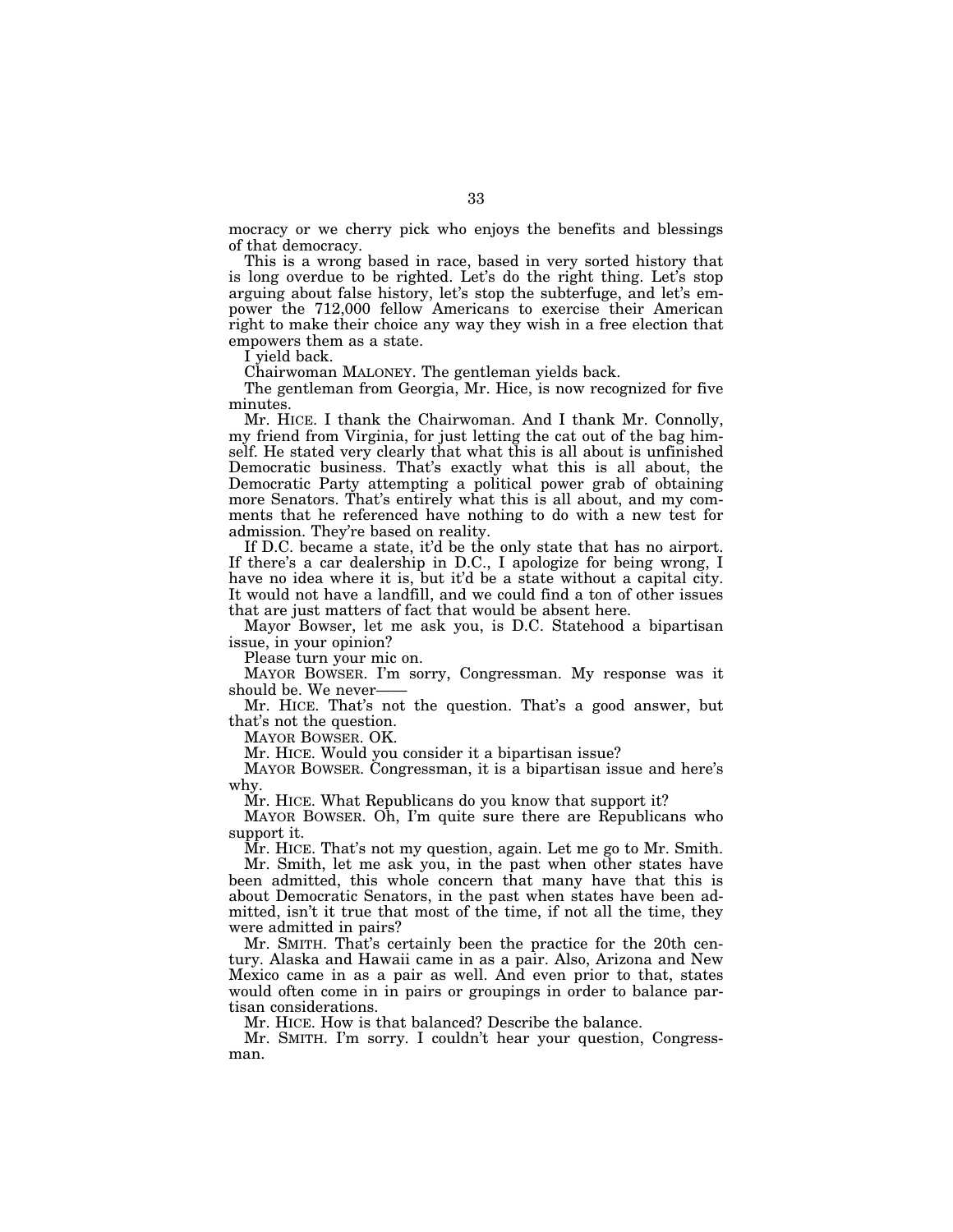Mr. HICE. Mr. Smith, when you say to balance, what do you mean?

Mr. SMITH. That political considerations have always been a part of admitting new states to our Union. And so when the states have been admitted in pairs, it has traditionally been, in part, to balance those political considerations. And so there would typically be a pairing of a presumed state of one party with a presumed state of another party.

Mr. HICE. So, there was an attempt in the past, then, to avoid a potential party getting the upper hand on another party. And so when we admitted states, we did it in pairs with both sides coming in at the same time. Is that what you're saying?

Mr. SMITH. Correct, but I think it's important to note as well, none of those other states faced the significant constitutional issues that the District faces in coming in as a state by simple legislation.

Mr. HICE. Yes, I get that.

Mayor Bowser, are you aware of any movement afoot that would create a state to counterbalance D.C.?

MAYOR BOWSER. Congressman, we don't accept the notion that our enfranchisement is dependent on anybody else or the readiness

Mr. HICE. OK. Please answer my question. I'm not interested in what your assumptions are. I ask you, are you aware of any other movement afoot for another state to be admitted that would be a counter to D.C.?

MAYOR BOWSER. I'm not sure if this Congress has any other bills like H.R. 51 and the D.C. Admissions Act. We are, of course, familiar with-

Mr. HICE. OK. Well, I can tell you there's not.

MAYOR BOWSER. We can-

Mr. HICE. There's not.

Let me ask you this. If there was another-

MAYOR BOWSER. Excuse me, Congressman. I want to completely answer your question. I-

Mr. HICE. You did. You completely answered my question, so please don't continue.

If there was another movement to admit another state, would you be in favor of that? If there was a Union pair, would you be in favor of it?

MAYOR BOWSER. I can only answer your question this way, Congressman. The people of Washington, DC, have voted to endorse statehood. We have approved a constitution. We have approved our state boundaries. Our Congresswoman has introduced a bill that has a historic number of sponsors. And this committee should advance that bill to approval in the House of Representatives.

Mr. HICE. Thank you, Mayor Bowser, but that's, again, a great question—all due respect, a great answer to a question that I did not ask.

D.C. residents have been voting in Presidential elections since 1961. There have been, what, at least 15 Presidential elections since that time until now. The most that any Republican President has ever received over that period of time is 20 percent coming out of Washington, DC, And that 20 percent was when the Republican President won with 520 electoral votes, and yet D.C., the most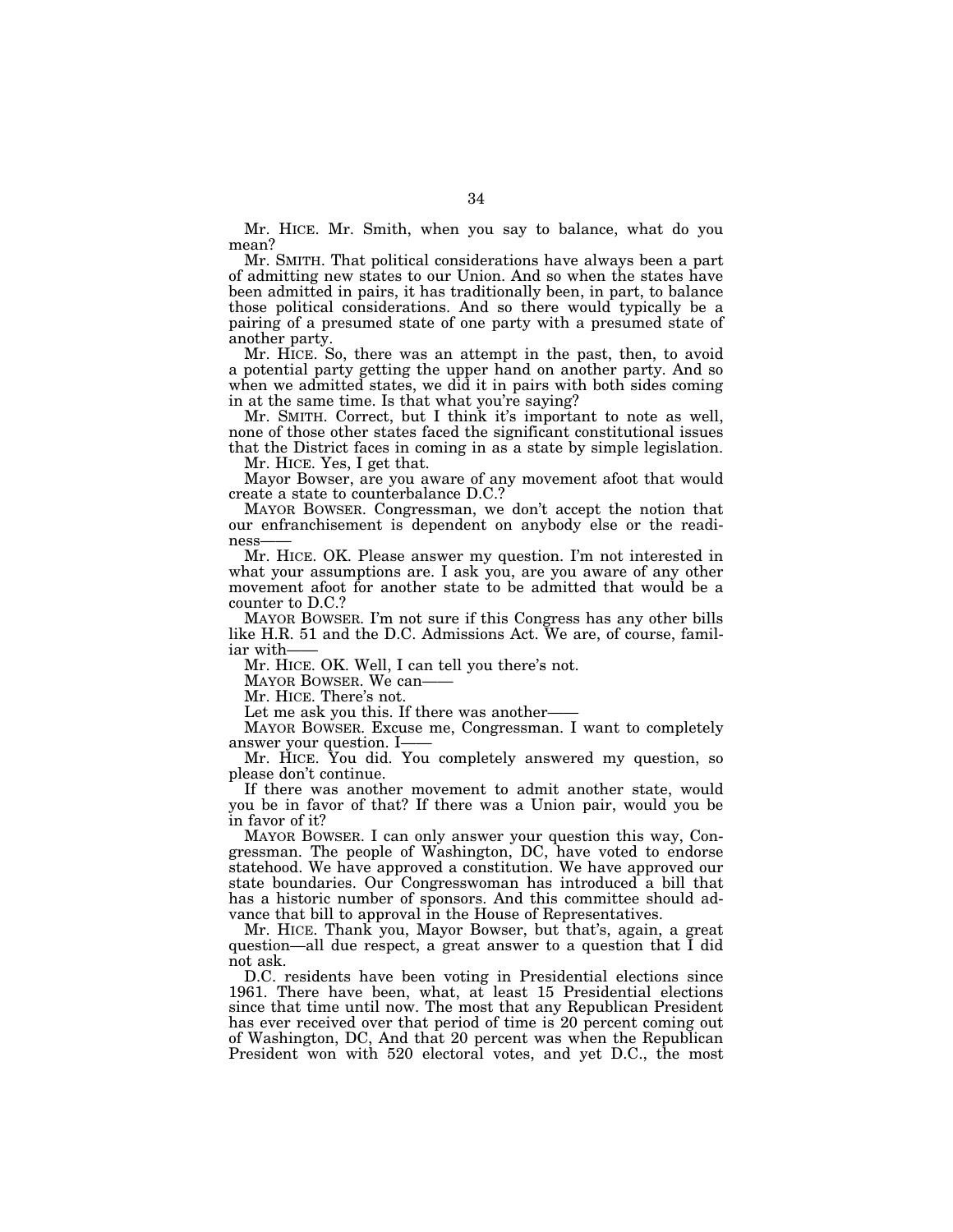ever, voted Republican 20 percent in that election, clearly out of step with America.

And that, combined with the fact that our history as a Nation admits states that are paired together so it does not throw off balance the political structure of our country.

Mr. Smith-

MAYOR BOWSER. Well, Congressman——

Mr. HICE [continuing]. Let me just finish with you. Can you briefly explain, Mr. Smith, why adding a state to the Union for the sole purpose of gaining political advantage, as seems to be the case here, is not the intention of our structure and why it is potentially dangerous?

Chairwoman MALONEY. This is—the gentleman's time has expired. The gentlelady, the Honorable Bowser, can answer the question.

MAYOR BOWSER. Thank you——

Mr. HICE. What about the one I addressed the question to, Madam Chair?

Chairwoman MALONEY. Oh, it was to Mr. Smith? It was to Mr. Smith. OK.

Mr. SMITH. Thank you.

Chairwoman MALONEY. You can answer the question.

Mr. SMITH. Yes, Congressman, I think admitting the District of Columbia in this way sets a dangerous precedent because of the many constitutional issues that are unique to the District.

It is certain that years of litigation would follow this decision. Potentially every act of the new state and of the Federal Government during that time period before these issues are resolved could be called into question. And, certainly, if the 23rd Amendment issue is not resolved before a future Presidential election, even that Presidential election could itself be called into question.

Chairwoman MALONEY. The gentleman from Maryland, Mr. Raskin, is now recognized for five minutes.

Mr. RASKIN. Thank you, Madam Chair. Can you hear me now? Madam Chair, can you hear me?

Chairwoman MALONEY. Yes, we can.

Mr. RASKIN. OK. Thank you. Thank you, Madam Chair, for calling the hearing.

Thank you, Ms. Norton, for your hard work on this.

I want to thank Mr. Wingo and the tens of thousands of veterans in Washington, DC, who've served the country.

I also want to thank all of the 712,000 American citizens who you represent, Mayor Bowser and Chairman Mendelson, for having a very strong and legitimate grievance about being disenfranchised and not represented in Congress and yet never attacked the U.S. Congress, broke our windows, stormed our chambers, or caused the deaths or injuries of more than 100 of our police officers. So, I want to thank you for following the nonviolent and constitutional path to political equality in America, which is set forth in the Constitution itself.

Under Article IV of the Constitution, we have the power to admit new states. We started with just 13 states, and we've admitted 37 new states, which means that nearly three-quarters of the states have been admitted by Congress, none of them by constitutional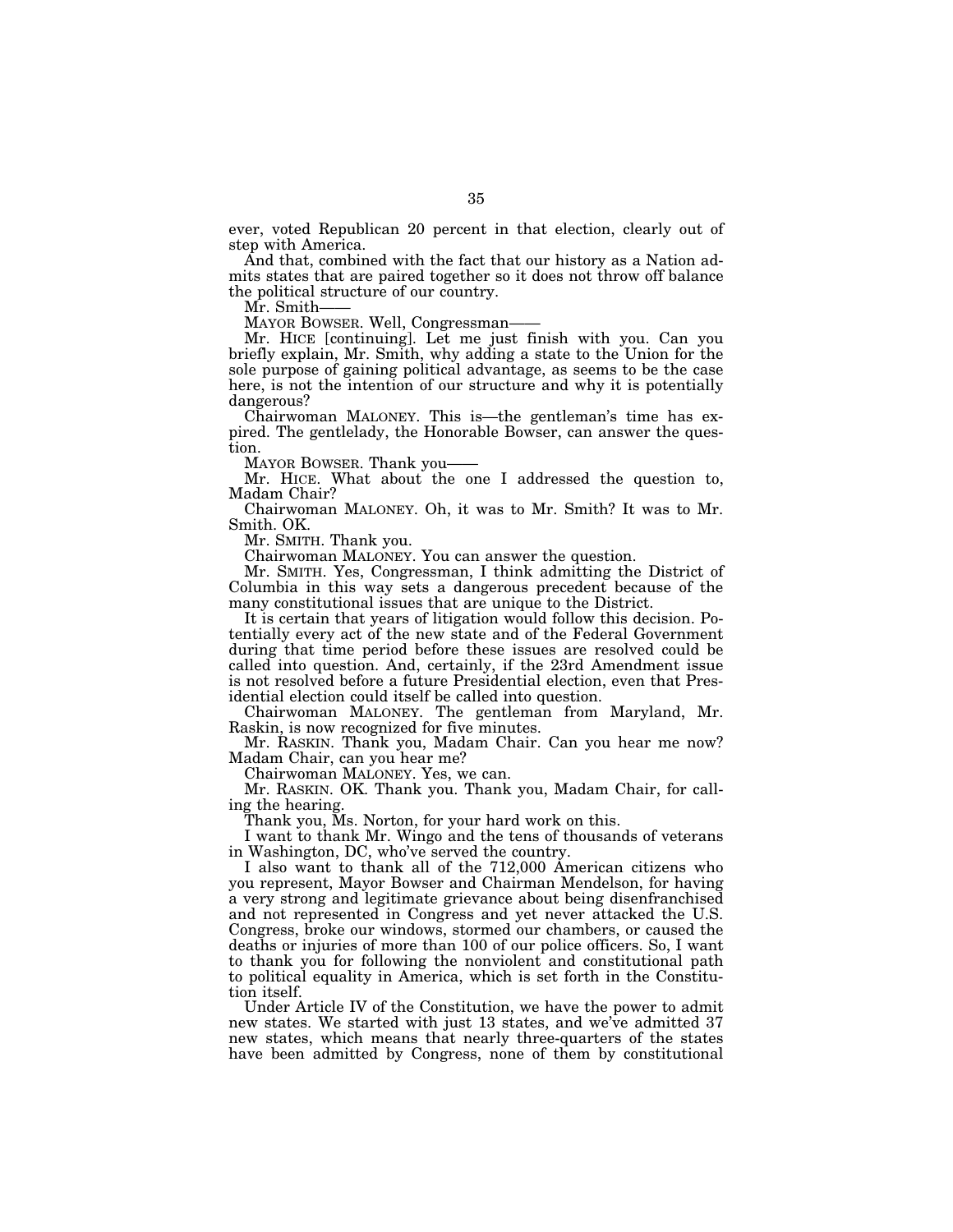amendment. And no statehood admission has ever been invalidated by any court in the land, including the Supreme Court of the United States.

And it is simply false to assert that there were not constitutional objections made to numerous state admissions. It was said Texas could not be admitted because it used to be its own country and there was no provision for admitting a foreign country as a state. It was said that Utah and Arizona were too Mormon or too Catholic, and New Mexico was too Catholic; therefore, it was theocratic. Kentucky used to be part of Virginia. West Virginia used to be part of Virginia. Tennessee used to be part of Virginia.

I mean, come on. Like, learn about American history and you will understand that all of the fraudulent arguments being made against the admission of Washington, DC, as a new state have been made against almost every state in the past. They were too big; they were too small. Everyone knew you couldn't admit Hawaii and Alaska because they weren't contiguous to the Union, right? Like, this is what the history is.

Now, the argument that they are trying to make seriously is that somehow Article I, Section 8, Clause 17, the District Clause, should be read as a kind of straitjacket on Congress and a straitjacket on hundreds of thousands of taxpaying, draftable citizens who live there.

But it's already been established that Congress can modify the boundaries of the Federal District. When the question was asked before, is the District of Columbia—is the map in the Constitution, the answer is no. In fact, the Federal District could be relocated to a different part of the country. It's up to Congress to decide. It is a political question for Congress to decide in all cases whatsoever, including the modification, the shrinking of the District or the enlargement of the District within the 10-mile square maximum. But there is no minimum, there is no floor.

So, could Congress decide, for the purposes of enfranchising a new state and guaranteeing political equality, to cede the lands to a new state? Of course it could. In 1846, it shrunk the boundaries of the District to retrocede Alexandria, Arlington, and Fairfax County back to Virginia because the slave masters were rightfully afraid that Congress was about to abolish the slave traffic in the District of Columbia.

Which, actually, was the main political agenda of a great Republican Member of the House of Representatives named Abraham Lincoln, who spent his time in his one term in the House trying to abolish slavery in the District of Columbia. That is a Republican we should all look up to for his determination to bring justice to people in Washington, DC.

So, a couple of other stray points here.

You know, it was said at a couple of points there's no car dealership in the District of Columbia. Of course, that's not a constitutional restriction. It turns out there is a car dealership in the District of Columbia. At that point, now, do all the Republicans say, "OK, at this point, we agree that people in D.C. should enjoy equal political rights''? Of course not, because they are simply trying to gin up whatever arguments they can think of.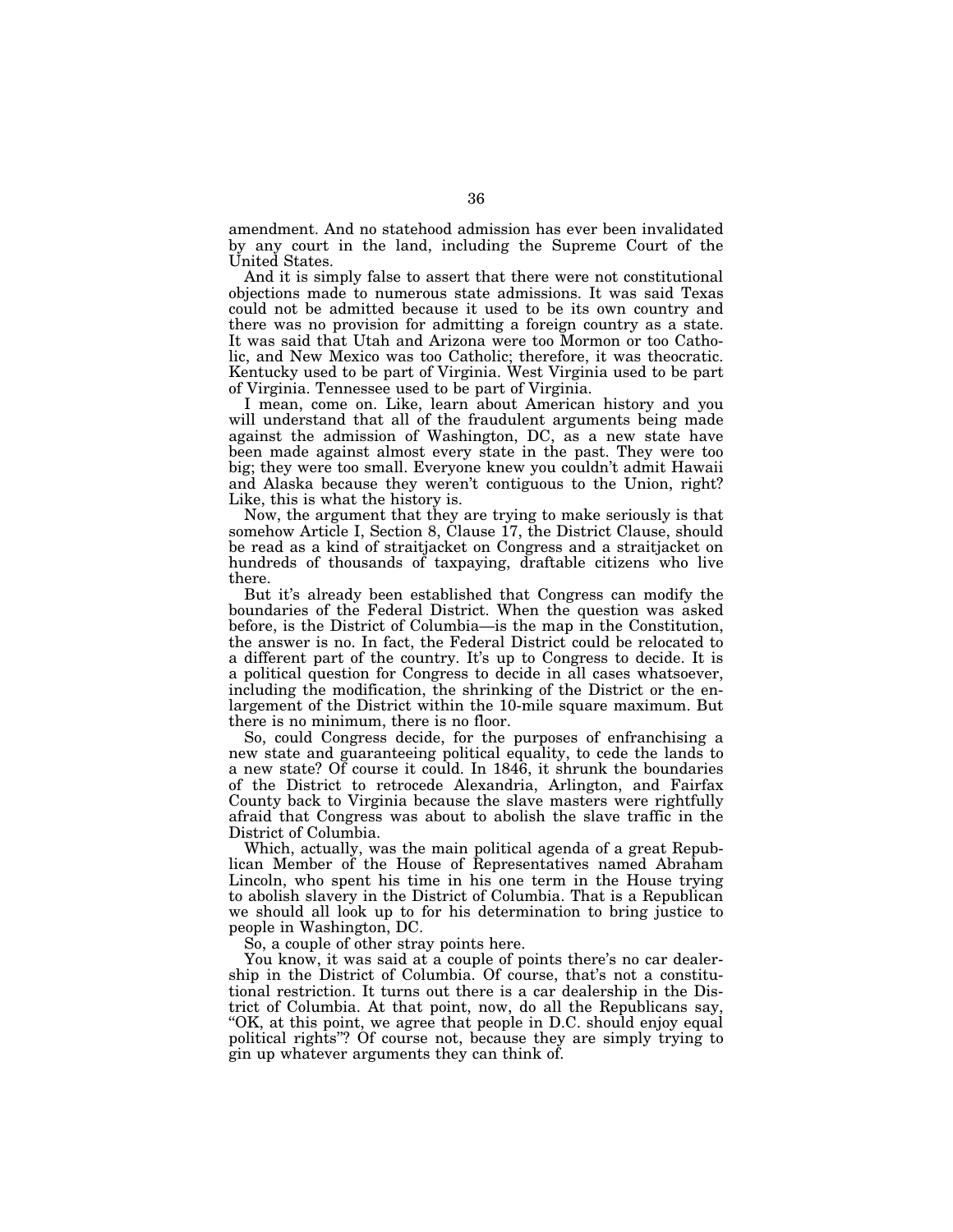Someone said there's no bowling alley in the District of Columbia. These are frivolous arguments. This is—you know, this is just flotsam and jetsam floating around, reflecting the fact that people are actually—while invoking partisanship as a problem, you guys are creating partisanship as the problem. And I know partisanship is in the eye of the beholder, but you are the ones constantly trying to create a political and ideological test for admission to the Union.

It is simply, I think, unconstitutional and un-American to be asking how people are going to vote once they're admitted. The question is, are these taxpaying, draftable American citizens who are subject to all the laws of the country who deserve equal rights? And of course they are. It's way too late in the day to be manufacturing these kinds of phony arguments to keep other people down. It's wrong.

And let me just say finally, there is another potential state that may be seeking admission to the Union, Puerto Rico. And that has been in the Republican platform for many decades. So, where are my friends there? Are they arguing for Puerto Rico?

You want a deal? You want to trade? You want to bring in two states together, the way Kansas and Nebraska came in, or Hawaii and Alaska? Why aren't you fighting for Puerto Rican admission? It's been in the Republican Party's national platform for several decades. So, let's see you step up to the plate there and say, that's the deal.

Some people want to look at it as a political deal. That's not the way the Mayor sees it, and I understand exactly why. But if there are people in Congress who look at it that way, then stand up for what the Republican Party has said. Say you are going to support statehood for Puerto Rico and let's admit Washington, DC, and Puerto Rico together. Let's get the engines of democratic progress moving again in our country.

Thank you. I yield back, Madam Chair.

Chairwoman MALONEY. Thank you.

The gentleman yields back.

The gentleman from Wisconsin, Mr. Grothman, is recognized for five minutes.

Mr. GROTHMAN. Thank you for having me.

I've always felt the answer here is relatively obvious: Because Washington is a city, not a state, and that's why, when our forefathers created it, they didn't make it a state.

I have a good friend, and he talks about, you know, what it takes to build a good economy, and he says we either have to manufacture it, we have to grow it, or we have to mine it. Of course, you can milk it too. I guess what he's saying is, wealth is created by manufacturing, agriculture, or natural minerals. And those are things that I think every state has in some degree.

I'd like to ask anyone up there if they have an idea as far as the number of manufacturing jobs in Washington, DC. I mean, usually with a big city—Milwaukee, Chicago—it's substantial. Talk a little bit about the agriculture in Washington, DC, and talk about the mining or drilling in Washington, DC.—all three of which have to be very tiny compared to that what we get in a normal state.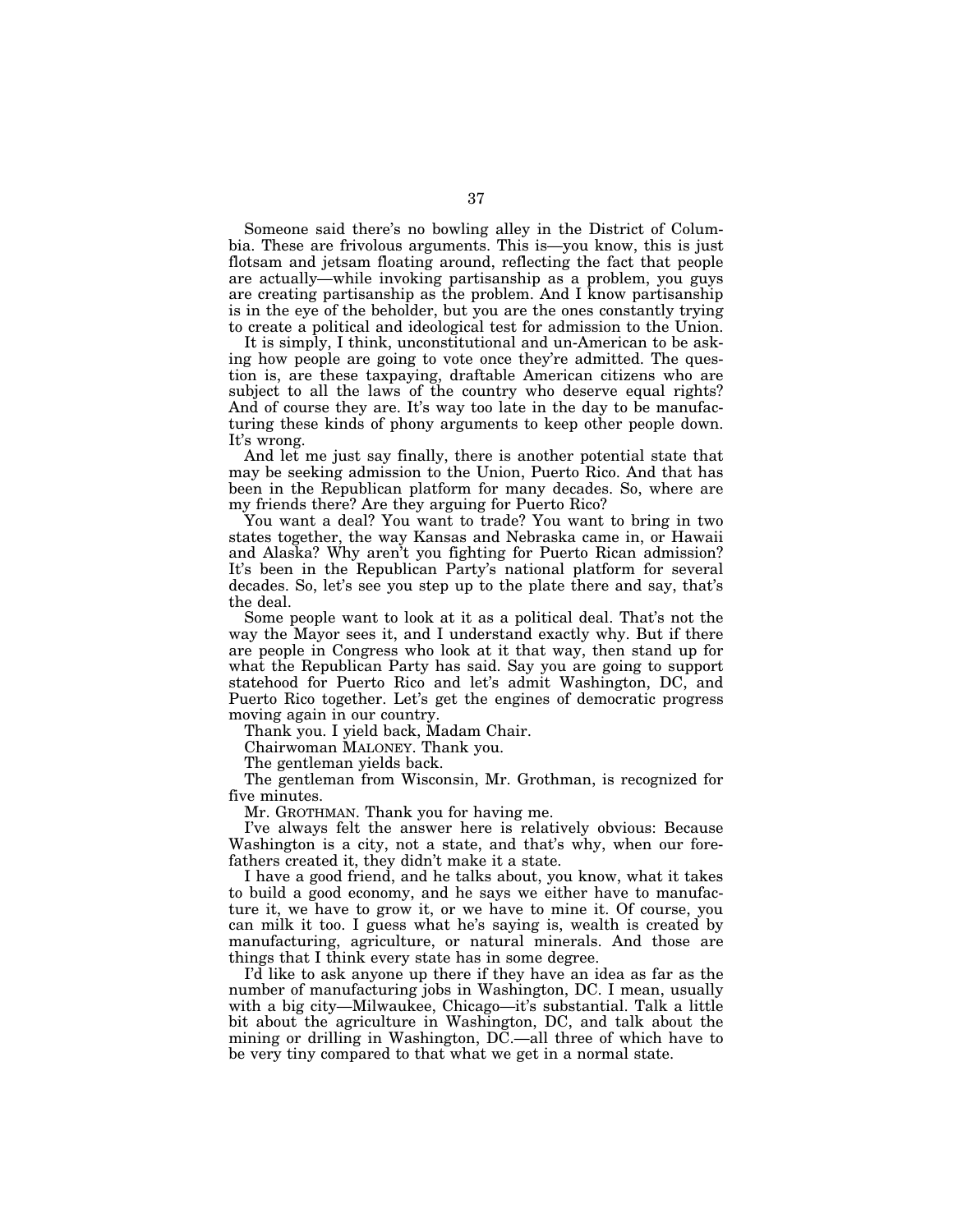So, I'll ask, oh, I guess anybody who wants to take a stab at that. Because we have people talking about the work force of Washington, DC.

MAYOR BOWSER. Thank you, Congressman. This is Mayor Bowser speaking.

And let me just say, you referred to us as just a city and not really a state, when the truth is we function as a city and a county and a state right now. So, in fact, what we are is special. We're different. And we're different in a lot of good ways, and the way that we're different that is un-American is that we don't have two Senators.

You say, what does it take to build-

Mr. GROTHMAN. Well, I only have five minutes. I'm sorry, I only have five minutes, and I wish you'd-

MAYOR BOWSER. Well, let me answer your question about our good economy. We have a great economy, even——

Mr. GROTHMAN. No, I-

MAYOR BOWSER.—in the face of COVID——

Mr. GROTHMAN. Your economy is based on government, and your economy is based on tourism, which is a different thing—in other words, retail—which is a different thing other than manufacturing, agriculture, or mining or drilling. And there might be some little manufacturing I'm not aware of, but, compared to even other cities—you know, a Chicago, a Milwaukee, a Detroit—I have a feeling-

MAYOR BOWSER. Well, there may be states who rely on manufacturing, and I would argue that their economies aren't as good as ours.

And you heard our chief financial officer already tell you that the makeup of our jobs is, in fact, 25 percent Federal Government-

Mr. GROTHMAN. You're not answering my question, and I only have five minutes. Could you talk—manufacturing is so important for creating wealth of the country, in a way that retail or tourism is not. Can you tell me about the manufacturing or agriculture or mining in your district?

I think, normally, when a congressman or, even more, a senator weighs the bills that are out there, they have to address how they will affect manufacturing, agriculture, and mining, which is where the wealth of the country comes from. And I'm not aware-

MAYOR BOWSER. Sure. Well, let me-

Mr. GROTHMAN [continuing]. Of virtually any of that in your city. MAYOR BOWSER. We do not have any mines, Congressman.

Mr. GROTHMAN. OK.

MAYOR BOWSER. But we are investing in other energy sources. For example, we believe that a way to create jobs and employ Washingtonians is to invest in solar energy, for example.

Mr. GROTHMAN. OK.

MAYOR BOWSER. We are also, Congressman——

Mr. GROTHMAN. OK. I-

MAYOR BOWSER.—very focused on how we attract—I'm trying to answer your question, sir. You asked me about manufacturing.

Mr. GROTHMAN. OK.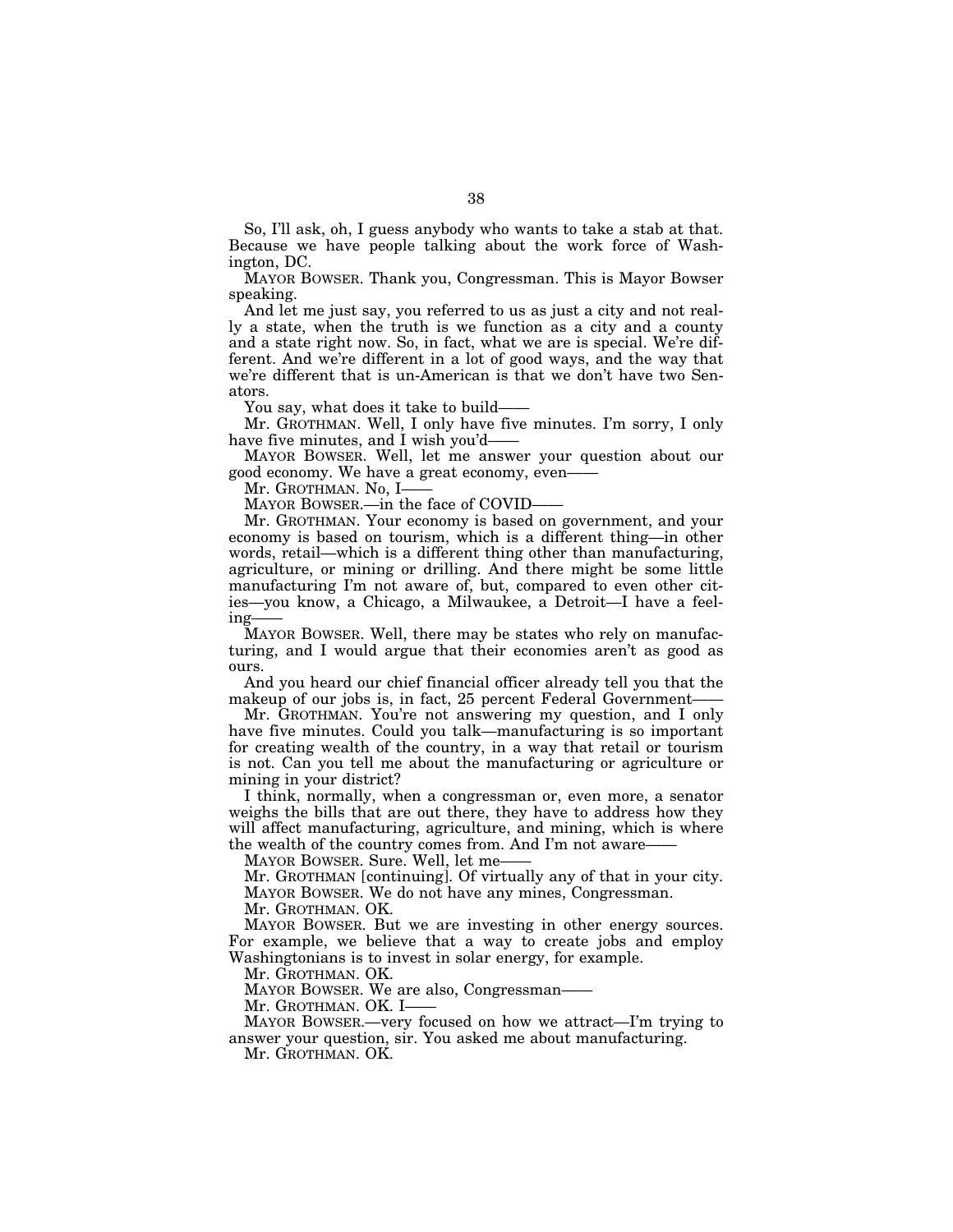MAYOR BOWSER. And we're very intent on how we attract businesses who are investing in creating solar panels and employing D.C. residents.

Further, our hospitality sector—and I ask you not to not take it

Mr. GROTHMAN. OK.

MAYOR BOWSER.—very seriously, because it employs people, it

Mr. GROTHMAN. I'm sorry. You're dodging the question, so let me ask somebody else a question.

MAYOR BOWSER.—contribute—I have to finish. It——

Mr. COMER. Madam Chair——

MAYOR BOWSER.—helps us contribute-

Chairwoman MALONEY. The time belongs——

Mr. COMER. Madam Chair-

Chairwoman MALONEY.—to the gentleman from——

Mr. COMER [continuing]. Let the questioner-

Mr. GROTHMAN. I'd like to go on to another question because she won't answer these, and I think it's because there really is none. MAYOR BOWSER.—for me to answer your question——

Mr. GROTHMAN. A general question as to——

Ms. NORTON. Madam Chair—Madam Chair, the members on the other side have repeatedly kept our witnesses, especially the Mayor of the District of Columbia, from fully answering questions, even though you have been——

Mr. COMER. Madam Chair, your side does that every time. Debbie Wasserman Schultz——

Chairwoman MALONEY. Regular order. Regular order. The time belongs to the gentleman——

Mr. COMER. The five minutes——

Chairwoman MALONEY. Regular order.

Mr. COMER [continuing]. Belong to Mr. Grothman.

Ms. NORTON. She has been generous in-

Chairwoman MALONEY. The time belongs——

Ms. NORTON [continuing]. Allowing time. So, she has allowed time for the other side-

Mr. COMER. You all-

Ms. NORTON [continuing]. To ask their questions.

Mr. COMER [continuing]. Do this every session. You have so much-

Chairwoman MALONEY. Regular order. Regular order.

Mr. COMER [continuing]. Memory on that side.

Chairwoman MALONEY. The time belongs to the gentleman from Wisconsin to ask his question. And we will recognize the gentlelady from the District of Columbia, Mayor Bowser, to give an answer that she feels that she—at the end of his questioning.

OK. Congressman, you're recognized. The time is yours right now.

Mr. GROTHMAN. OK.

I guess the point I'm making is, the electorate in Washington is very different from other electorates, and, as a result, they make strange decisions.<br>The District of Columbia has the second-highest per-pupil spend-

ing in the United States, at over  $$22,000$  a pupil, compared to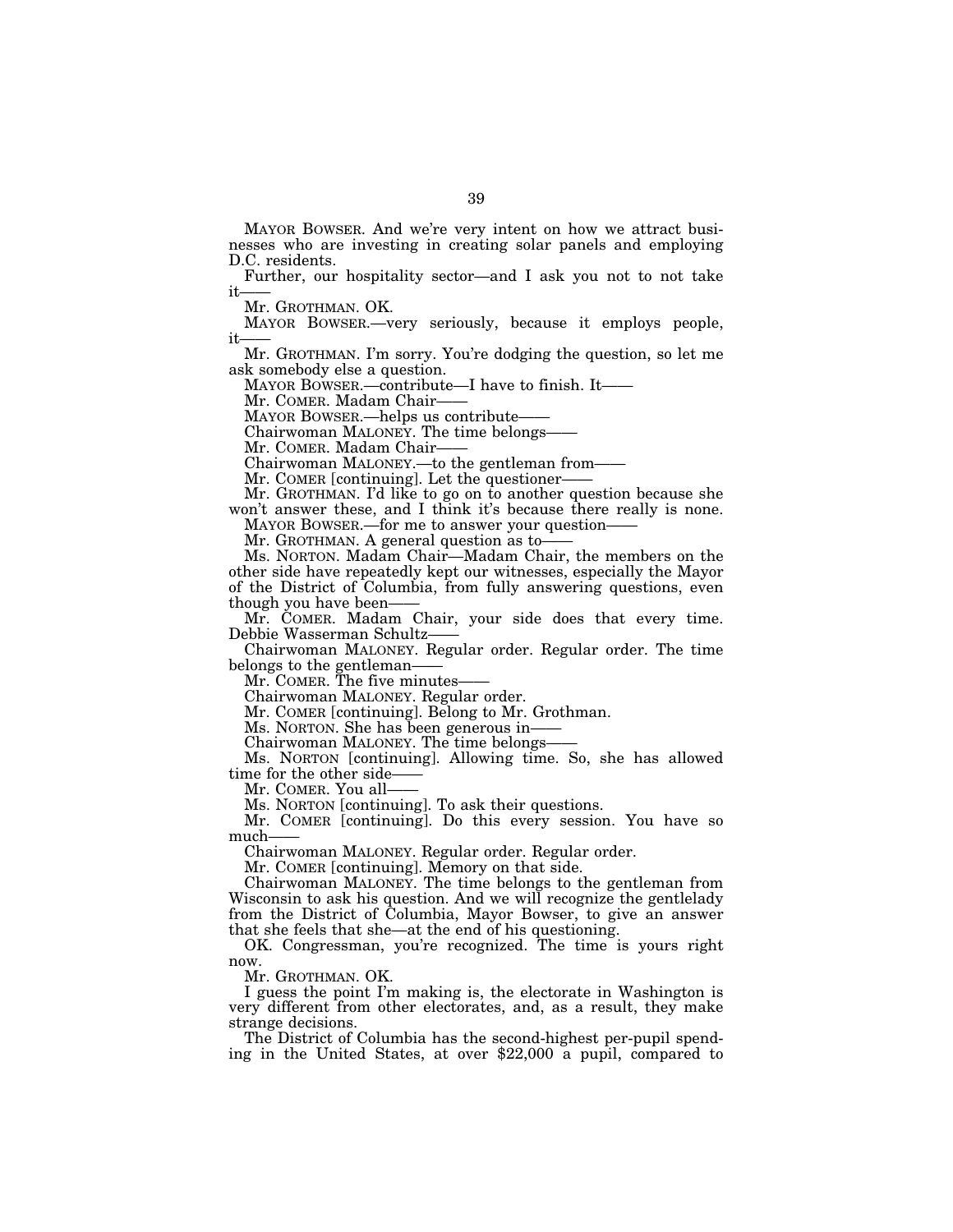around \$15,000 for Maryland and \$12,000 for Virginia. Nevertheless, the District of Columbia ranks last in the country in fourthand eight-grade reading assessments and worst in the Nation in writing assessments.

This concerns me, in that, insofar as they right now have control of certain things, on education you could arguably say, given the cost and the results, they're the worst in the country.

And I wondered if somebody would care to comment on, given it's such a wealthy district in the first place, largely because the seat of government is there, what conclusions we can draw, in that we have the second-highest-spending district state in the country, if it were a state, and arguably the worst test scores in the country.

MAYOR BOWSER. Well, I would disagree with that assessment, Congressman. I don't know what you're pointing to, but if you look at what is frequently called the ''Nation's Report Card,'' also known as the NAEP scores, it has shown for the level several years that the District of Columbia is among the fastest improving urban school districts in the country.

We—and I know I speak for Chairman Mendelson when I say this—regard our investments in education as our top priority in Washington, DC.

Chairwoman MALONEY. OK. The gentleman's time has expired. The gentleman from Maryland, Mr. Mfume, you are now recognized for five minutes.

Mr. MFUME. Can you hear me OK?

Chairwoman MALONEY. We can hear you.

Mr. MFUME. OK. Then I won't proceed

[inaudible] still showing, so I didn't know.

Chairwoman MALONEY. We can hear you. We can—try to unmute yourself.

Mr. MFUME. Can you come back to me, Madam Chair?

Chairwoman MALONEY. Yes. You are recognized.

Mr. MFUME. Every time I-

Chairwoman MALONEY. OK. All right. We will come back to you. There's a technical problem.

OK. The gentleman from Georgia, Mr. Johnson, you are now recognized for five minutes.

Mr. JOHNSON. I thank the gentlelady for holding this historic hearing today.

And I want to commend Congresswoman Eleanor Holmes Norton the Great for the Herculean work that she has done to get us to this moment. The District of Columbia has a fierce advocate in Congress who will never stop fighting for their representation, and I believe that there has been no better champion for democracy to be afforded to D.C. residents than my distinguished colleague Mrs. Norton.

I'm a proud Washingtonian. I'm a proud Washington, DC, native. I was born at Freedmen's Hospital. I attended the D.C. school system, which prepared me for college, law school, and adulthood. And I'm honored to have been elected to return to Washington, DC, to represent the citizens of Georgia's Fourth congressional District.

And it's not lost upon me that I was once one of the citizens of D.C. who have been denied the basic and fundamental right to participate in American democracy like the people I represent in Geor-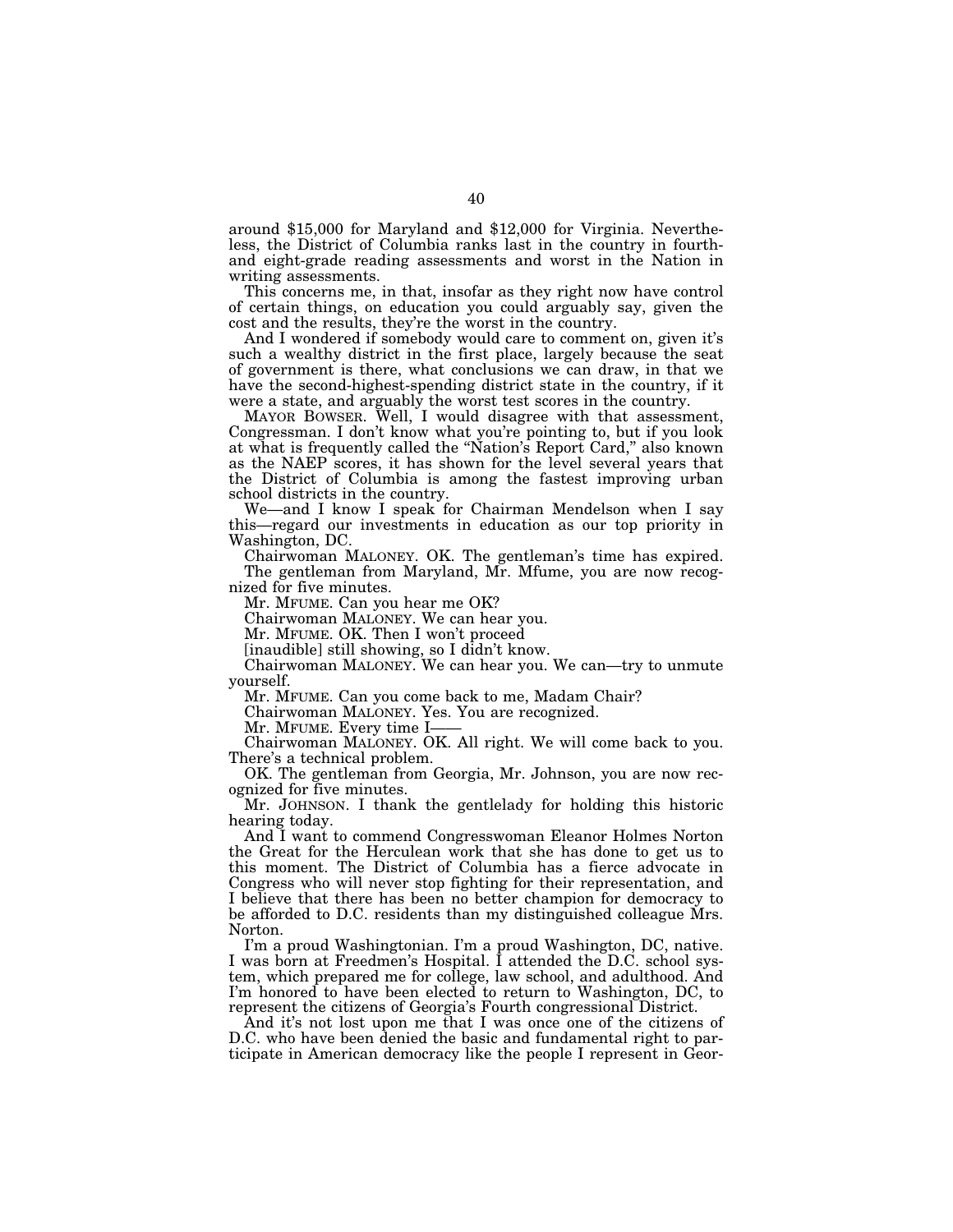gia. And that's not fair. It's not right. It's anti-democratic. And it's past time for the people of Washington, DC, to be afforded equal rights, to be represented by fully empowered legislators in Congress.

The people of D.C. pay taxes, so they deserve equal representation. ''No taxation without representation'' is more than a political slogan for the people of Washington, DC.; it is the cruel reality of their citizenship.

Mr. Smith, you are a well-studied lawyer, and you and other opponents of D.C. Statehood argue that D.C. Statehood requires a constitutional amendment and cannot be accomplished by simple legislation like H.R. 51. Isn't that correct?

Mr. SMITH. That is correct, Congressman.

Mr. JOHNSON. And, Attorney Smith, having thoroughly studied the issue, can you cite a single case where the Supreme Court has held or even suggested in dicta that Congress does not have the authority to admit new states by simple legislation?

Mr. SMITH. Respectfully, Congressman, this issue is unique because the District of Columbia——

Mr. JOHNSON. Well, can you cite me a single case, Attorney Smith, where the Supreme Court has ruled that Congress does not have the authority to admit new states by simple legislation?

Mr. SMITH. No, because no other state owes its very existence to a separate provision of the Constitution like the District of Columbia does.

Mr. JOHNSON. Well, let me ask you this, Mr. Smith. How many new states have been admitted to the Union by way of a constitutional amendment?

Can you answer that question?

Mr. Smith, can you answer that question?

Ms. Schwartz, can you answer the question?

Ms. SCHWARTZ. Yes. Your question was, how many other states have been admitted by constitutional amendment?

Mr. JOHNSON. Yes, ma'am.

Ms. SCHWARTZ. The answer is none.

Mr. JOHNSON. And how many facts have been—oh, excuse me how many states have been admitted by simple legislation?

Ms. SCHWARTZ. Thirty-seven.

Mr. JOHNSON. And isn't it a fact, Ms. Schwartz, that H.R. 51 follows the more-than-200-year precedent our Nation has followed in admitting new states?

Ms. SCHWARTZ. I have to say that, although it does follow precedent in terms of being simple legislation, it is true that it would also be the first state to be formed out of the land set aside for the Federal District.

Mr. JOHNSON. Well, let's talk about that a little bit. You and many—or some—there are some who argue that Maryland's consent would be necessary for the admission of D.C. because the new state would consist of land ceded by Maryland to the Federal Government to establish the Federal District.

And the argument is that this Maryland statute that ceded land requires that Maryland give its consent—it still requires, even though the statute that ceded the land has no reversionary clause and it states that the land is, quote, ''forever ceded and relin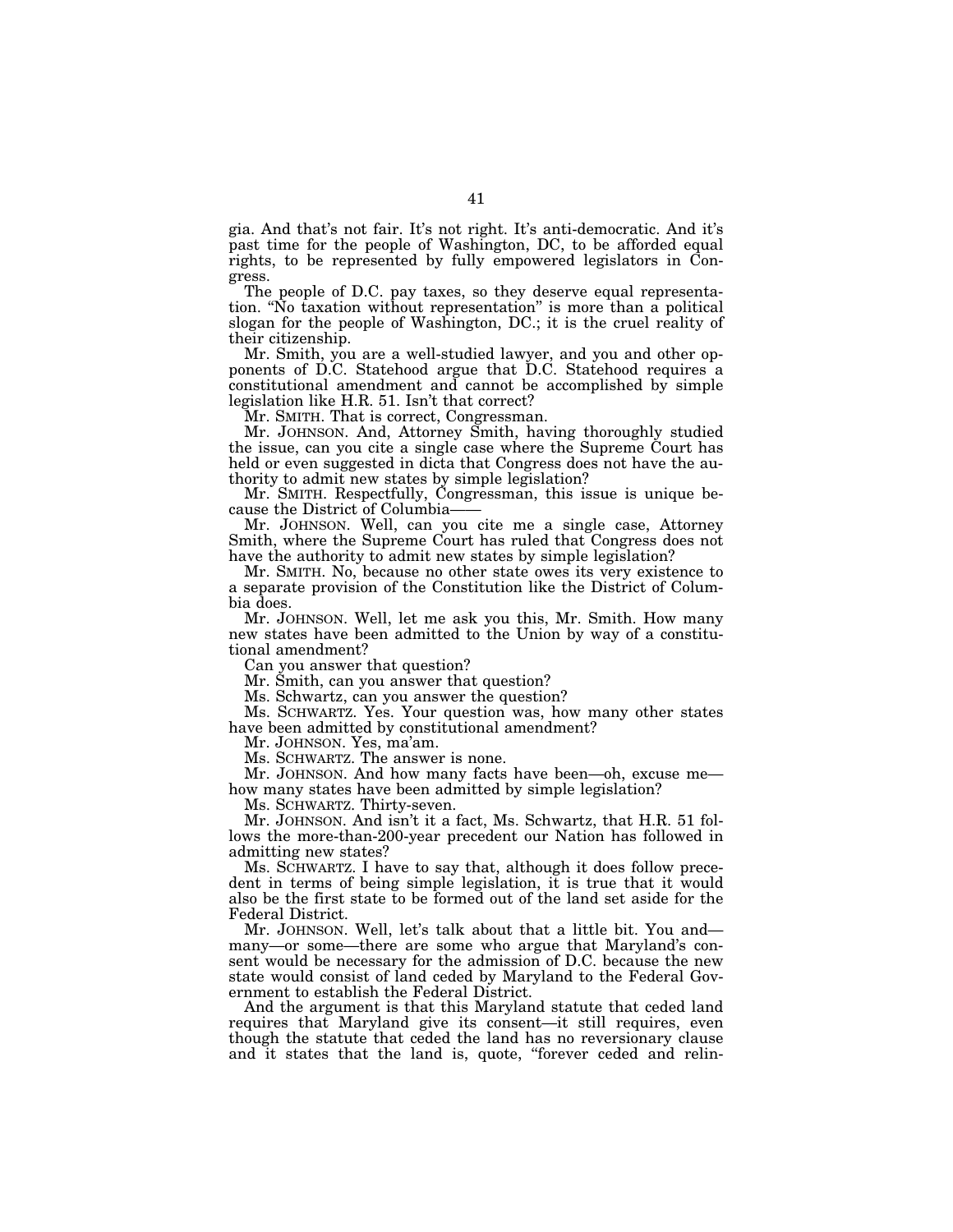quished to Congress and Government of the United States, in full and absolute right.''

Ms. Schwartz, what is your response to the argument that Maryland's consent is required before Congress can admit Washington, DC, as a new state?

Ms. SCHWARTZ. So, that—as you say, the cession of land from Maryland to the Federal Government does not contain an explicit reversionary interest or a provision saying that if it ever fails to become the seat of government that it would automatically go back to Maryland. There's no explicit text addressing that.

It does, however, provide that the cession is for the seat of the Federal Government. So, the argument comes from, if the Federal Government is no longer using it for the purpose for which it was ceded, that it would need to seek Maryland's permission.

I don't have a view on that because it's a novel question and we don't have guidance from the judiciary about how they would view that argument.

Mr. JOHNSON. So, that's just an argument that some would make but it would have to be decided by the courts.

But you must recognize the fact that, when the statute was passed in Maryland that ceded the land, it had no reversionary clause. Is that correct?

Ms. SCHWARTZ. That is correct. There's no——

Mr. JOHNSON. And it stated-

Ms. SCHWARTZ [continuing]. Explicit reversionary clause.

Mr. JOHNSON. And it stated in its terms that the land is, quote, ''forever ceded and relinquished to Congress and the Government of the United States, in full and absolute right,'' end quote.

That would support the argument that the land was ceded without any interest, reversionary or otherwise. It's a very strong argument. Would you not admit that?

Ms. SCHWARTZ. That is the language that would be cited in support of the argument that there was no reversionary interest.

Mr. JOHNSON. And, I mean, it means what it says and it says what it means. Isn't that correct?

Ms. SCHWARTZ. It does say what it says, sir.

Mr. JOHNSON. And it means what it says.

Is Mr. Smith back on the line yet? Those were some tough questions I was asking, and he went out as soon as——

Mr. SMITH. I am, Congressman.

Mr. JOHNSON. Sir?

Mr. SMITH. I am back on the line, Congressman.

Mr. JOHNSON. OK. Well—so you can't cite to us a single case where the Court has ruled—the Supreme Court has ruled that a state must be created by way of a constitutional amendment, correct?

Mr. SMITH. No, Congressman, because no other state has a unique status or owes its very creation to a separate constitutional provision like the District of Columbia does.

Mr. JOHNSON. Well, what constitutional provision would prohibit the Congress from admitting Washington, DC, as a state?

Mr. SMITH. Well, certainly the biggest impediment is the 23rd Amendment, Congressman. And Attorney General Robert Kennedy–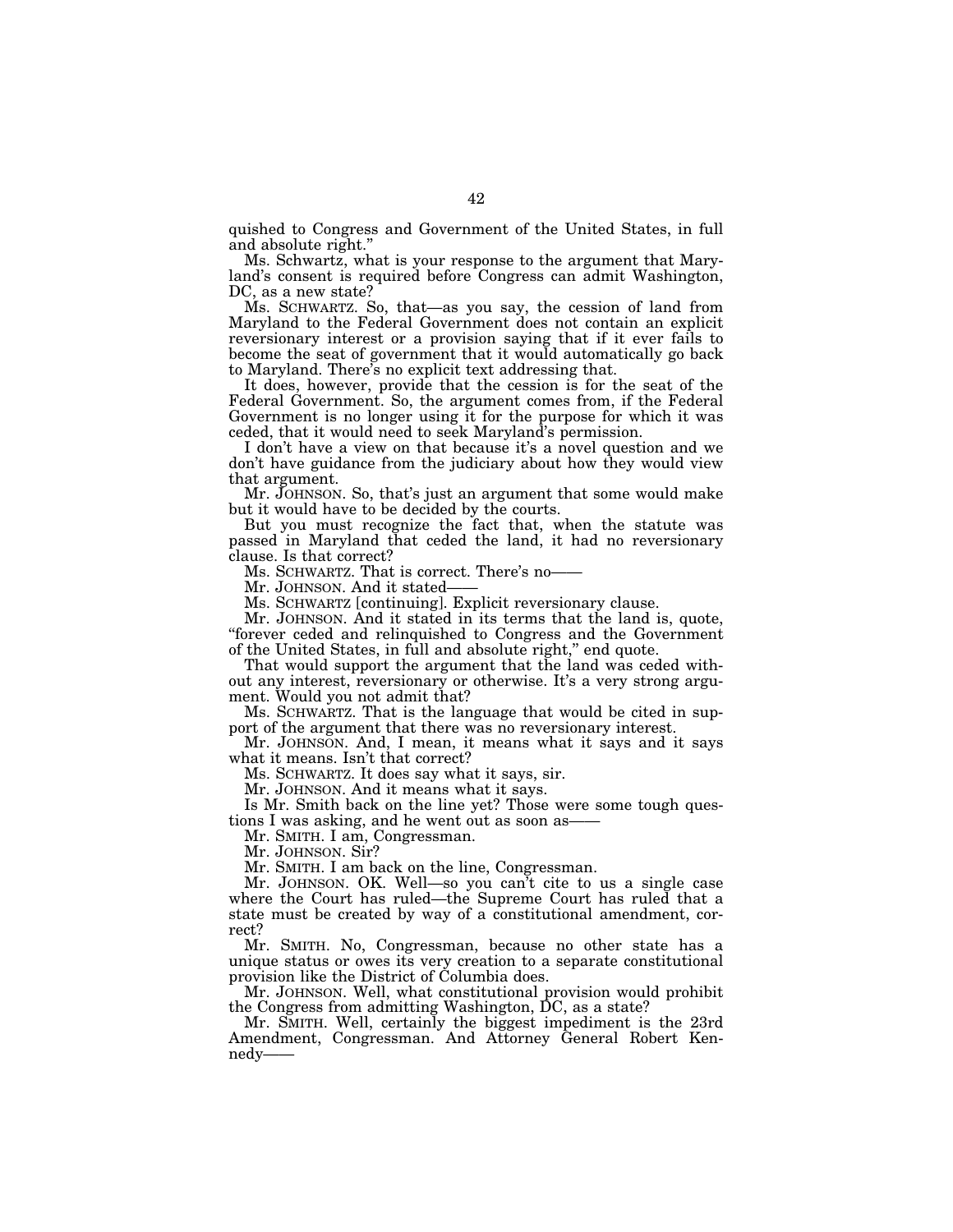Mr. JOHNSON. Well, in the 23rd Amendment—the 23rd Amendment has to do with electoral college votes, correct?

Mr. SMITH. It does, but Attorney General Robert-

Mr. JOHNSON. Well, what does that have to do with—what does that have to do with admission of Washington, DC, as a state to this Union-

Mr. SMITH. Respectfully-

Mr. JOHNSON [continuing]. And Congress's ability to pass legislation just like it has done in 37 other instances? What factors would distinguish Washington, DC, from the other 37 instances where Congress has passed legislation to admit those 37 states as states into the Union?

Mr. SMITH. Well, respectfully, Congressman, if I may finish my answer, I'm happy to answer your question.

Again, the first is that no other state was created as a result of Article I, Section 8, Clause 17, the District Clause.

Then again, the 23rd Amendment also certainly envisioned a district of a specific size with a significant population. And Attorney General Robert Kennedy, when delivering his opinion to Congress, said, quote, "A persuasive argument can be made that the adoption of the 23rd Amendment has given constitutional status to the existence of a federally owned district, constituting the seat of government of the United States, having a substantial area and population, so that a constitutional"

Mr. JOHNSON. Well, I'm going to interrupt you there, sir. I'm going to interrupt you there, because that is simply not a persuasive argument against the ability of Congress to propound and pass legislation that would admit Washington, DC, as a state.

You're talking about the opinion of others. And, of course, you have to respect the contrary opinions of others who happen to be among those who have propounded this legislation in the form of H.R. 51 that we stand ready to pass in Congress shortly. I mean, so two sides-

Chairwoman MALONEY. The gentleman's time has expired,  $_{\rm{but}}$ 

Mr. JOHNSON [continuing]. Two sides of the coin.

Chairwoman MALONEY.—may answer the question.

Mr. JOHNSON. Thank you. I yield back.

Mr. SMITH. Thank you, Congresswoman Maloney.

Again, respectfully, no other state is in the unique position of the District of Columbia or owes its existence to a separate constitutional provision.

And as to your earlier point, Congressman, about Maryland and the land that it granted to the District, it explicitly said it was for the purpose of—to be used as the seat of government. And certainly no one would have contemplated that Congress could have immediately turned around and used the land for a different purpose or created a new state. And so what Congress could not immediately have done it cannot do today simply with the passage of time.

Chairwoman MALONEY. The gentleman's time has expired.

The gentleman from Louisiana, Mr. Higgins, is recognized with additional time. Because of the technical difficulties, we gave Mr. Johnson extra time, so, Mr. Higgins, you are also entitled to extra time.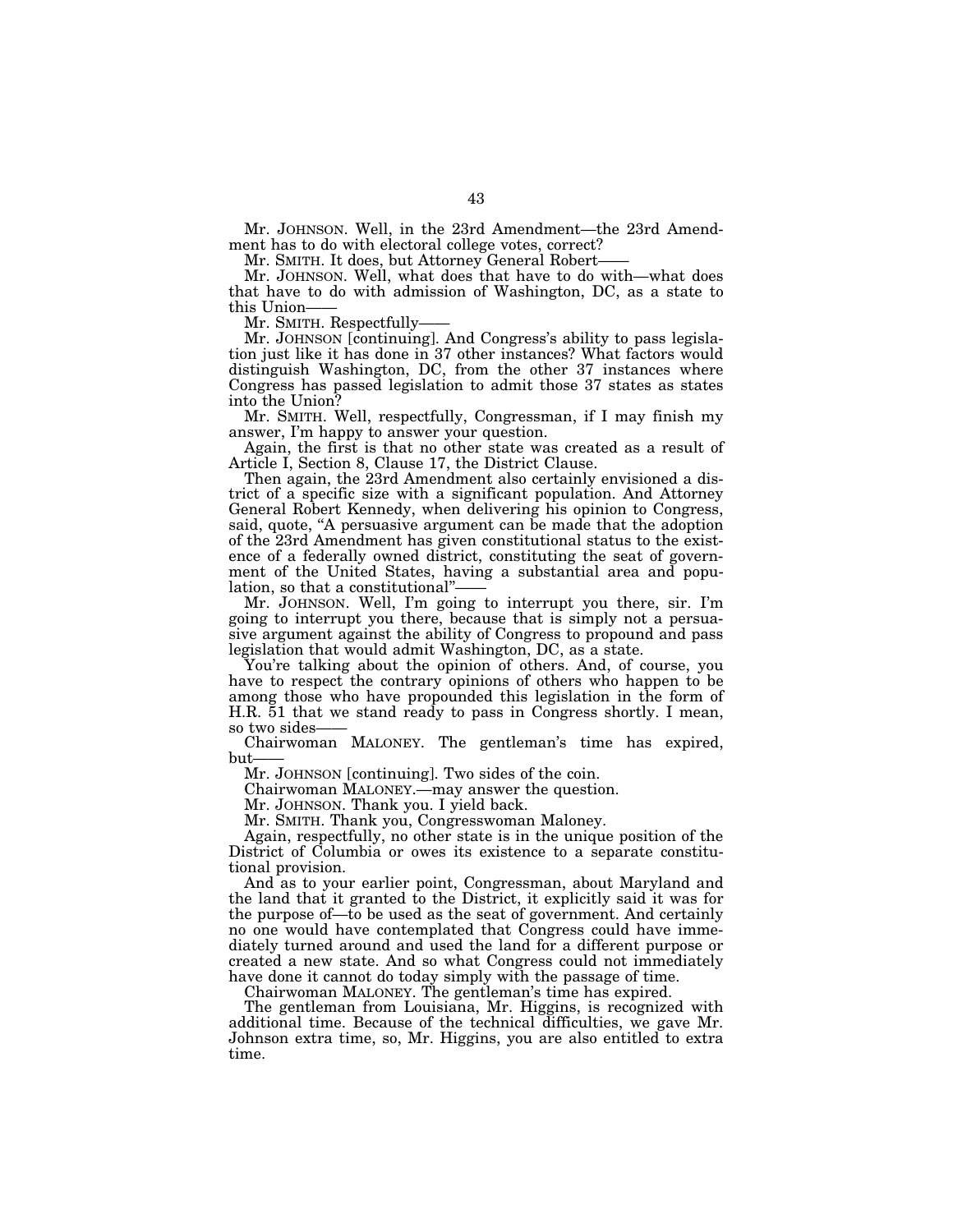Mr. Higgins, you are now recognized.

Mr. HIGGINS. That's very kind of you, Madam Chair. I appreciate you holding this hearing.

My, goodness gracious. My fellow citizens watching right now, let me help to clarify this, and for my respected colleagues on both sides of the aisle but especially my friends across the aisle in the Democratic Party.

D.C. is unique because it was expected to be unique. It was envisioned to be forever unique. It's built upon land ceded by sovereign states at the exact location chosen by President George Washington.

James Madison articulated in Federalist 43 that if a capital city was situated within a state, the Federal Government would be subject to undue influence of the host state. The Founders wanted the capital separate from any state.

Additionally, the original tenor of the Founders was clear: The Federal District was intended to not simply be the seat of government for the Republic, but expected to be a thriving Federal city, separate from the control of any single state.

Article IV, Section 3: New states may be admitted by the Congress into this Union, but no new states shall be formed or erected within the jurisdiction of any other state, nor any state be formed by the junction of two or more states or parts of the states without the consents of legislatures of the states concerned as well as the legislation by Congress.

In the case of D.C. Statehood, my colleagues across the aisle, respectfully, you just can't get past the uniqueness of D.C. and the legal and constitutional debate, legitimate debate, surrounding D.C. Statehood.

My friend and colleague Representative Raskin compared it to "Let's Make a Deal" with Puerto Rico and D.C. Statehood. Respectfully, good sir, that's not a deal. We're not looking for a deal. We're only trying to follow the Constitution and the law. That's the bottom line.

And to my veteran brothers and sisters, Representative Lynch, my colleague and friend, asked you, how do you reconcile your service as a citizen of D.C., in these United States and our Republic, how do you reconcile your service? And surely, my veteran brothers and sisters of D.C., surely you would support reconciliation within the parameters of the Constitution and the laws of our Republic. That's what we're discussing today.

So, let me lay this out. If you want to make D.C. a state, this is what you have to do. We don't have to argue about, you know, whether or not it's a good idea or what the politics are or the money of the state and the financial sustainability of a 51st state in the form of D.C.

The land was originally ceded by Maryland—that was originally ceded by Maryland—Virginia got its land back long ago. The land now we're talking about was ceded by Maryland—must be returned to the people of Maryland. This would require a constitutional act, legislation. You can't get past that. Whether or not there was a specific provision in the original cession does not negate the fact that the spirit of the ceded land was to form the land upon which the Nation's capital would be built.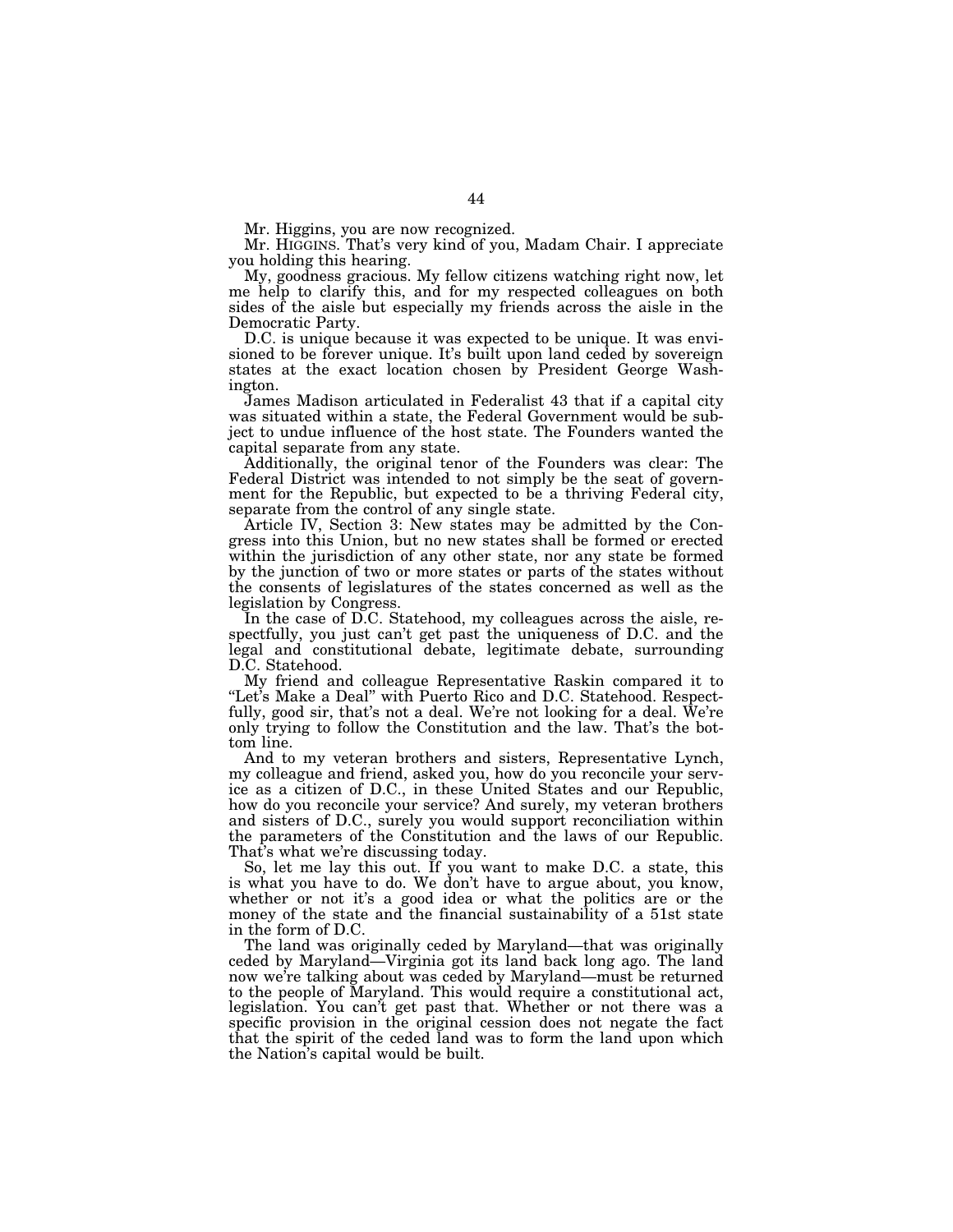So, in the spirit of that original agreement and cession of land, it'd have to be returned to the people of Maryland. Then the Maryland state legislature would have to pass new legislation ceding the land to a proposed 51st state.

So, Congress would have to pass legislation giving the land back to Maryland; then Maryland would have to pass legislation allowing the land to be ceded to a proposed 51st state. Good luck with both of those. But the reality is, that's what would have to be done.

Then the 23rd Amendment—you can't get past this. The 23rd Amendment will have to be repealed by an additional amendment to the Constitution. There's no guarantee that that would happen. That would have to be done first.

And then, finally, every one of these clearly required legislative actions at the Federal and state level will no doubt be challenge via Article III. These court challenges will have to be defeated in Congress in order to move forward with any intent to make D.C. a state.

So, Mr. Smith, I ask you, please, in my remaining time, sir, just as briefly as you can, just comment on whether or not there is a path forward for D.C. Statehood? And does it not require legislative action in Congress, at the state level in Maryland, and then by constitutional amendment?

And I thank Madam Chair for her kindness regarding our time. Mr. Smith?

Mr. SMITH. Thank you, Congressman.

Yes, there is a pathway to D.C. Statehood, and it's through the Article V amendment process. That way would certainly remove any questions, would remove any doubt, about the status of the District of Columbia.

Additionally, if other voting rights want—if Congress wanted to give other voting rights to the residents of the District of Columbia, again, they could certainly do that without making the District a state through a constitutional amendment.

Any litigation, doubts, questions could be resolved by invoking the Article V amendment process.

Chairwoman MALONEY. The gentleman's time has expired.

Mr. HIGGINS. Thank you, Madam Chair.

Chairwoman MALONEY. The gentleman from Maryland, Mr. Mfume—and we apologize for the technical problems we had. Mr. Mfume, you're now recognized.

Mr. MFUME. Thank you very much, Madam Chair. And thanks again for holding this hearing.

The "mute" button wouldn't let me mute, so I couldn't get off of the screen to do that. But, anyway, now that we're back in operation, I want to go back to Mr. Smith's testimony, if I might.

Mr. Smith, you were naming a number of significant people, elected and appointed, who were opposed to statehood, and you mentioned former Congressman Fauntroy. What was his opposition, do you know?

Mr. SMITH. I do, Congressman. Delegate Fauntroy was advocating for other voting rights legislation for District residents, but he was saying that he—he wanted to be clear with other Members of Congress that he was not advocating for D.C. Statehood——

Mr. MFUME. Well——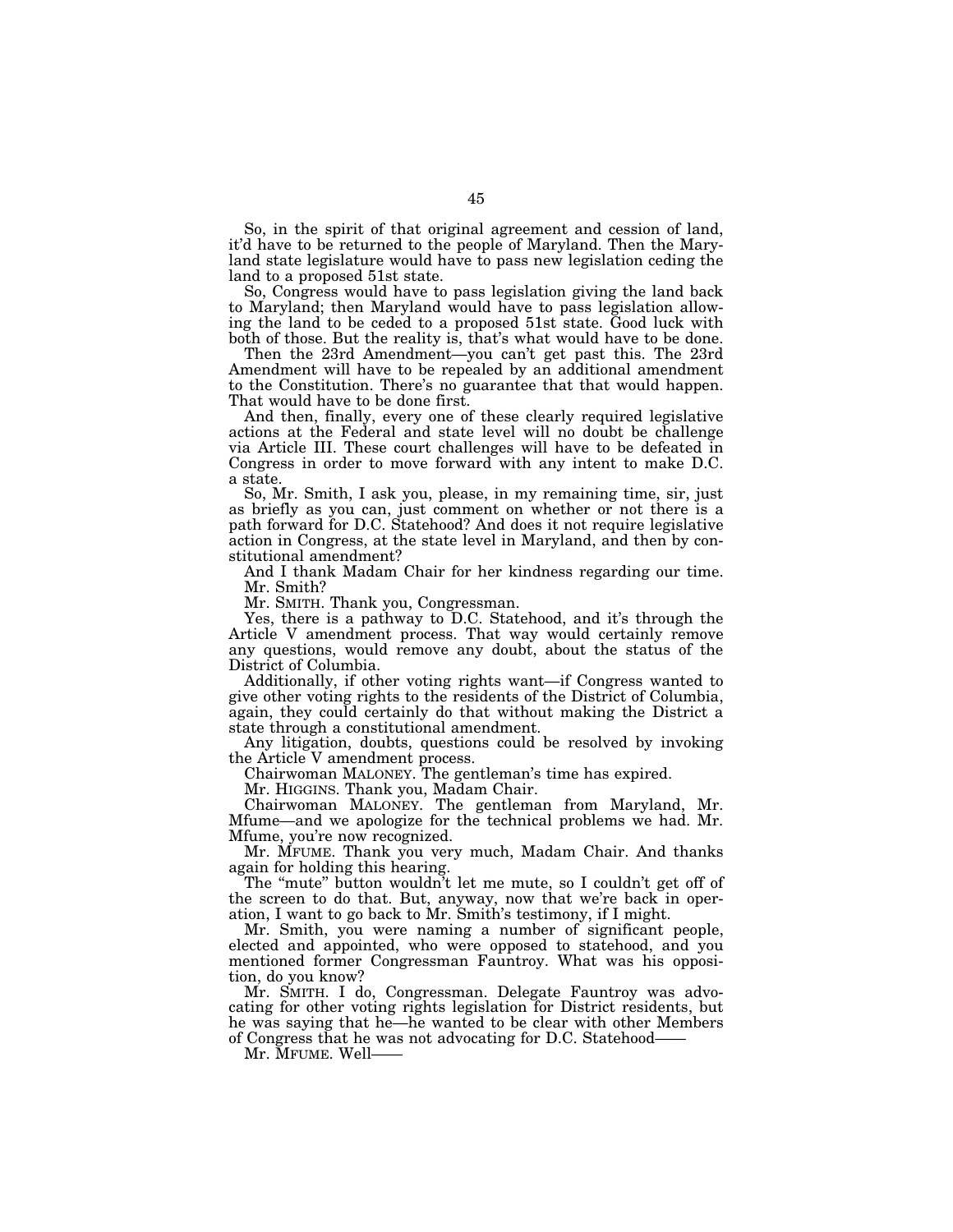Mr. SMITH [continuing]. Because, in his words, that would be in direct defiance of the-

Mr. MFUME. I'm going to reclaim my time on that, Mr. Smith. I'm not trying to figure out where Mr. Fauntroy was in the 1970's but, rather, where he was all along since then. And he was a big, strong advocate of D.C. Statehood. In fact, we took a train, he and I and a number of Members of Congress, from New York back down to Washington, with each stop having a rally for D.C. Statehood. So, I think you probably want to check your facts on that, because Walter Fauntroy was not against statehood.

Now, on the other side, I want to just go back, if I might. I think I might be, Madam Chair, one of the only three or four Members of Congress that voted in 1993 in favor of statehood and voted last year the same way. And I remember the argument then from my colleagues on the other side of the aisle. It was not ''this is a power grab,'' as we continue to hear now, but it was that D.C. couldn't handle its own finances, so go show us and prove to us that you can run a city and be financially responsible and then come back and then we'll consider statehood.

Well, 28 years later, here we are. And I want to go to Mr. Lee for just a few questions.

Mr. Lee, what is the percentage of revenue generated locally, not by the Federal Government?

Mr. LEE. About three-quarters of the revenue are generated locally.

Mr. MFUME. Thank you. And for how many years have you had a clean audit?

Mr. LEE. Twenty-four years.

Mr. MFUME. And that's been consecutive, correct?

Mr. LEE. Consecutive. That's correct.

Mr. MFUME. And are your pension funds fully funded?

Mr. LEE. Yes, Congressman.

Mr. MFUME. Thank you. And in terms of capital reserves, are you at a level that most banks and other such institutions consider to be proper?

Mr. LEE. That's correct. And our triple-A credit rating that was granted a few years ago is a reflection of that.

Mr. MFUME. Thank you.

So, I think the notion now is no longer can you handle your own financial business but whether or not this is going to be a power grab.

Madam Chair, I don't have any other questions. I want to yield my time to the Mayor of the District of Columbia and thank her again for her testimony.

MAYOR BOWSER. Thank you. Thank you, Congressman, for focusing on the District's healthy finances, and we want to thank our Office of the Chief Financial Officer.

I also want to recognize the work of the Council of the District of Columbia and Council Member Chair—Council Chairman Phil Mendelson. The council has undertaken a number of measures that we have imposed on ourselves, that are in our local law, that will help us maintain those healthy finances.

I also just want to say, Madam Chair, there have been a number of statements about this power grab by Democrats in the Congress.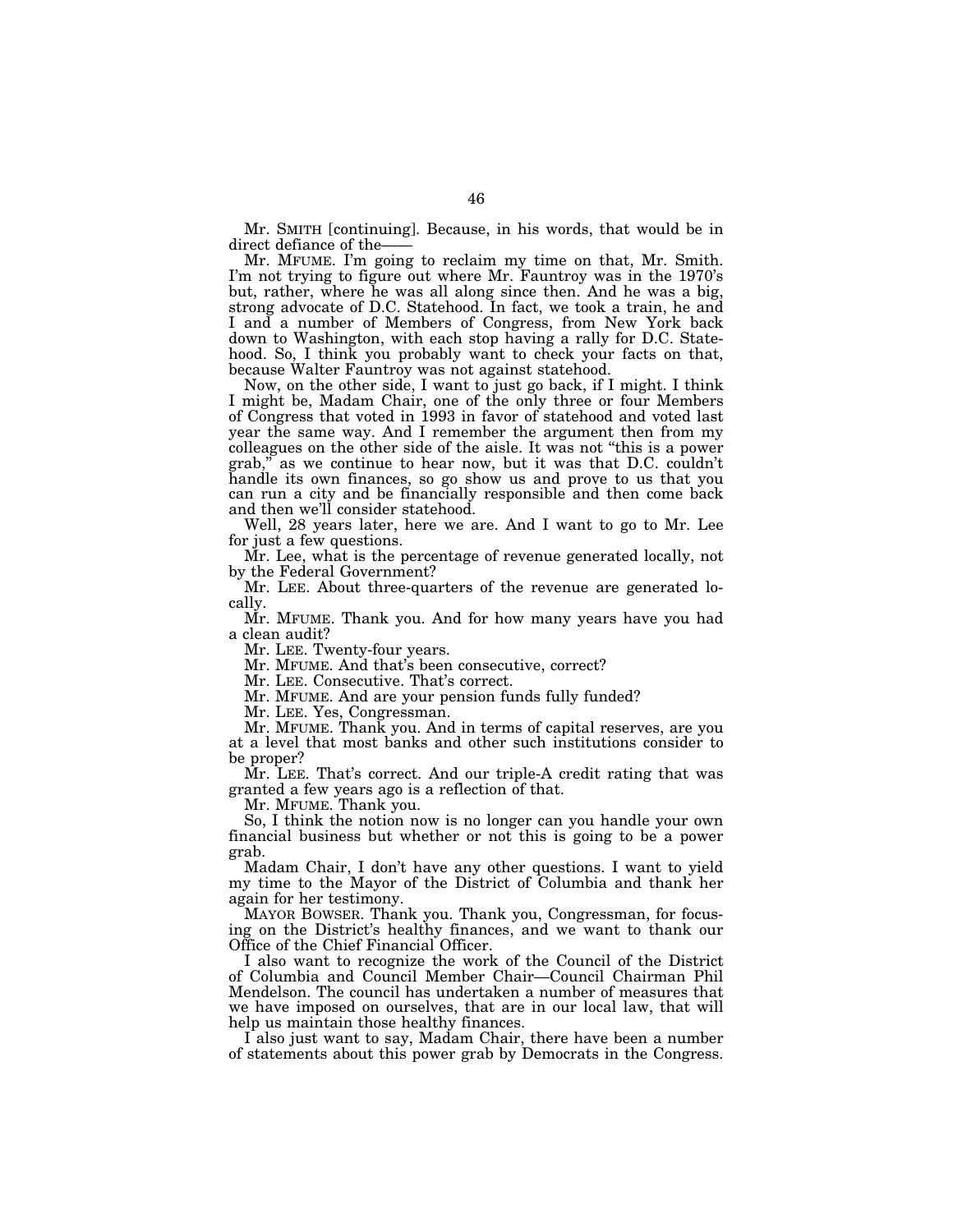And I have to say, our quest for statehood has nothing to do with the current Congress. Our quest for statehood is longstanding, and it's really rooted in our values—in the values of both parties. We talk about fairness and democracy and justice, but we also support the principles of liberty and freedom and local autonomy. And that is what H.R. 51 embodies for the residents of the District of Columbia.

So, we stand ready to work with you on the passage. We know that the issues that have been raised have been roundly refuted. Our Congresswoman put on the record the testimony of Viet Dinh, who is a conservative constitutional scholar who squarely deals with the issues related to the 23rd Amendment.

Your colleague Congressman Raskin, in our last hearing, squarely dealt with the issues of Maryland's interest—or Maryland's nolonger interest in what makes up the District of Columbia.

And H.R. 51 squarely deals with the issue of the Federal District. The Congress will continue to exercise plenary authority over the Federal District.

Chairwoman MALONEY. OK. Thank you very much.

The gentleman yields back.

The gentleman from South Carolina, Mr. Norman, is recognized for five minutes.

Mr. Norman, you're now recognized.

Mr. NORMAN. Thank you, Madam Chairman.

Let me just bring up some things that we've been discussing here for the last, I guess, hour and a half. The fact that, you know, this is simply a power grab. And the reason it's a power grab is the fact that the 23rd Amendment gets in the way of what the Democrats are trying to do without any Republican support.

The things that had been brought up about—D.C. would not have an airport, which most states have, if not all. The dealership—I will tell you that the only dealership now is a Tesla dealership, which is, I think, a high-end car. The only way the solvency of Mayor Bowser is because of Federal subsidies that subsidize the city. They have no source of income. In South Carolina, we have farming. In South Carolina, we have manufacturing. In South Carolina, we have mining. This new state, if it's formed, will have none of that.

And, Mr. Smith, let me ask you, getting back—the crux of this issue is the 23rd Amendment. You acknowledge, in the Constitution, the seat of government is right now in Washington, DC, correct?

Mr. SMITH. Correct, Congressman.

Mr. NORMAN. The 23rd Amendment provides D.C. residents participation in the Presidential elections. It appoints a number of electors of President/Vice President equal to the whole number of Senators and Representatives as if it were a state, and it shall be no less than the least populous state.

What is the least populous state in this country?

Mr. SMITH. I am not sure of that right now, Senator.

Mr. NORMAN. It's Wyoming. It's Wyoming. They have three.

How many electors in the District entitled—which are entitled under the 23rd Amendment are there?

Mr. SMITH. Three electors, Congressman.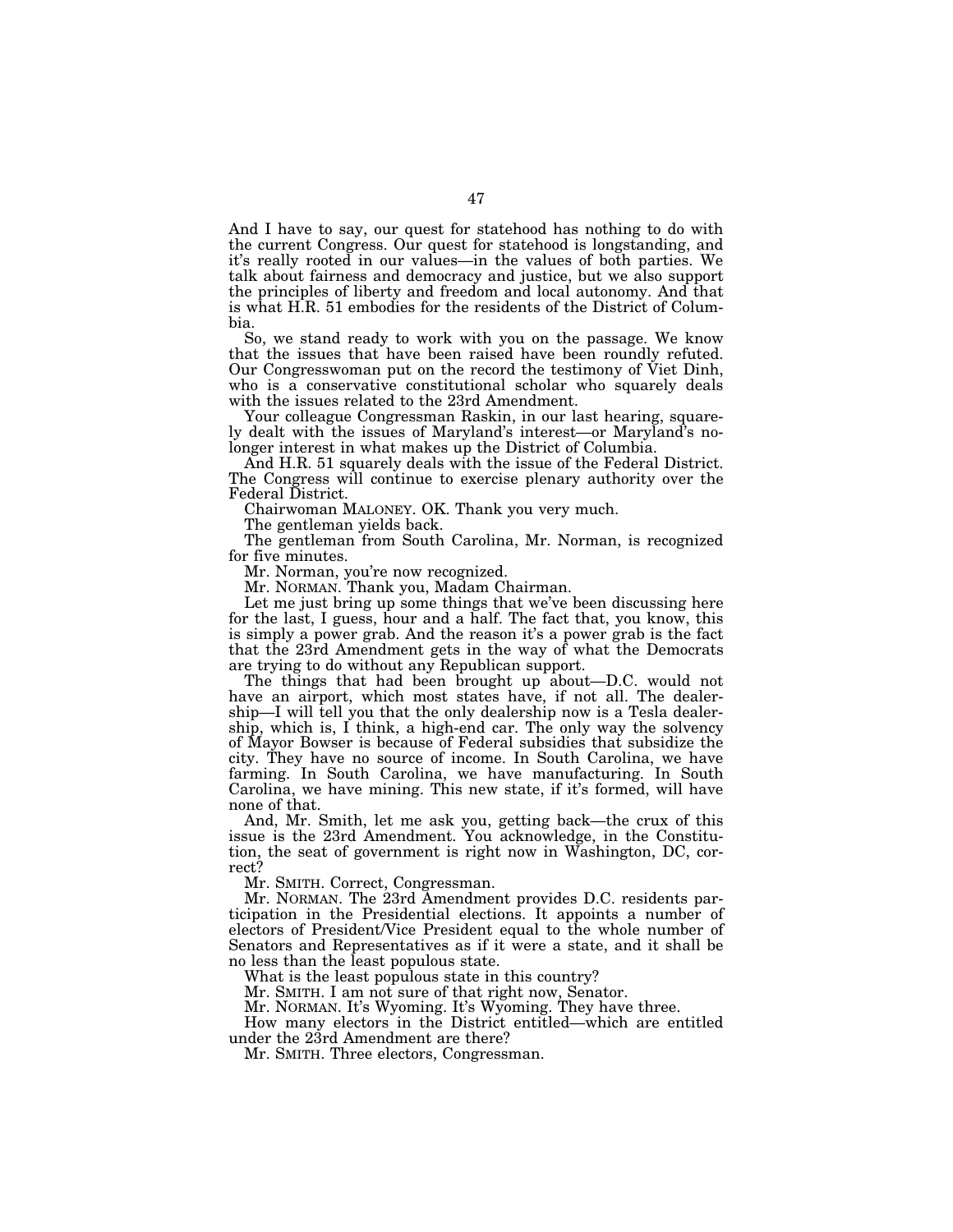Mr. NORMAN. Three electors. So, it's of the least populated state, which is Wyoming.

And under if H.R. 51 is passed, the 23rd Amendment would still stay intact, correct?

Mr. SMITH. That is correct, Congressman.

Mr. NORMAN. And under the bill proposed, all of D.C. would become a state, except a tiny sliver, which is the size of a park, which would become the Federal District, correct?

Mr. SMITH. That is correct, Congressman.

Mr. NORMAN. So, that means the 23rd Amendment and Article I, Section 8—this tiny new area would become the Nation's capital or the new seat of power. It would still have the three electoral votes for President and Vice President, correct?

Mr. SMITH. Under the terms of the 23rd Amendment, that is correct.

Mr. NORMAN. OK.

And the new seat of power under this scheme would only have within it the White House, the U.S. Capitol, and some other Federal buildings and the National Mall and some monuments. Is that right?

Mr. SMITH. That is my understanding. It's a very small area.

Mr. NORMAN. So, really, the only permanent residents in this new created seat of power would be the President, occupied by Mr. Biden. Is that right?

Mr. SMITH. It is certainly conceivable that the First Family would be the only residents or one of only a handful of residents of this new area.

Mr. NORMAN. Sir, is it your understanding the—Mr. Biden would become electors and would be voting in the electoral college in the 2024 election and would be still entitled to three electoral votes? Is that correct?

Mr. SMITH. Well, H.R. 51 purports to deal this situation by saying, essentially, anyone who lives in this new rump capital area would be entitled to cast their ballots in their previous state of residence if they would otherwise be qualified except for living in this new capital area. And, unfortunately, that doesn't deal with the constitutional issues and creates some of its own as well.

But it is conceivable under the 23rd Amendment that, yes, the First Family would potentially control three electoral college votes.

Mr. NORMAN. So, under this plan, the only residents in the new D.C. would be the President and his or her cronies. Is that right?

Mr. SMITH. They would—I'm not sure if they would be the only residents, Congressman, but they would certainly be, if not the only residents, one of only a handful of other residents of this new area.

Mr. NORMAN. Because you only have the Capitol, some Federal buildings, the National Mall, and then, from my understanding, some monuments.

Mr. SMITH. That is correct, Congressman. I'm not sure if other living arrangements are interspersed to some degree throughout there. But, again, the First Family would certainly play an outsized role in the selection of three Presidential electors.

Mr. NORMAN. So, in your opinion, this is not voter suppression, this is not restricting voters, it's not racially motivated, it's not dis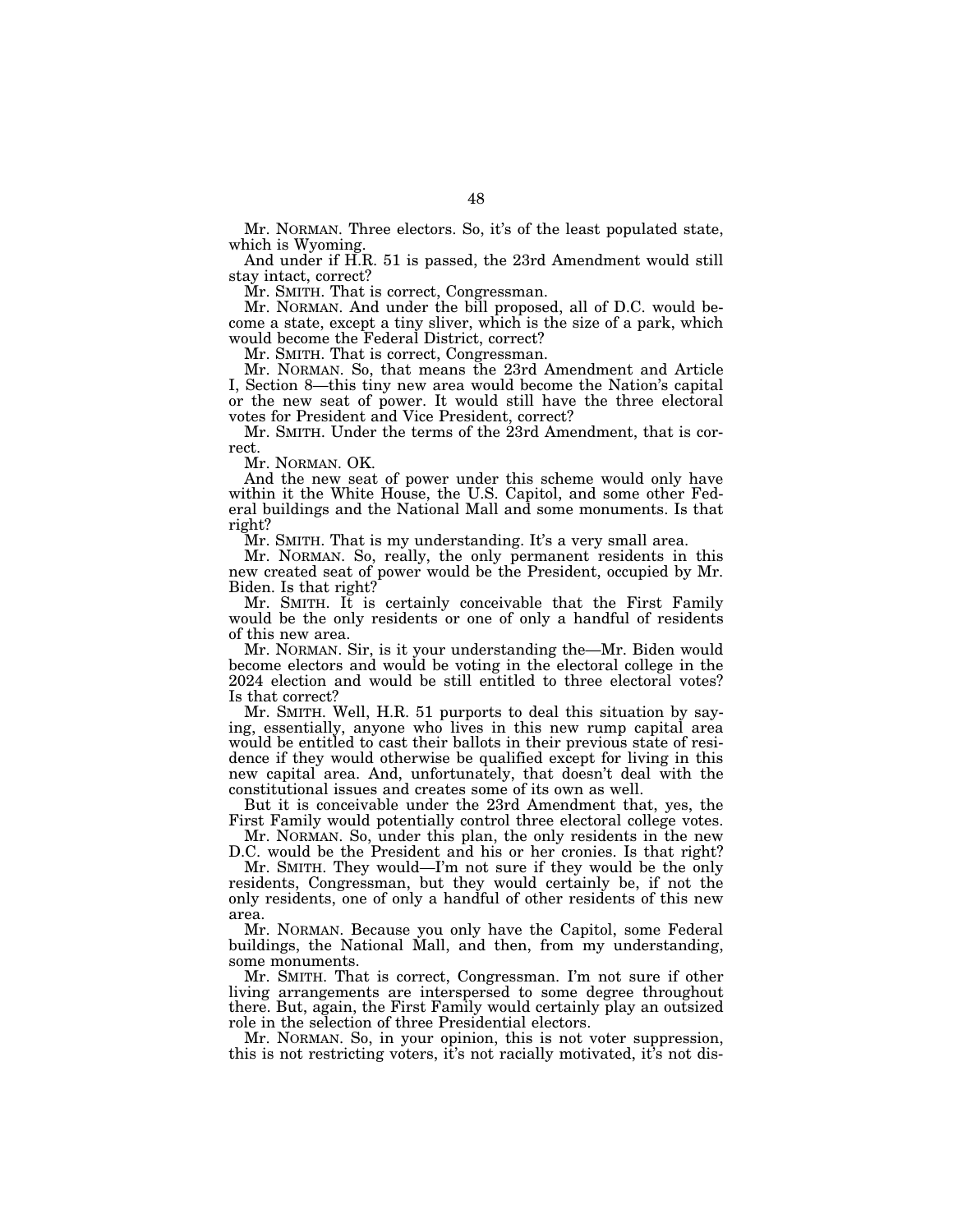enfranchisement. It's about the 23rd Amendment, which this partisan Congress is trying to avoid and get around without changing the Constitution.

Mr. SMITH. Well, this is a constitutional issue, Congressman. And a previous Justice Department report that looked at this issue explicitly said this is not a racial issue, this is not a civil rights issue, this is a constitutional issue that goes to the very core of our Federal system of government.

Mr. NORMAN. And it's being dismantled by the Democrats.

Mr. SMITH. Well, this—H.R. 51 certainly has serious constitutional issues with it, in my opinion, Congressman.

Chairwoman MALONEY. The gentleman's time has expired.

The gentlewoman from Michigan, Ms. Tlaib, is now recognized for five minutes.

Ms. TLAIB. Thank you so much, Chairwoman.

And thank you all so much for this critically important hearing. And really appreciate the partnership and leadership of Congresswoman Norton on our committee for constantly bringing this to our attention.

I think it's important to note that D.C. Statehood should not be a partisan issue. I know that's what you hear here. I think the messaging on the part of my colleagues on the other side of the aisle would be different if it was a predominantly Republican district. I mean, we truly are literally talking about democracy versus, you know, being able not to have democratic access to making sure that you are represented at all levels of government. And we also can't claim to support self-determination and democracy and oppose D.C. Statehood. It's that simple.

So, since my friends across the side of the aisle love to talk about taxation, local control, and Federal overreach whenever it happens in their states, I'd like to focus on these topics as they impact D.C. residents.

Congress has always required D.C. residents to pay all Federal taxes while denying D.C. residents a vote in Congress on how the money is spent. D.C. residents have no vote on the Federal laws that govern them and no vote on the Federal executive branch and judicial branch officials who enforce and interpret those laws.

In fact, we here in Congress, who come from places like Idaho, Texas, California, have the final says on the local laws that govern D.C. residents and on the local executive branch and judicial branch officials who enforce and interpret those laws.

So, Mr. Henderson, other than the United States, how many democracies deny the residents of their capital voting representation in the national legislature?

Mr. HENDERSON. To my knowledge, Congresswoman, no countries deny their national capital's votes in the national legislature.

Ms. TLAIB. That's right, Mr. Henderson, and I appreciate that. None. That's the answer. This represents an extraordinary violation of a democratic principle America claims to represent, right? Our country claims to represent the importance of representation.

So, now let's look at taxation. In Fiscal Year 2019, we continue to hear that D.C. paid \$27.5 billion in Federal taxes. That's more than 22 other states and territories. In fact, D.C. paid more taxes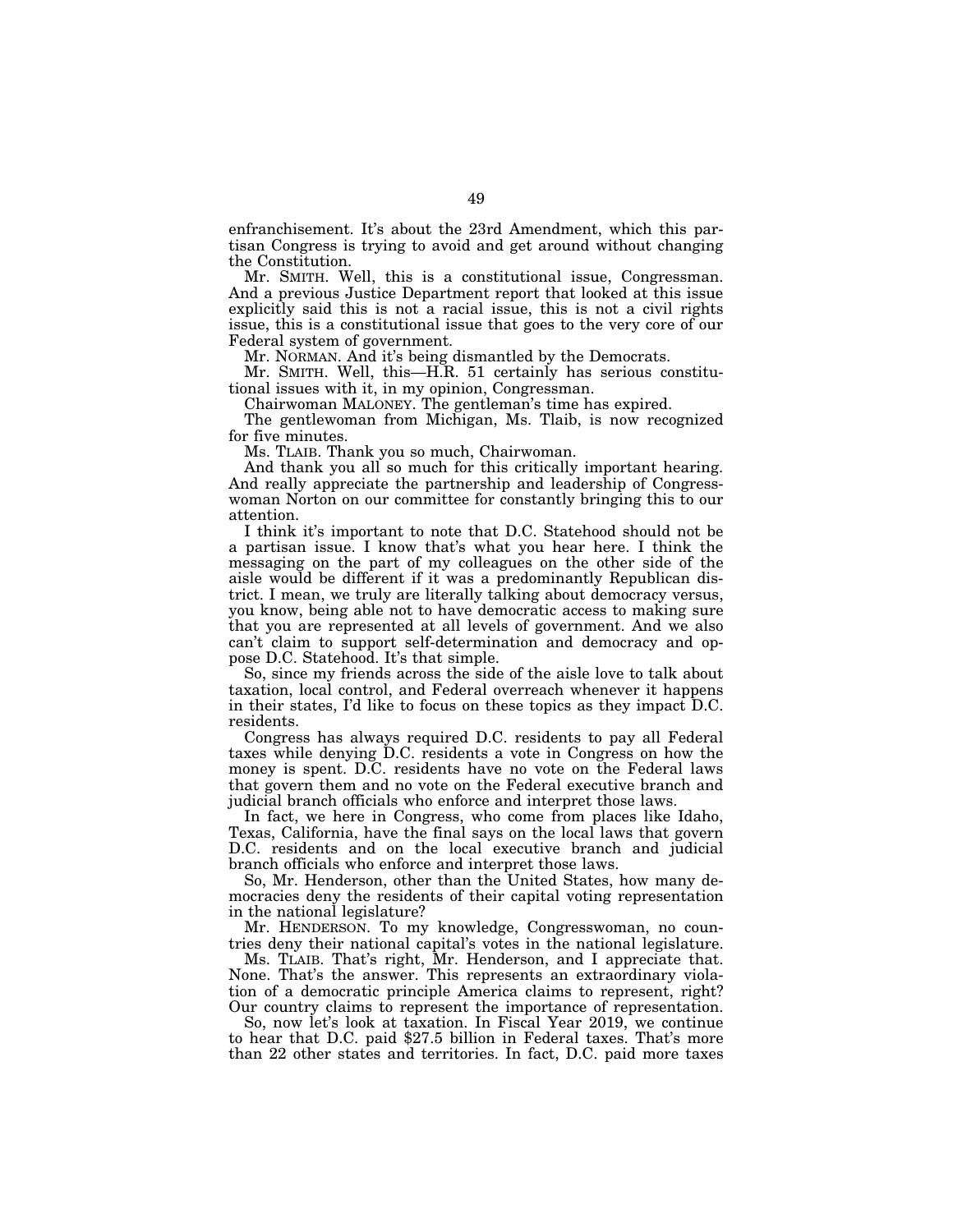than Montana, Alaska, Wyoming, Vermont, all the U.S. territories, and all the U.S. foreign-deployed servicemembers combined.

Put simply, if you oppose D.C. Statehood, you support taxation without representation. Do you hear me? If you oppose D.C. Statehood, then you support taxation without representation.

And let's not forget that people of D.C. have always answered the call to serve whenever their country needed them, right? Including Mr. Wingo, who is with us today. And many of the National Guard who have protected our Capitol since January 6 come from the D.C. community.

In opposing D.C. Statehood, which is overwhelmingly supported by the people of Washington, these Representatives and their darkmoney backers over at The Heritage Foundation—that's right—are telling over 700,000 Americans to sit down, shut up, and enjoy this authoritarian system implemented by a bunch of elites who thought it was OK to enslave people for their selfish monetary gain hundreds of years ago.

It is shameful that anyone would claim to support democracy and freedom and oppose statehood.

Thank you, and I yield back.

Chairwoman MALONEY. The gentlelady yields back.

And the gentleman from Pennsylvania, Mr. Keller, is now recognized.

Mr. Keller?

Mr. KELLER. Thank you, Madam Chair.

When our Republic was founded, both New York City and Philadelphia had been the capital city of the United States, but in July of 1790, Washington, DC, became the permanent capital.

The Founders' reasoning for this was, as James Madison stated in Federalist No. 43, that if the capital city were situated within a state, the Federal Government would be subject to undue influence by the host state.

Even discounting the continuous shortfalls in the D.C. budget on an annual basis, the burden that this new state would likely put on surrounding states through devices like commuter taxes, and the alarmingly large unfunded pension liabilities that would become the responsibility of the American taxpayer, the fact remains that, without nullifying the 23rd Amendment, D.C. Statehood is unconstitutional.

I'm sure we've all seen the quote on the D.C. license plate. It reads, ''End taxation without representation.''

So, Mayor Bowser, thank you for being here today. And I thank all the witnesses. Is statehood the only way to end taxation without representation?

MAYOR BOWSER. Thank you, Congressman. It is, Congressman, because that's the only way the people of Washington, DC, would be able to elect two Senators.

Mr. KELLER. OK. So, the answer is the only way we can do it is without—without granting them a state.

What if D.C. were to retrocede back Maryland, allowing D.C. citizens representation in both the House and the Senate? Wouldn't that give them representation?

MAYOR BOWSER. We are not residents of Maryland, Congressman. We're residents of Washington, DC.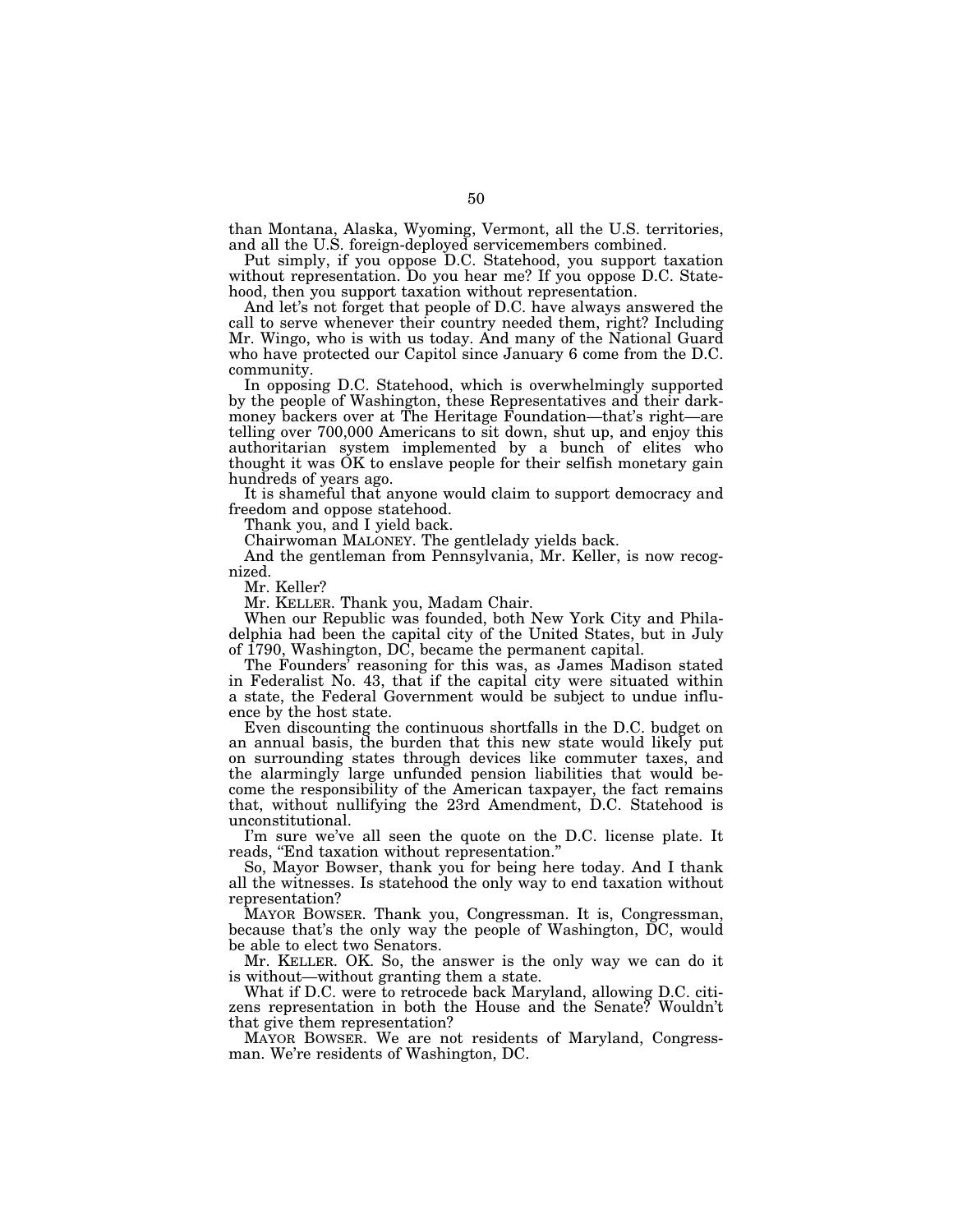And I'm reminded of a similar-

Mr. KELLER. OK-

MAYOR BOWSER.—question being posed to the people—

Mr. KELLER. Is this about-

MAYOR BOWSER.—of the territory of Arizona. And they-

Mr. KELLER. Excuse me. I'm going to claim my time back. Mayor, I claim my time back.

The point is that the citizens of Washington, DC, can be able to vote on representation and Senators. But your point is that they're Washington, District of Columbia. And I know the bill, at least in the last Congress, actually renamed Washington, DC. So, I guess the point I would make is, there is a pathway to have people in D.C. be able to vote for Senators and Representatives.

And I know there's been a lot of talk about the District's current unfunded pension liabilities and what might change as a result of the new statehood being stood up. So, I know there was testimony for the pension liabilities, but did the Federal Government put any money into the D.C. pensions?

MAYOR BOWSER. The Federal Government contributed to D.C. pensions in early—are you talking about in the Reorganization Act? Is that what you're referring to?

Mr. KELLER. Well, what I'm saying is, it was mentioned that D.C. was in such good financial standing and their pensions were fully funded. Do you know how much over, I'll say, the last 24, 25 years has been contributed to the pension fund from the Federal Government?

MAYOR BOWSER. Well, Congressman, I could get back to you and get you a number on the negotiations around the District Reorganization Act.

Mr. MENDELSON. Madam Mayor?

Mr. KELLER. Well-

MAYOR BOWSER. I think the chairman has a specific-

Mr. MENDELSON. Well, I have—Congressman, this is Phil Mendelson. I have oversight over the retirement board, so I'm quite familiar with this.

Since 1997, the Federal Government has not contributed to the District's share of the pensions. Not at all. Not one-

Mr. KELLER. Excuse me.

Mr. MENDELSON [continuing]. Cent. There are—

Mr. Keller. I-

Mr. MENDELSON [continuing]. A number of Federal Government employees who are part of the pension program, and the Federal Government does pick up their share. But the District has 100 percent paid its pension obligations since 1997.

Mr. KELLER. The Federal Government did not, over the last 24 years, contribute \$4.5 billion to bail out the pension fund?

Mr. MENDELSON. No. And not—no, it did not.

Mr. KELLER. That's the number—that's the numbers that I was actually given.

So I guess, Mayor Bowser, do you support—I guess you don't support retrocession.

MAYOR BOWSER. I do not support retrocession, and neither do the residents of Maryland.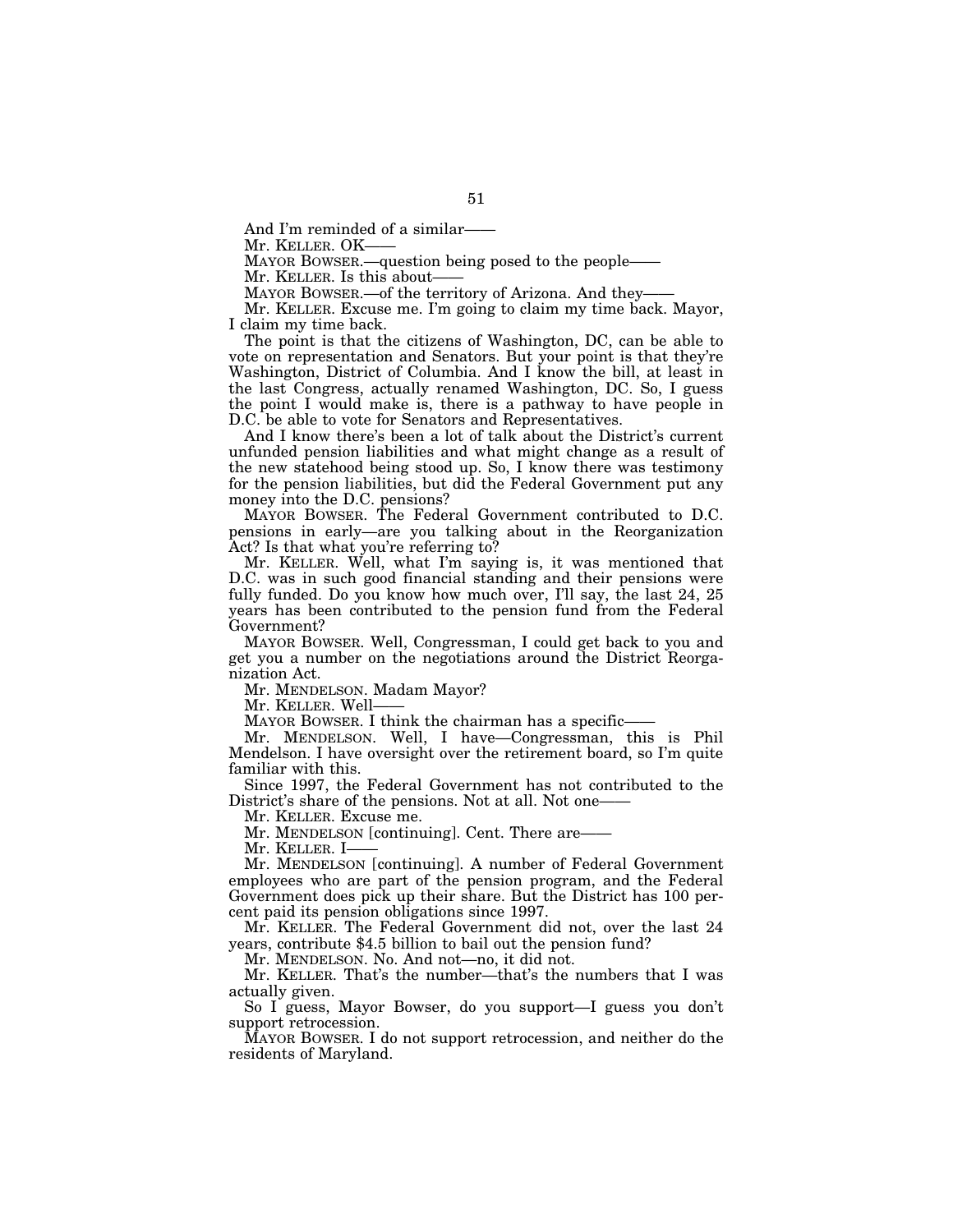Mr. KELLER. Well—and, again, this is about giving people the opportunity to vote on Senators and Representatives. And it's clear to me that D.C. was never intended to become a state and has not shown it's ready for statehood.

In any case, we have the things that have happened since the beginning of our Nation. The fact that in Pennsylvania, in Philadelphia, in New York was at a point in time the seat of Federal Government, but it was chosen to be Washington, DC, so that the Federal Government would not be contained within a single state that would have any undue influence over the Federal Government.

I just look at this—there are ways to do this that would be constitutional. And just looking at that, I think that we should be looking at those items if we're really serious about making sure people have that opportunity.

Thank you, and I yield back.

Chairwoman MALONEY. The gentleman yields back.

The gentleman from Illinois, Mr. Davis, is recognized for five minutes.

Mr. Davis?

Mr. Davis, can you please unmute?

We're having technical problems. Mr. Sarbanes is now recognized. We'll come back to Mr. Davis when the technicalities are fixed.

Mr. Sarbanes, you're now recognized.

Mr. SARBANES. Thank you very much, Madam Chair. Can you hear me OK?

Chairwoman MALONEY. Yes, we can. Yes, we can.

Mr. SARBANES. Great. Thank you.

Well, first of all, let me thank Congresswoman Holmes Norton for her amazing leadership over so many years.

[Audio interruption.]

Mr. SARBANES. I think we've got somebody who's not muted.

Chairwoman MALONEY. Mr. Keller, can you please mute?

OK. Mr. Sarbanes, you're recognized.

Mr. SARBANES. Can we give me another 15 seconds maybe? I'd appreciate it.

Anyway, I want to thank Congresswoman Holmes Norton for her really indefatigable—that means she never got fatigued—leadership over so many years, certainly over the last two Congresses, in pushing this legislation forward. It's a credit to her, the coalition, and the District of Columbia, and all of those who've stepped forward.

I want to thank Mayor Bowser for her testimony and all who've been part of the panel today.

Mayor Bowser, when you were speaking, I was taking notes, because you were capturing the essence of what this is about. There's been a lot of back-and-forth on, sort of, the constitutional questions, and I'll probably get to some of those myself, but here are some of the phrases that you shared with us.

The need to extend full democracy to the residents of the District of Columbia.

The right to full representation in Congress.

The fact that the disenfranchisement of Washingtonians is one of the most glaring remaining civil rights issues of our time. That's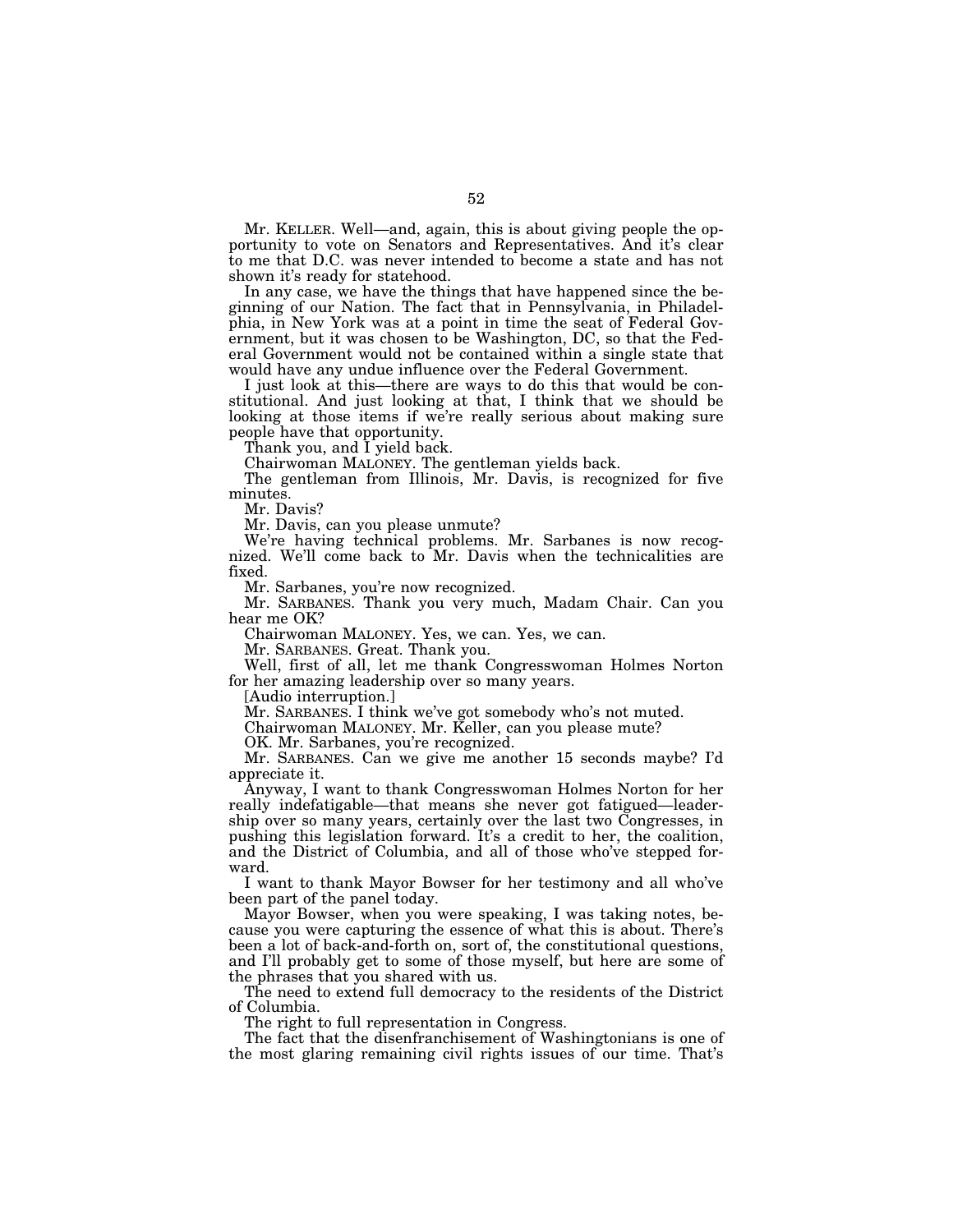not an overstatement; that's an accurate recognition of the situation.

You pointed out the fact that, in the early days, there was high interest in correcting this wrong, but somehow, over time, that interest began to wane. What changed? Well, you put your finger on it. You called it out. What changed is the population of the District changed from White to Black. And then the standard began to change as well, in terms of this imperative.

You said District residents are still not free, as we remain—i.e., the residents of the District of Columbia—disenfranchised by this body, by Congress, which can do things to fix the situation.

And we keep hearing that this is not the way to do it, that we should have the property go back to Maryland and then Maryland should turn around and create the state and so forth.

Mr. SARBANES. That's not a viable option. Republicans know it's not a viable option. So, if you keep proposing that, what you're really saying is you're comfortable with the fact that 700,000 residents of the District of Columbia will continue to be disenfranchised.

This is a problem that we have to solve, and what Eleanor Holmes Norton has put forward is that solution: statehood for the District of Columbia. We just need to get it done.

Now, let me turn briefly to a couple of questions here. These are things that I've sort of gleaned from the minority report from last Congress, the views that Republican colleagues put forward suggesting that this proposal is for clearly partisan purposes, to abandon the fundamental notion of a United States by rewriting the very definition of statehood to include a municipal-level government.

Well, Ms. Schwartz, I'm not aware that a municipal-level government is not eligible for this kind of change. Does the Admissions Clause of the Constitution describe particularly what types of states may be admitted into the Union? Does it get into that detail?

Ms. SCHWARTZ. No. The text of the Constitution is silent on that, which means it's left to the discretion of Congress.

Mr. SARBANES. The minority views have also said that the Founders deliberately designed the Constitution so the seat of the Federal Government would not be within any state.

Mr. Mendelson, under H.R. 51, would the Federal District be solely within the borders of the state of Washington, DC, or is it actually going to border on two states when we're done with this?

Mr. MENDELSON. It would be—it would border on Virginia and border on the new District state.

Mr. SARBANES. So, that's not a problem.

And last, in the last 30 seconds, Mayor Bowser, there's been a suggestion that somehow the local government wasn't equipped to shoulder the burden of statehood, especially in times of crisis, but you were ready to step up recently and before Federal intervention. And they were suggesting that somehow the Metropolitan Police Department is not up to the job in terms of handling violence in the District, but you were able to do that.

Was D.C. capable of handling the civil unrest that occurred recently or did it require some unique Federal intervention?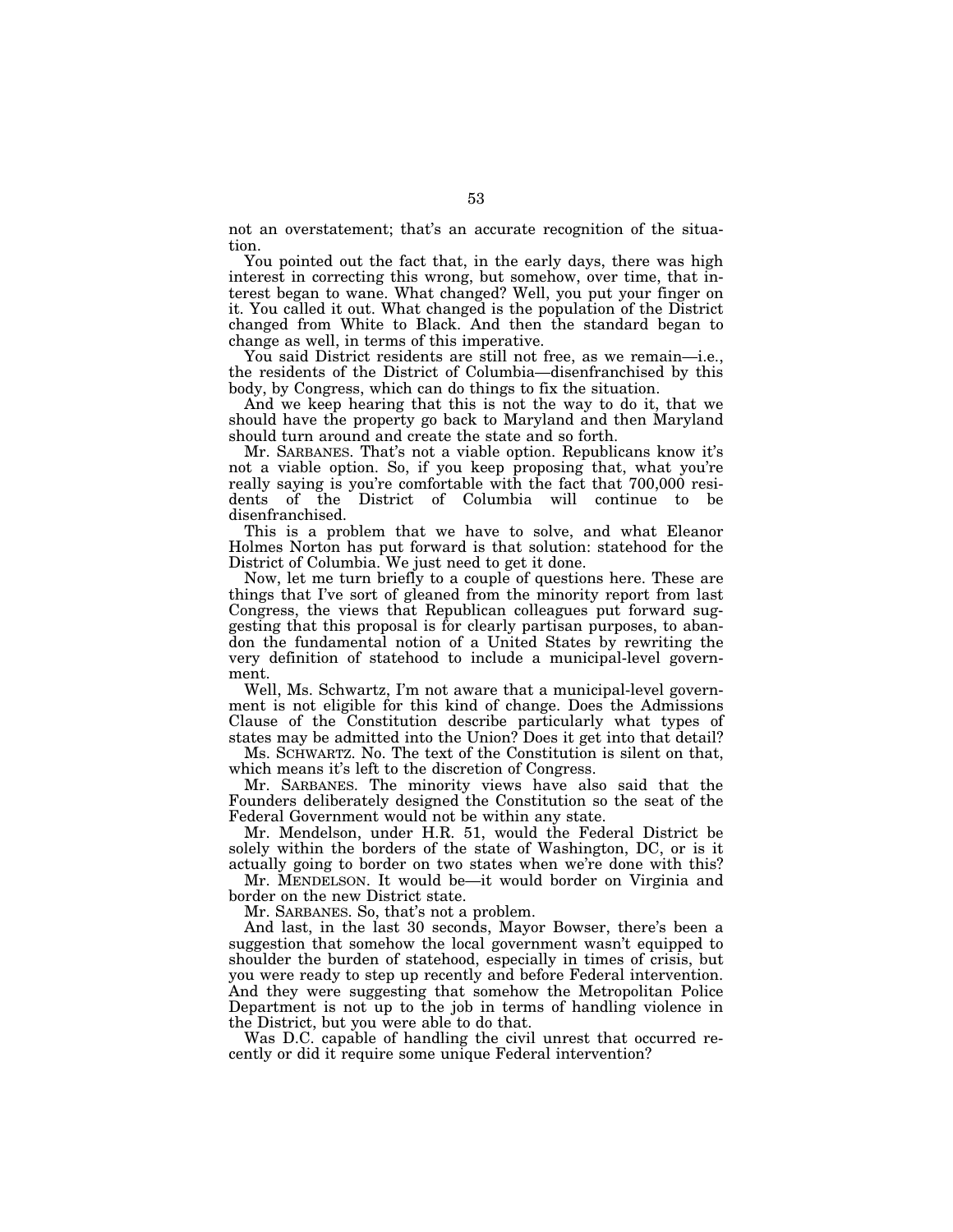MAYOR BOWSER. Yes, Congressman, the District is more than capable of supporting its homeland security, its local policing, and to be a part of the support for the Federal District.

And likewise, Congressman, just like we were able to step up, the residents of Maryland and Virginia and their state police and National Guard also will step up to support the Federal District.

Mr. SARBANES. Thank you very much. I yield back.

Chairwoman MALONEY. The gentleman yields back.

The gentleman from Arizona, Mr. Biggs, is now recognized.

Mr. Biggs.

Mr. BIGGS. Thank you, Madam Chair. I assume you can hear me OK?

Chairwoman MALONEY. Yes, we can.

Mr. BIGGS. Great. Thank you.

So, like many of my colleagues, I strongly believe it's unconstitutional to create a state out of the District of Columbia by means of H.R. 51 or any similar legislation. But leaving the constitutional questions aside and turning from Washington, DC, I think it is a bad, potentially dangerous policy, and I think many of the Founders understood this very well.

Here's James Madison writing on the topic of the Federal District in Federalist 43, which was published in January 1788 as ratification of the Constitution was actually under way.

Quote: ''The indispensable necessity of complete authority at the seat of government, carries its own evidence with it. It is a power exercised by every legislature of the Union, I might say the world, by virtue of its general supremacy. Without it, not only the public authority might be insulted and its proceedings interrupted with impunity; but a dependence of the members of the general government on the state comprehending the seat of the government, for protection in the exercise of their duty, might bring on the national councils an imputation of awe or influence, equally dishonorable to the government and dissatisfactory to the other members of the Confederacy.''

Madison understood very well that it would be dangerous to subject the national capital to the jurisdiction of any one state in the country as diverse as the new United States.

In fact, Madison had seen that danger firsthand. On June 21, 1783, Madison was serving in the Confederation Congress in Philadelphia in what is now known as Independence Hall when a rowdy mob of unpaid soldiers surrounded the building and prevented delegates from leaving.

Alexander Hamilton, who was also present in Independence Hall that day, tried to appeal to the Pennsylvania government to quash the mutiny, but Pennsylvania's President, John Dickinson, demurred.

The Confederation Congress was subsequently compelled under considerable pressure to decamp to Princeton, New Jersey.

Now, move back to the present, and I've heard that Mayor Bowser believes that statehood would have made the events of January 6 easier to contain. But given that Democratic proposal to shrink the Federal capital district to little more than the size of The Mall, I'm not sure I understand how adding yet another layer of jurisdiction would lead to more efficient law enforcement.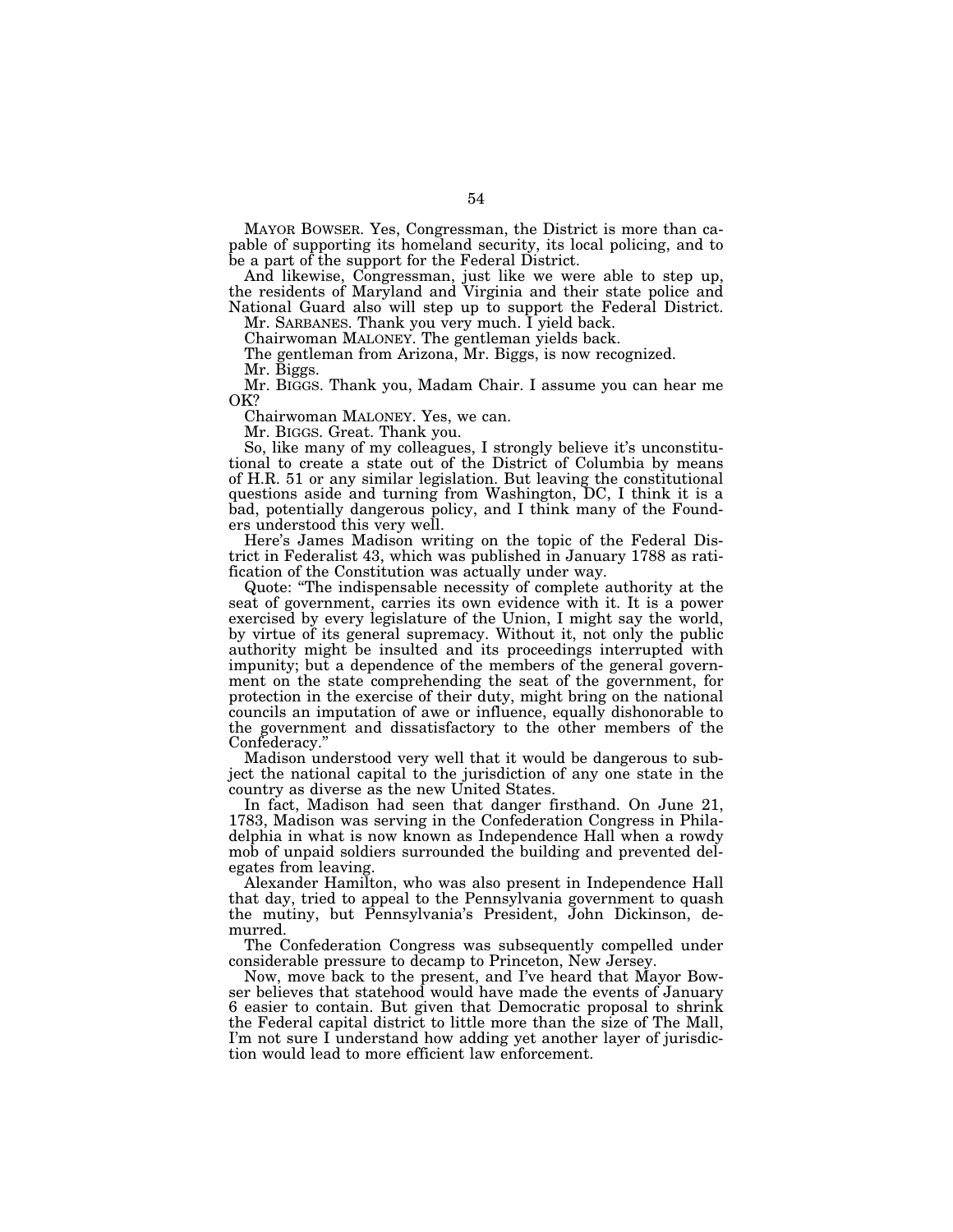Even worse, the tiny new Federal District envisioned by Democrats would be completely dwarfed and surrounded by a new state over which Congress would have no authority. And this new state, in turn, could easily bully the tiny Federal enclave into dependence on all matters of basic functioning related not just to security matters, but also infrastructure.

Who would be providing electrical power to the new Federal District, or water, or even snow removal? Now, it's kind of weird to ask those questions, but I think they're pertinent.

And I want to turn to something else that law professor John Baker said with regard to the 23rd Amendment, which has been much discussed today.

He said the 23rd Amendment is clearly the proverbial camel's nose in the tent, with the tent being statehood for the District of Columbia. The amendment treats the District of Columbia as if it were a state for purposes of the electoral college.

Both the amendment and the argument for D.C. Statehood are founded on the false premise that failure to accord the District equality with states discriminates against U.S. citizens living in the District. That premise is false for at least four reasons, and these are the reasons he gives.

One, until the 23rd Amendment, citizens of the District were treated on an equal basis with U.S. citizens who live in Puerto Rico or a foreign country. After the 23rd Amendment, citizens of the District have under weight in the electoral college.

Three, as the capital of the country, the District enjoys advantages not possessed by any state.

And four, no one state should be home to and legislate for and have power over the capital of all the states.

And even breaking the District of Columbia into its new state, if that were to happen under H.R. 51, his fourth provision is really prescient.

It says, and I'm going to expand on it here, he says in his piece, the provision for a Federal town in the Constitution addresses the need for the Federal Government to be separate from and not dependent on any state. It reflects the experience in the Philadelphia mutiny of 1783, which I've just referred to. And I won't go any further into that.

Before I ask my question to you, Mr. Smith, I want to just say that Utah might have had the problem with being considered too Mormon, but in the multiple decades that came after it, when Arizona came into the United States with New Mexico, that was not the issue at all. And when someone condescendingly says we should learn our history, maybe they should reflect on that a bit before that say that.

With regard to that, Mr. Smith, do you worry about the vulnerability of a Federal District under the conditions that are currently proposed in H.R. 51?

Mr. SMITH. Well, I certainly think one of the reasons the Founding Fathers created a separate Federal District was exactly for the reasons you stated. They'd been through the experience of Philadelphia in 1783. They were concerned for the physical security of the national capital. They wanted to be sure they weren't reliant on any one state for that security.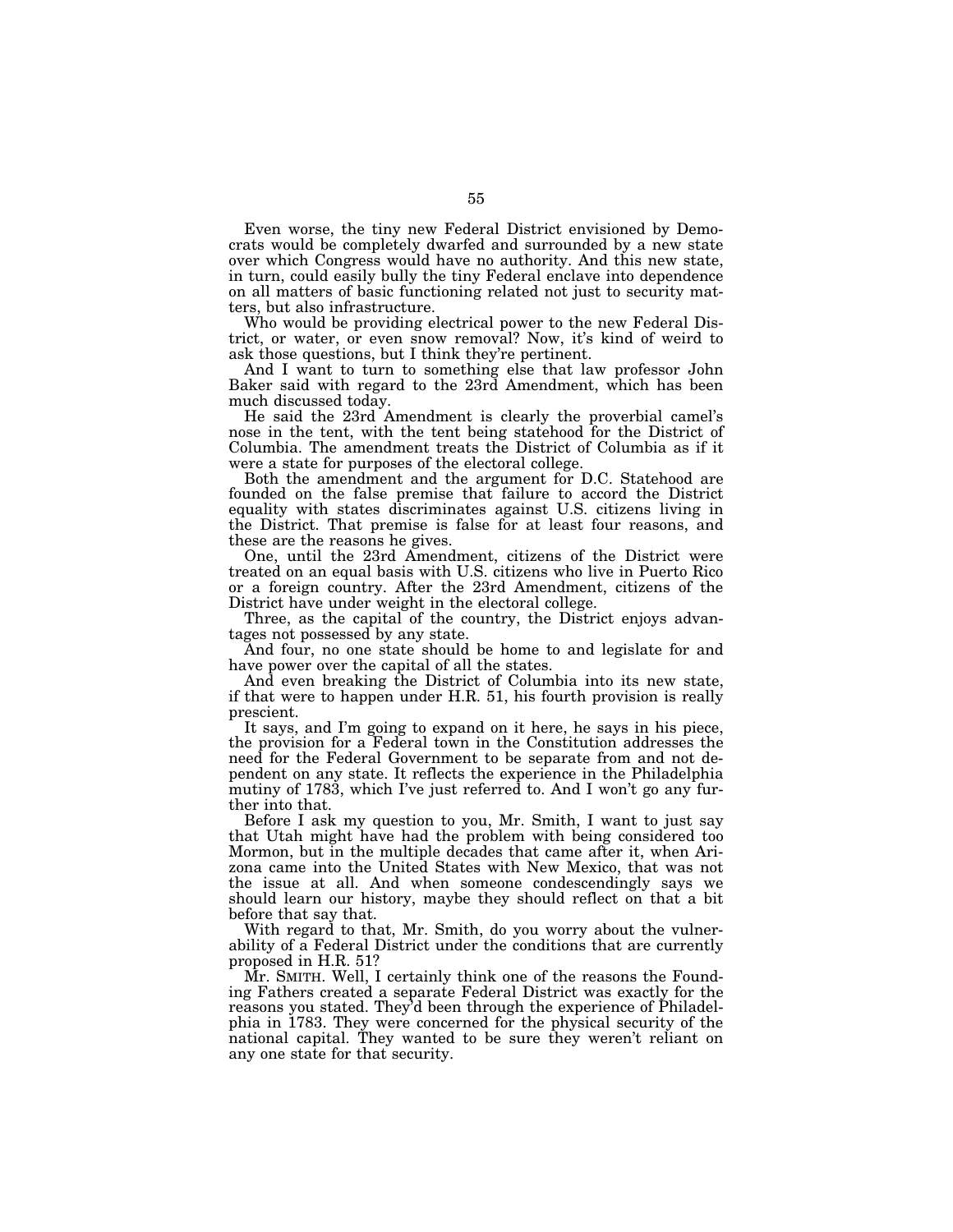And even though the Mayor here today has said that her goals are to better protect and cooperate with the national government for that purpose, it's a laudable goal, but, again, we don't have to use much imagination for a different mayor and a different set of circumstances who might disagree with necessary safety precautions that the Federal Government would need to take.

And, again, I think we certainly saw some of that disagreement last summer outside of the White House. And we even saw some of that disagreement more recently with some disputes over the fencing around the Capitol complex. So, there certainly is an inherent conflict that could percolate there.

Mr. BIGGS. Thank you. I yield back, Madam Chair.

Chairwoman MALONEY. The gentleman yields back.

Hopefully, the challenges with Mr. Davis have been resolved.

The gentleman from Illinois, Mr. Davis, is now recognized.

Mr. Davis.

Mr. DAVIS. Thank you, Madam Chairman, for a very informative hearing.

And I also want to commend our colleague Delegate Norton, because for as long as I can remember, long before I ever came to Congress, Eleanor Holmes Norton was pushing and keeping D.C. Statehood in front of Congress and in front of the American people. And so I commend her for that.

I have to admit that I've heard some of the most intellectually dishonest absurdity that I've ever been privileged to hear in terms of some of the rationale that I've heard as to why there should not be statehood for the District of Columbia.

I've been a proponent of statehood for D.C. since elementary school when we were taught this notion that there ought not be any kind of situation where you paid taxes and did not have the opportunity to be fully represented.

And so this notion of taxation without representation has always stuck with me. And I've always been amazed that people in the District of Columbia were paying taxes, but could not be represented.

Mr. Henderson, I want to thank you for your testimony, as I thank all of the witnesses for their testimony and enlightenment that we have been able to get today. But I've been impressed, I've been listening to you for a number of years as you have been a principled advocate for many issues that you have testified before Congress about.

So, what I'd like to ask you, this notion of small states, large states when people deal with this, are they talking about geography or are they talking about population?

Mr. HENDERSON. Well, Mr. Davis, thank you for your question.

They're clearly referring to geography in the sense that they're talking about, when they talk about states like Wyoming, which has a far smaller population than the District of Columbia, and yet is welcomed into the statehood ambit without criticism. It's clearly about the geography that Wyoming represents, not its population.

But the truth is many of the arguments that you've cited from those on the panel really undermine the basic notion that we're really talking about voting rights for American citizens.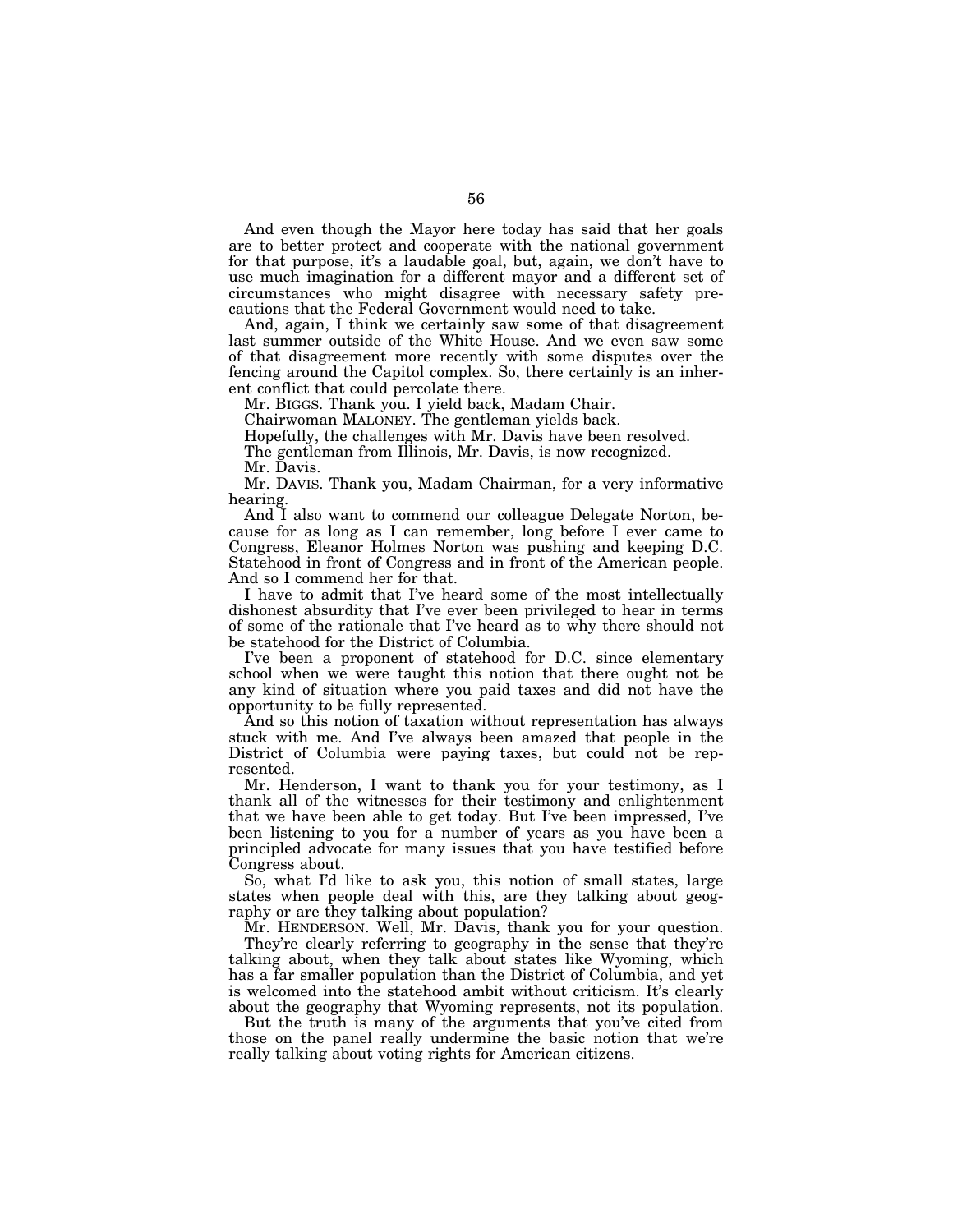Now, voting is the language of democracy, Mr. Davis. If you don't vote, you don't count. And that is, unfortunately, the history of our country. We have 700,000 disenfranchised citizens of this country who are denied the right to have a voting representative in our national legislature.

And one last point that I have to make. Those who cite the insurrection, the Philadelphia insurrection of 1783, as the justification for creating a national center like the District of Columbia to protect the interests of Congress, flies out of the window in the face of the January 6 insurrection.

We have a national capital in the District of Columbia and yet our Mayor was denied the right to protect the Representatives in our Congress from the worst insurrection that they have experienced since the war of 1812. That argument has no meaning in the 21st century as we have seen most recently.

Mr. DAVIS. Thank you so much.

I've still got a few seconds left, and if Hank Johnson is still with us and would like the time—if I ever need a lawyer, Hank would be my guy—I'd give him the additional time that I've got.

I think Hank may be gone.

So, at that rate, Madam Chairman, I thank you again and yield back the balance of my time.

Chairwoman MALONEY. Thank you.

The gentleman from Georgia, Mr. Clyde, is recognized for five minutes.

The gentleman from Georgia.

Mr. CLYDE. Thank you, Madam Chair.

While this issue is not new to Congress, this is my first hearing on D.C. Statehood. And so I have questions regarding the practicality of D.C. Statehood, including financial repercussions, how the mapping would work out, giving the map—I've seen actually it leaves out several of the Federal buildings, like the GSA, the FAA, and the FBI buildings.

But, more importantly, I have serious constitutional concerns about the push for D.C. Statehood. And on that note, I must commend my colleague from the good state of Louisiana, Representative Clay Higgins, for his very persuasive constitutional argument on the constitutional concerns.

So, my first question is for Mr. Zack Smith.

We know that all of D.C. is on Maryland's land that was originally ceded from Maryland. We've also heard about the 23rd Amendment and the need for it to be addressed.

But can you go over, again, what say Maryland should have in the District's push for statehood.

Mr. SMITH. Sure. Thank you for the question, Congressman.

So, one of the issues is the original grant from Maryland to the Federal Government to create the Federal District said that it was for the purpose of creating the new seat of government, for the purposes outlined in Article I, Section 8, Clause 17 of the Constitution.

And so we've heard a lot today said about Article IV, Section 3 of the Constitution, the Admissions Clause. And the Admissions Clause says that no state can be carved out from a portion of another state or by combining portions of other states without the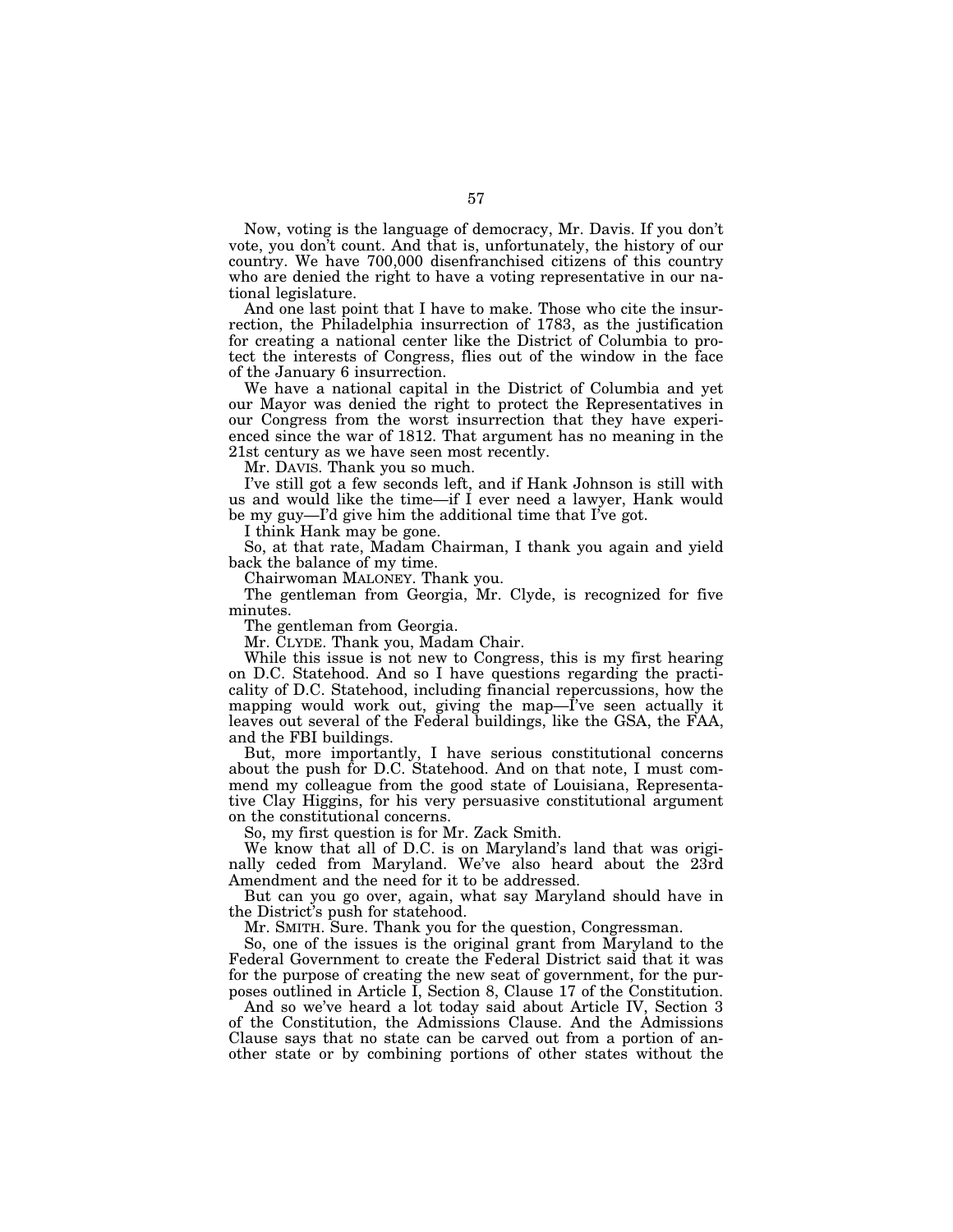consent of those states' legislatures. So, that constitutional provision is certainly implicated.

But more to the point, again, at the time everyone understood that Maryland was donating this land, was giving it in return for it becoming the seat of the Federal Government, and certainly no one would have understood that Congress could then immediately turn around and create a new state out of that land.

So, what Congress could not do immediately, it cannot do today simply by the passage of time.

Mr. CLYDE. All right. That sounds perfectly logical to me.

Now, turning to Mayor Bowser.

Mr. Smith just outlined some of the Founders' intention for the Federal District. Do you agree that the Founders' original intent was to have the district be only a Federal city and not a state? And can you answer that yes or no?

I believe your mic is not on.

MAYOR BOWSER. The Founders required a Federal District of a maximum size. They did not limit the size. And so I think they specifically did not—they said that the Federal District could only be a certain size large, but they left open the possibility of it being smaller.

So, the Federal District would persist-

Mr. CLYDE. Right. That's not my question. My question is not the size of it. My question was, do you agree that the Founders' original intent was to have the district be only a Federal city and not a state? Do you agree with that, yes or no.

MAYOR BOWSER. I do not agree that the Founders didn't contemplate that this district would have self-governance, representation, or function as a city, county, and a state, because that's how we function.

Mr. CLYDE. But they didn't make it a state, OK, and I think that was quite intentional.

All right. So, let's talk about representation that you just mentioned, all right? Let's go back to Mr. Smith for a minute.

There are some alternatives to D.C. Statehood which would provide representation to D.C. residents in Congress without violating the Constitution. Is that correct?

Mr. SMITH. That is correct, Congressman. And, in fact, those proposals have been put forward before in the 1970's. An amendment was proposed that would treat the District as though it were a state for congressional representation without actually making the District itself a state.

Mr. CLYDE. Or it could be those residents could also vote in Maryland. Is that not correct?

Mr. SMITH. If the appropriate constitutional amendment process was followed, they could do that as well, Congressman.

Mr. CLYDE. OK. All right.

So, back to Mayor Bowser.

Is the intent for representation or is the intent for eliminating taxation?

MAYOR BOWSER. The District is proud to pay its fair share of taxes, Congressman. What we are here to ask you to correct is to make sure that we have representation for those taxes. Our Constitution——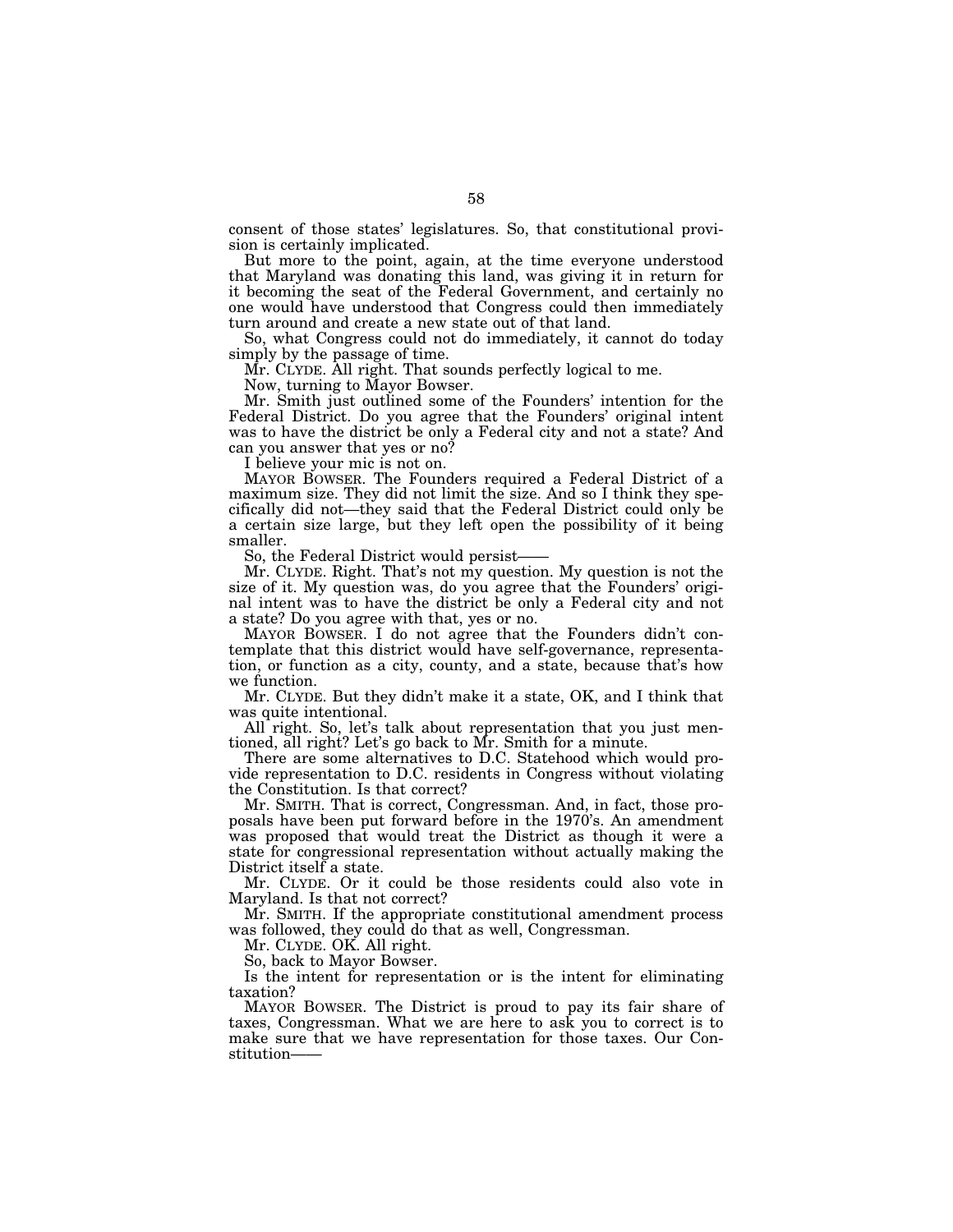Mr. CLYDE. OK. So, what we could do instead, then, is we could say, all right, what if the residents of D.C. were exempt from Federal taxes?

Now, you have representation already when it comes to Presidential elections. And also you have representation in the Congress with Delegate Norton. Though she doesn't have a direct vote, she can certainly introduce bills, because she introduced H.R. 51.

So, if the residents of D.C. were exempted from, say, 50 percent of Federal taxes because they have some representation already, would that be acceptable?

MAYOR BOWSER. It is not acceptable, nor do I think it would be acceptable to the residents of your district if they were asked to not get full representation.

Mr. CLYDE. But your residents would not pay Federal taxes, just like Puerto Rico does not pay Federal taxes or Guam or Mariana Islands or American Samoa. They're not a member of a state, they're a district, they're a territory, similar to a territory. So, I think that would be fair.

MAYOR BOWSER. Well, I'm not aware of a bill before the Congress that would take away billions of dollars from the Federal Treasury, the billions that we contribute to the Federal Treasury each year.

Mr. CLYDE. But that would change the taxation without representation, correct?

MAYOR BOWSER. I think that it is—it would take away us paying taxes.

Mr. CLYDE. OK.

MAYOR BOWSER. And I think that that would be a detriment to the Union.

What we're saying—we're not trying to shirk our responsibilities as Americans, Congressman. We are demanding——

Mr. CLYDE. But it would put you in exactly the same place as Puerto Rico, Guam, the Mariana Islands, and American Samoa. Is that not correct?

Chairwoman MALONEY. The gentleman's time has expired.

The gentlelady may answer.

Mr. CLYDE. Thank you, Madam. I yield back, Madam Chair.

MAYOR BOWSER. Thank you, Madam Chair.

As I mentioned earlier to the ranking member, the residents of the District of Columbia sent me here for one purpose. They have voted. Eighty-six percent of our electorate says they want to be full Americans. They want to be full taxpaying Americans. They're not interested in shirking their responsibilities as they have done for the history of our Nation, served our Nation, paid our taxes.

And all we are asking you today is to correct an anomaly of our history to make sure that we have full representation, with our Congresswoman getting a vote and having two United States Senators.

That is what is before this Congress, and that is what is in the complete power of this Congress to do, to grant D.C. Statehood.

Chairwoman MALONEY. Thank you.

The gentlewoman from Illinois, Ms. Kelly, is recognized for five minutes.

Ms. KELLY.

Ms. KELLY. Thank you, Madam Chair.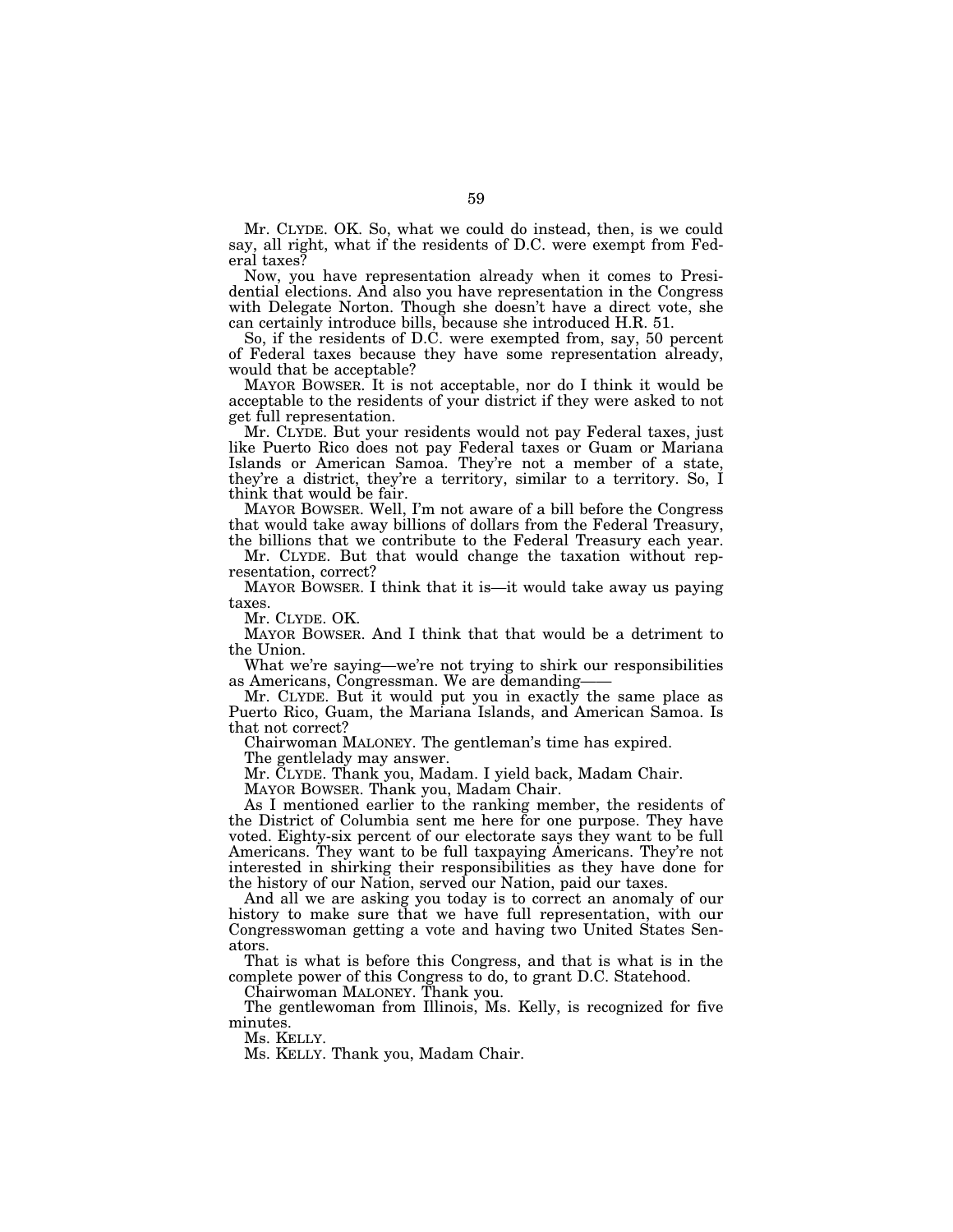I, too, want to thank our Delegate from D.C.

And thank you to the Mayor for your patience with all of these questions and the other witnesses.

The Admissions Clause of the Constitution gives Congress the authority to admit new states. However, the Supreme Court's ''equal footing'' doctrine prohibits Congress from imposing conditions and limitations on new states that Congress cannot impose on existing states.

I want to clarify that H.R. 51 imposes no such conditions or limitations on the state of Washington, DC. The bill expressly declares that the state would be, quote, "admitted into the Union on an equal footing with the other states in all respects whatever.''

In Coyle V. Smith the Supreme Court struck down a condition Congress imposed on the new state of Oklahoma, saying, quote, ''The constitutional equality of the states is essential to the harmonious operation of the scheme upon which the Republic was organized.''

During the markup of H.R. 51 last Congress our Republican colleagues filed many amendments that would have imposed policies on the new state as a condition of admission, including on guns, reproductive health, and collective bargaining.

Ms. Schwartz, does H.R. 51 comply with the equal footing doctrine?

Ms. SCHWARTZ. I have not encountered anything in the bill that would lead me to suspect that it does not comport with the equal footing doctrine.

Ms. KELLY. Thank you.

Mayor Bowser, does the state of Washington, DC, seek to enter the Union on anything other than an equal footing with the other states?

MAYOR BOWSER. That is exactly how we would like to enter, Congresswoman.

Ms. KELLY. Thank you.

The state of Washington, DC, is simply seeking to enter the Union in the same way that every other state entered the Union. It is asking for equal treatment, not special treatment.

And I yield back.

Chairwoman MALONEY. The gentlelady yields back.

The gentleman from Texas, Mr. Fallon, is now recognized. Mr. FALLON.

Mr. FALLON. Yes, Madam Chair. Can you hear me all right? Chairwoman MALONEY. Yes, we can.

Mr. FALLON. Thank you so much for having the hearing. I find all this interesting. Fascinating, in fact.

I want to thank all the witnesses for coming and sharing their time with us.

I had a quick question, then some comments.

Mayor Bowser, thank you for coming today. You've answered lots of questions and you've heard lots of opinions and facts thrown out by colleagues, both Democrats and Republicans. I had a quick question for you, because this has been alluded to, not so much by you, but by others, and you're the Mayor of the city.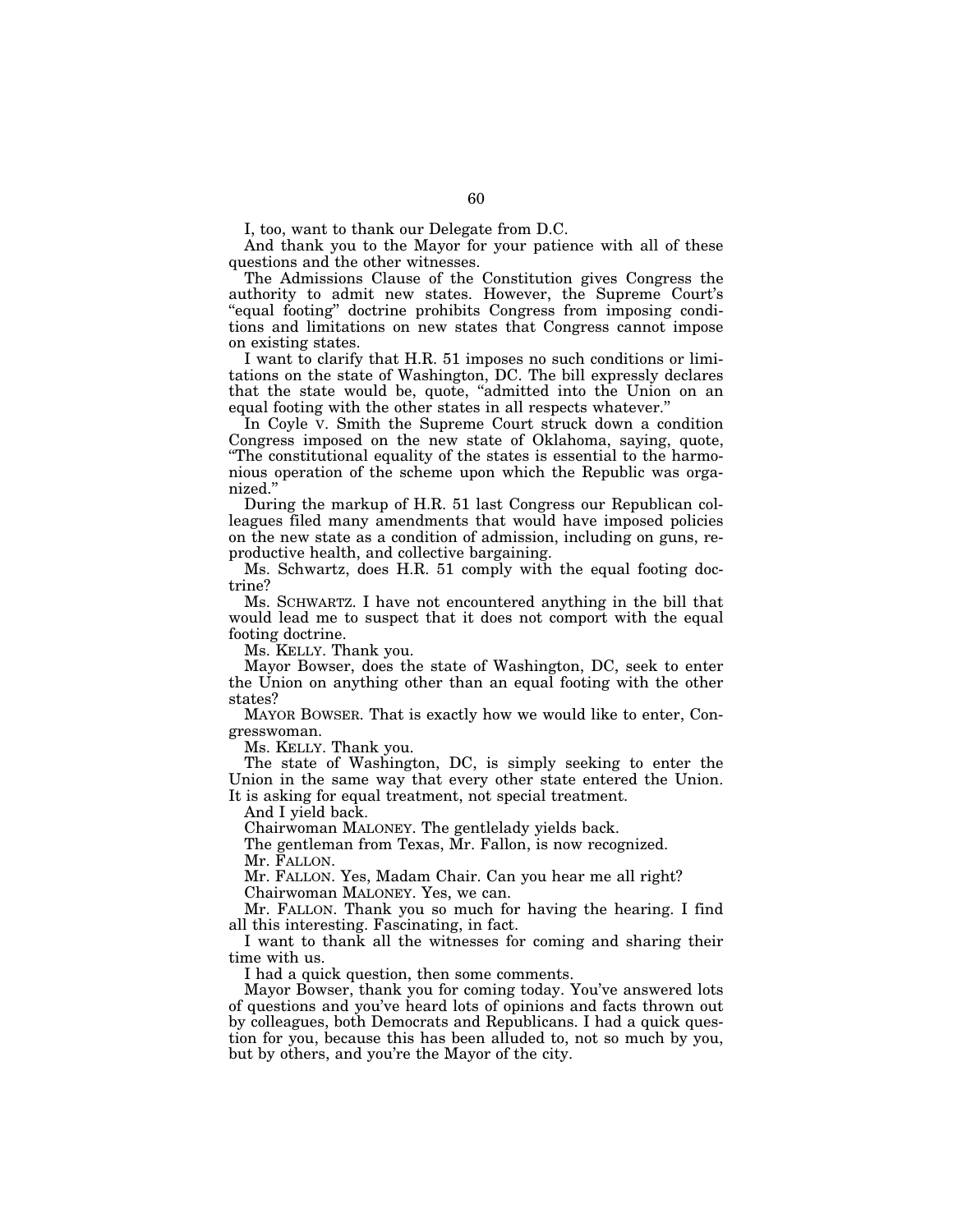Do you believe that Washington, DC, has been historically denied statehood based on racial grounds? Do you think that that has been a premise?

MAYOR BOWSER. I think it certainly contributed.

Mr. FALLON. OK. So, what I find interesting is, I like—and thank you for your answer—I like data. And so what we did was, we looked up the census data from 1800. In Washington, DC, at the time it was 10,666 White residents and only 4,027 African-American residents. In 1830, 30 years later, there was still a White majority with 27,563 and only 12,271 African-American residents.

Fast-forward 120 years, there's still a White majority in Washington, DC, 517,865, according to the census, and only 280,803 African-American residents, almost a two-to-one White majority. Then it did change in the 1950's.

So, I found it disheartening and, quite frankly, insulting that one of my colleagues, not the Mayor, but one of the colleagues, congressional colleagues, said that there was great momentum and interest in D.C. Statehood and then it changed and then it waned.

Well, for 150 years there was a White majority in the District and it never became a state. And I'm unawares of any hearings in Congress to that effect back during those 150 years. There may have been, but I've never seen any reference to it and I fancy myself an amateur historian and a history minor in college. So, it doesn't seem like that is, actually, factually historically accurate at all.

And then, furthermore, we've heard today for hours about the concern with 700,000 folks not having full rights of a citizen of these United States. But we don't seem to have a lot of concern, and, in fact, H.R. 51 was the first bill that we've heard for any statehood for any of our territories, and yet there are 3 million residents of Puerto Rico, that's four times the population of Washington, DC, and we're not having a hearing on that.

Now, why is that? And is this partisan? Because I've only been here for three months and I left a state legislature that prided itself on bipartisanship, but now I'm in a hyperpartisan environment that, again, is very disheartening, but we'll hope to change the culture some time and some day.

But in 2012, 91 percent of D.C. residents voted for the Democratic candidate for President. Only seven percent—seven percent—voted for the Republican candidate. In 2016, it was 91 percent to 4 percent. And in 2020, it was 92 percent to 5 percent. That is complete and utter dominance.

To say that we don't know what the partisan makeup of the delegation of Washington, DC, would be is farcical and it's laughable.

Puerto Rico, on the other hand, while probably we would agree leans Democrat, they have had Republican governors recently. So, I suspect that is why we're not hearing a bill about Puerto Rican Statehood right now but rather Washington, DC.

And then, last, what is the intent, what was the intent of the Founders? That clearly was that this would be a Federal city. There's almost no doubt. And we came here, having a serious discussion, but of course it was.

And then we have a constitutionality issue with the 23rd Amendment.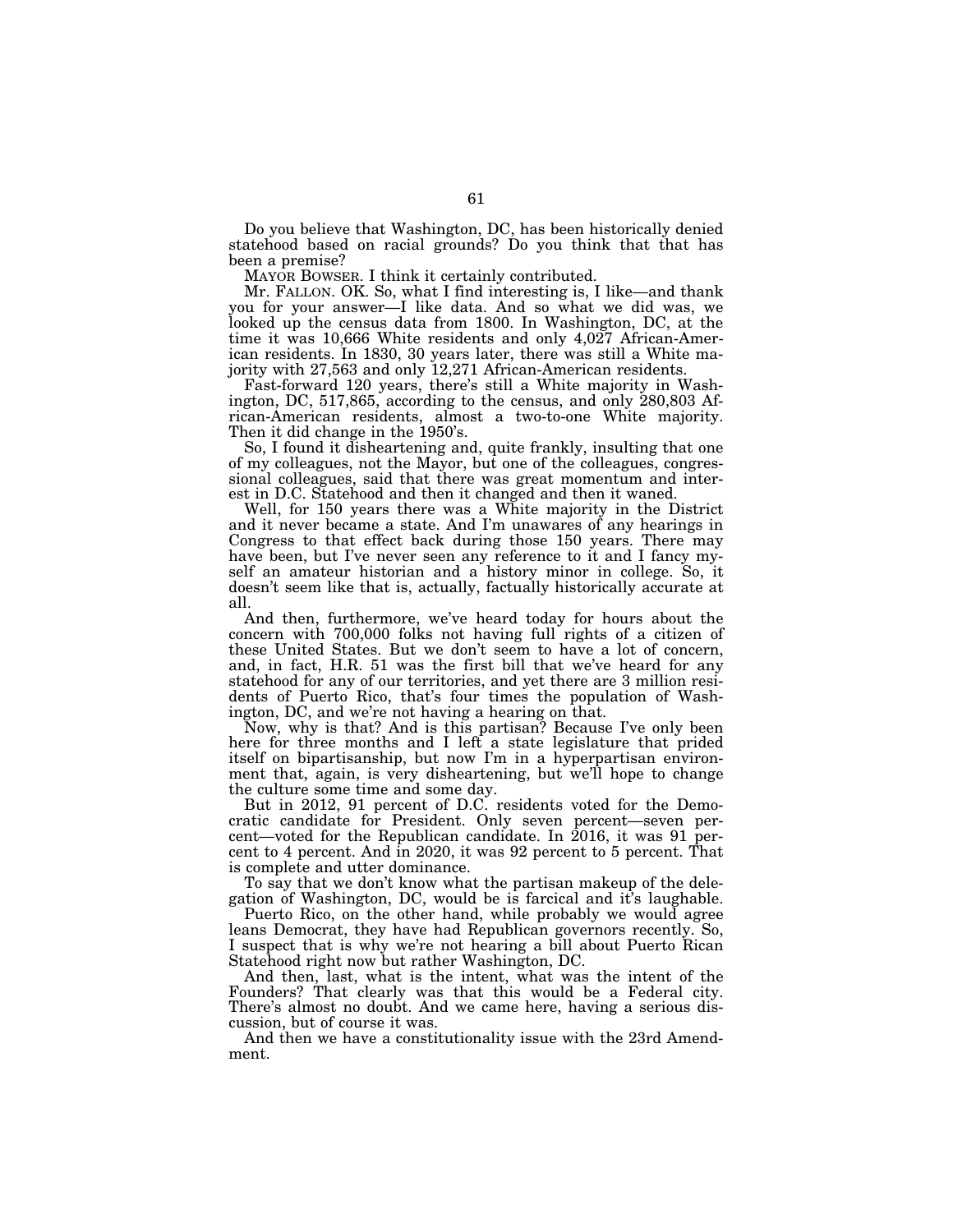So, there is a way to make Washington, DC, a new state, but it's not through simple legislation introduced by this Chamber. Retrocession is an interesting idea because then all 700,000 residents of Washington would have a say in Congress, both the House and the Senate, and that would solve the no taxation without representation issue.

Madam Chair, thank you for the time. I yield back.

Chairwoman MALONEY. The gentleman yields back.

The gentleman from Vermont, Mr. Welch, is now recognized for five minutes.

Mr. WELCH. Thank you very much.

I want to, of course, thank the Mayor, and I want to thank the folks from Washington for your assistance on behalf of the people you represent.

And, Chair Maloney, I want to thank you for following through on this.

And, of course, to our wonderful Delegate, Eleanor Holmes Norton, thank you.

Just one comment to start with. The January 6 issue—''issue'' is hardly the right word—but my total understanding from reading the reports is that the Mayor and city of Washington was ready to respond. And keep in mind, this Federal District, the folks who came here did so at the invitation of the person who lived at 1600 Pennsylvania Avenue.

So, I don't see how statehood for D.C. would have interfered with the ability of Washington to, in fact, protect Congress when, in fact, it was the resident of 1600 Pennsylvania Avenue who invited folks to come here.

I am totally in support of the right of citizens in Washington to be able to have representation through elected Representatives.

And now what I would like to do is yield the balance of my time to my colleague, Jamie Raskin.

Mr. RASKIN. Thank you very much, Mr. Welch, for that. I appreciate it.

We've just heard from several of our colleagues on the other side of the aisle about how Democrats win elections in the District of Columbia by 90 percent or 92 percent or what have you, as if we should all understand that the implication of that is constitutionally relevant; that because it's lopsided in favor of one party, that those people shouldn't be represented in Congress.

The Supreme Court rejected precisely this logic in a decision called Carrington V. Rash in 1965 where military servicemembers were disenfranchised, actually in Texas, on the theory that they did not know, they were stationed in Texas for several years, they didn't really know the local political culture.

And the Supreme Court said nothing could be more in tension with the Constitution than the idea that we keep people from voting by virtue of the way we expect them to vote, that we try to gerrymander the electorate to keep people from voting based on the predicted ideology of how they would vote.

Perhaps I could go back to Mr. Wingo, who fought for the country and is working with veterans apparently to fight for statehood.

What do you make of all these arguments that the District of Columbia is too Democratic to be admitted into the Union?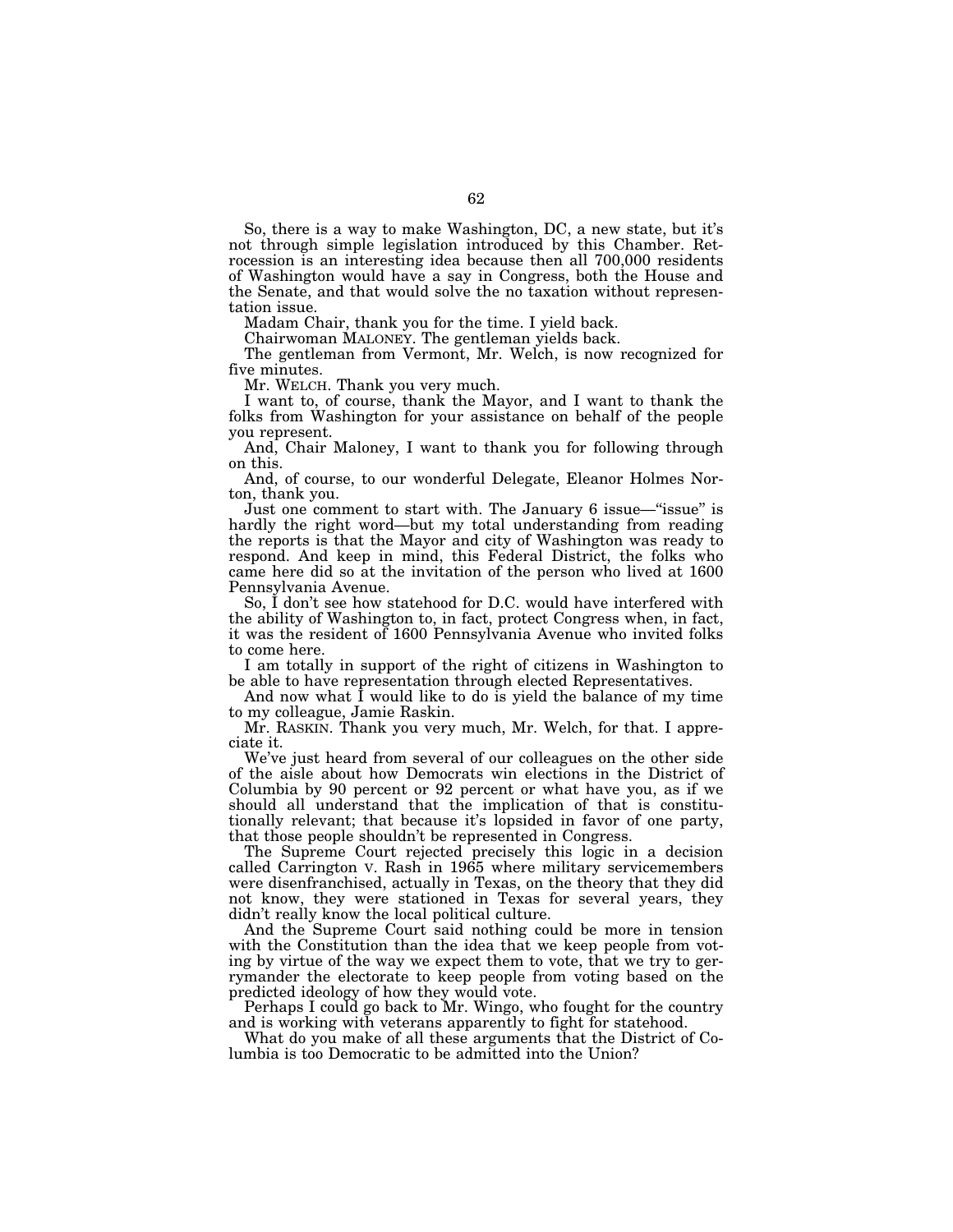Mr. WINGO. Thank you, Congressman Raskin.

Well, what I make of it is, I agree with you, just is irrelevant as far as the Constitution is concerned.

And, one, I want to thank Representative Holmes Norton for her tireless fight and, as a fellow Yale Law grad, what she said about the Constitution.

What I think is the Founders would point to the fact that veterans, for those who wanted to fight for their Nation, as happened out of Maryland. The history of the Baltimore Independent Company, 400, who Washington, George Washington himself said, we must not forget what these 400 men did.

And so what I would say, sir, is that the party affiliation, it's more about people and about those who are committed to serve democracy and are willing to die for that.

Mr. RASKIN. In the Declaration of Independence Jefferson spoke of the consent of the governed as being an organizing principle for the country, along with the unalienable rights of the people, but the consent of the governed is at the heart of it. The first three words of the Constitution are ''We the people,'' and that, of course, included people who lived in the area that is now the District of Columbia, although it was not that when the Constitution was written.

Why do you think we're getting all of these arguments that are doing everything that they can to run away from the consent of the governed?

You know, there are no car dealerships in Washington, DC. The last set of hearings we had they were talking about parking privileges and how Members of Congress might not have the same parking privileges if the new state were created?

I was just chastised by one of our colleagues, who I'm not quite sure I totally understood the argument, but he was basically saying that it is illegitimate to record the actual history of race and religion and partisanship being used against people trying to attain the level of political equality through statehood admission.

Mayor Bowser, would you agree, from your study of it, that race and religion and partisanship have almost always been turned into factors against the major principle which should be in play, which is the consent of the governed?

MAYOR BOWSER. Absolutely, Congressman, and thanks for that question. And I was interested in the earlier question about the role of race in the history of D.C. suffrage, self-government, and now the movement for statehood.

In fact, two historians have written about it extensively, and I commend it to the committee, to read ''Chocolate City.'' It's a big volume.

If you don't have the time to read that, you can read a recent report by D.C.'s Federal City Council, and the Federal City Council is one of our preeminent business organizations. But they commissioned a report as well called ''Democracy Deferred: Race, Politics, and D.C.'s Two-Century Struggle for Full Voting Rights.''

The truth is that over 220 years we've had various experience with suffrage for Black men, with Black men being able to run for office, to it all being stripped away, to having appointed officials,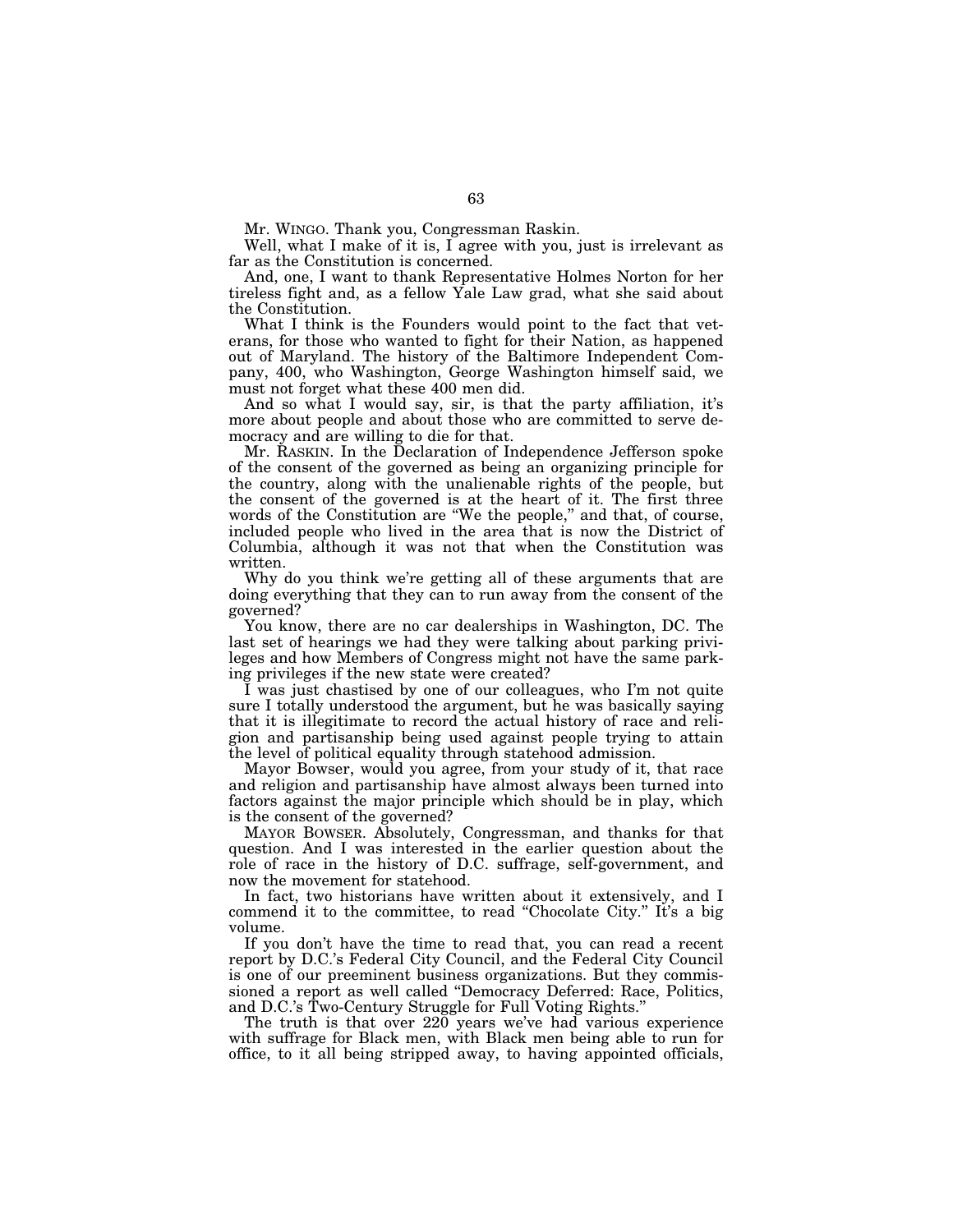to now the situation where we're at, which is wholly, wholly inadequate, which is limited home rule.

And what we know with limited home rule, that we don't have representation here in this House. Our Congresswoman cannot vote for a final bill. And when Democrats aren't in power she hasn't been able to vote in committee. So, that's important.

But what we've also seen in the last year is that we don't have complete autonomy; that the whims of a leader can impose his will on the people of the District of Columbia, squashing the voices of their elected officials and squashing their laws.

That's anti-democratic, and it's un-American, and it has to be fixed now.

Mr. RASKIN. Thank you, Mr. Welch.

I yield back, Madam Chair.

Chairwoman MALONEY. The gentleman's time has expired.

The gentleman from California, Vice Chair Gomez, is recognized for five minutes.

Mr. GOMEZ. Thank you, Madam Chair.

Real quick, I just want to go remind people that the Constitution does not establish any prerequisite for new states. However, Congress has generally considered three.

First, residents must have a commitment to democracy, and I think that applies to Washington, DC.

Second, residents must support statehood. Each time D.C. has voted overwhelmingly to support statehood.

Third, the state must have the population and resources to support itself.

D.C. satisfies all three prerequisites.

First, residents have been petitioning for over 200 years for local self-government.

Second, D.C. residents supported statehood, and I believe it was 86 percent in 2016.

Third, D.C. has a larger population than Wyoming and Vermont, and it has a larger budget than 12 states. D.C. pays more in Federal taxes than 21 states and more Federal taxes per capita than any other state. D.C. has a triple bond rating, and I think most states would be envious of that.

Finally, Federal funds comprise a lower percentage of D.C. government revenue than the national average for state governments. For example, the Federal Government provides 39 percent of the state government revenue in Kentucky and only 23 percent of the D.C. government's revenue.

Dr. Lee, in 2014, the late Federal and D.C. budget expert Alice Rivlin testified that D.C. has the population and resources to support itself.

Do you agree with Ms. Rivlin's assessment?

Mr. LEE. Yes, I do, Congressman Gomez. And as I've testified, we have demonstrated that through 24 consecutive years of audits that shows a balanced budget each of those years. And so I completely agree with Dr. Rivlin's analysis.

Mr. GOMEZ. Thank you.

Mayor Bowser, Senator Tom Cotton has said the following about D.C. Statehood, and I quote: ''Washington also doesn't have the 'diversity of interests and financial independence' that Madison ex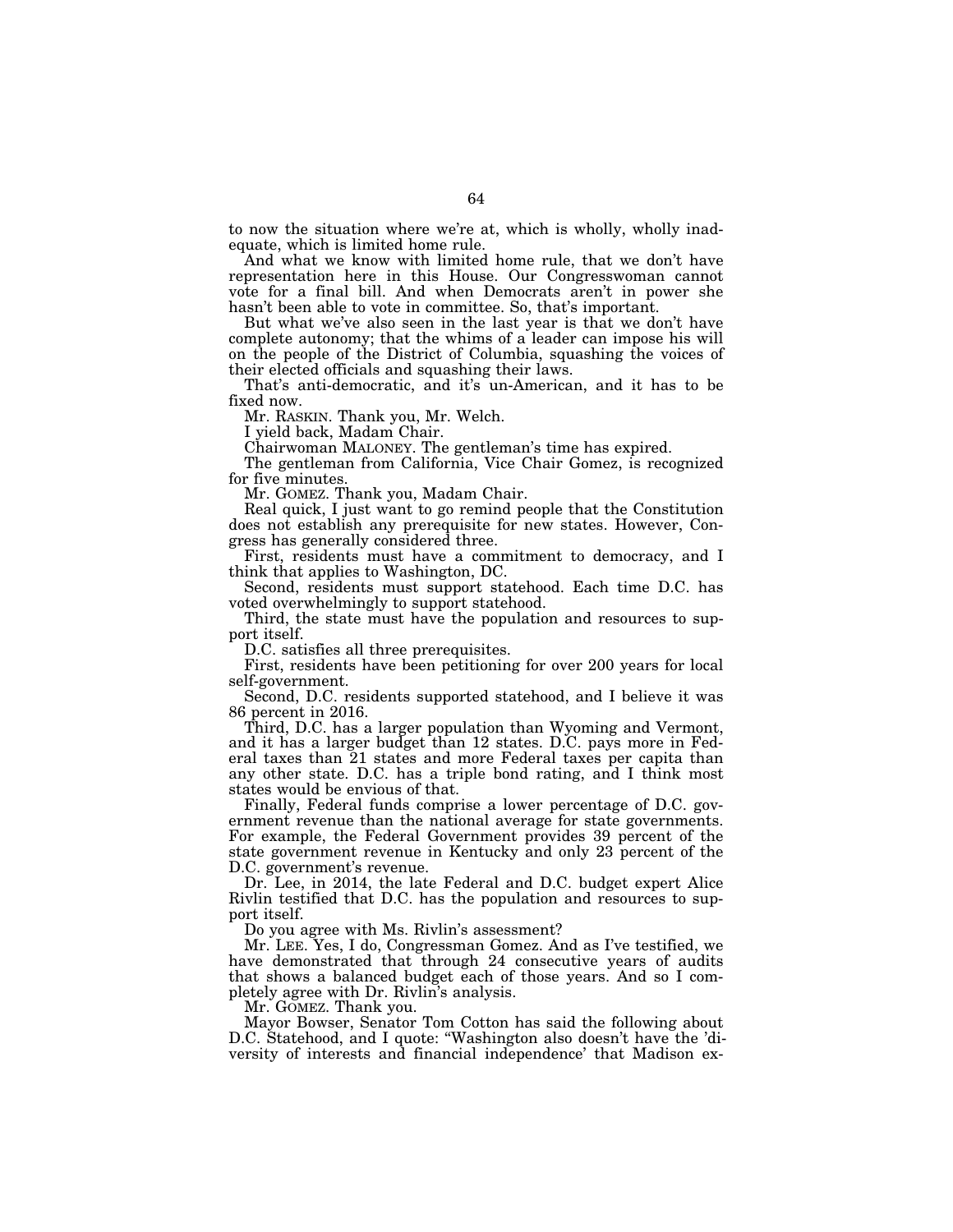plained were necessary for a well-functioning state. Yes, Wyoming is smaller than Washington by population, but it has three times as many workers in mining, lodging, and construction—and ten times as many workers in manufacturing. In other words, Wyoming is a well-rounded, working-class state. A new state of Washington would not be.''

Senator Cotton does not seem to think the right type of people live in Washington, DC.

Mayor Bowser, what is your response to Senator Cotton's statement?

MAYOR BOWSER. It's absurd, but we've heard a lot of absurd things from him.

And I would just go back to your statements, Congressman, in your introduction. The Constitution does not set out types of industry that have to be in a state in order to be admitted to the state. That is the entire province of this Congress.

And what we have laid out, also importantly, is that we can support ourselves, that we do support ourselves, that the Federal interest in the District is no different than it is for any other state, save for the reimbursement you provide us for the security that we provide for Federal functions. So, we can support ourselves.

More than that, you heard from our Chief Financial Officer that the makeup of our work force, unlike most people think, is not entirely Federal Government employees. In fact, that's only a quarter of our work force. And we've seen over the last 10 to 15 years growing diversification of our jobs.

We've also grown, and a lot of the smaller states that you've mentioned don't have the type of growth that we have and the type of economic development that we forecast that is going to allow us to continue to invest in our new state in the functions that we need to handle.

Mr. GOMEZ. Mayor Bowser, I graduated from graduate school in 2003 and I moved to Washington, DC, with a lot of my classmates, and these folks were committed to public service, but wanted to do it at the Federal level. And a lot of them actually live in Washington, DC, and they're so committed that they've been involved in local politics, they ran for the school board, help people get elected to City Council.

So, these are folks that are committed, and I know that there's people that are long-term residents of Washington, DC, have even greater commitment.

So, I don't understand why we wouldn't allow these folks who have committed themselves to not only the betterment of their community, but also the betterment of their country, not have representation at the Federal level. That's why I support D.C.'s petition to form a state.

With that, I yield back.

MAYOR BOWSER. Thank you, Congressman.

Chairwoman MALONEY. The gentleman yields back.

The gentlewoman from Massachusetts, Ms. Pressley, is now recognized for five minutes.

Ayanna Pressley? Ayanna?

I think we lost her. OK.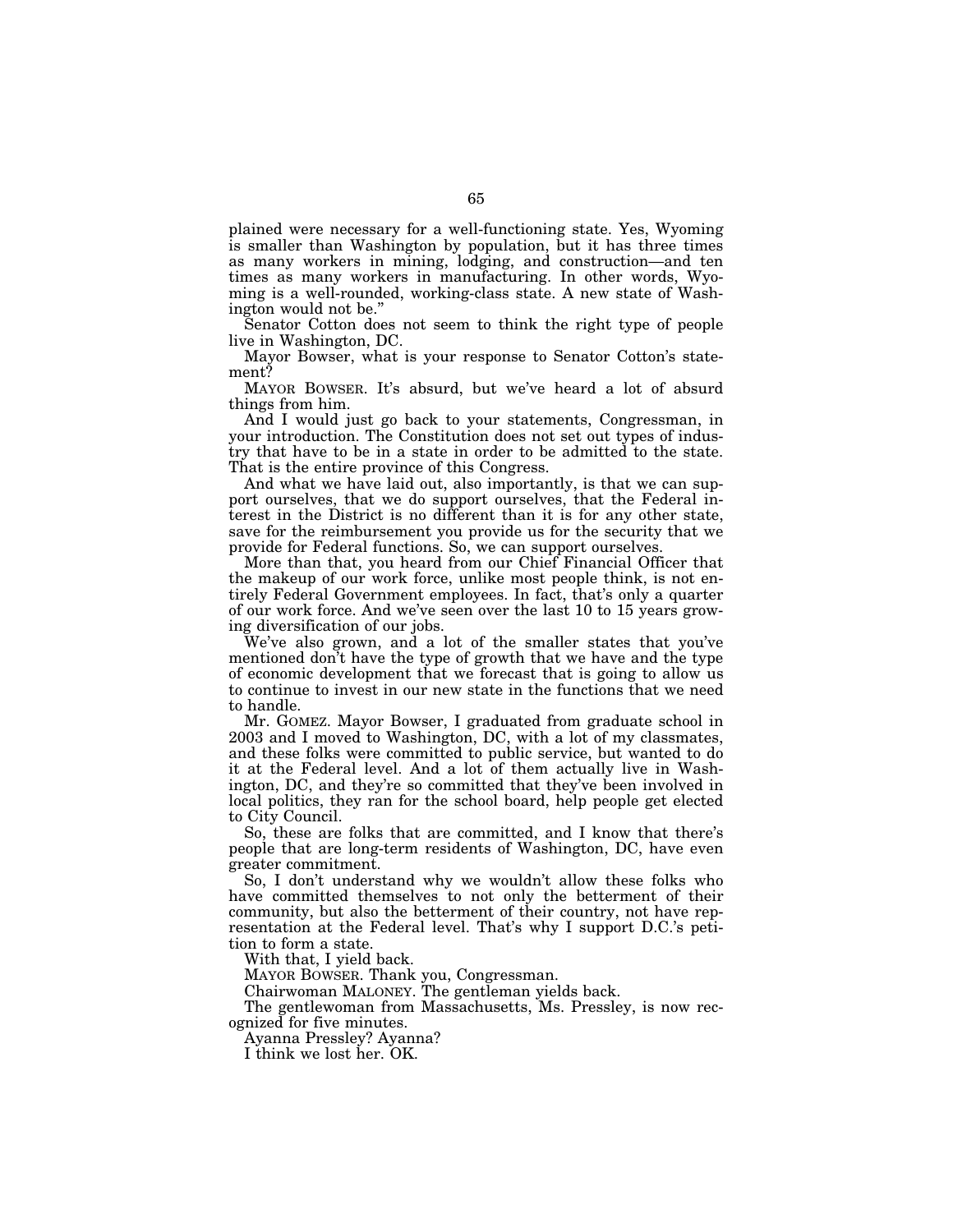Before we close, I want to offer the ranking member an opportunity to offer any closing remarks he may have.

Ranking Member Comer, you are now recognized.

Mr. COMER. Well, Madam Chair, let me begin by sincerely thanking you for holding this hearing today. We appreciate that, because a lot of bills that we voted on, on the floor this year, have had no committee hearings.

So, this is a major piece of legislation, H.R. 51, and I think it's really important that we try to resemble some form of regular order in the House of Representatives, and having committee hearings like this is a step in the right direction. So, I want to thank you for that.

But let's be realistic about this bill. This bill is only here because there's a desire from the left to create two new U.S. Senate seats, for various reasons. This bill is all about two new U.S. Senate seats.

This is plan B of Nancy Pelosi's political power grab. Plan A was elimination of the filibuster in the Senate. That has gone down in flames. So, plan B is to make Washington, DC, a state, to add two new U.S. Senate seats.

Plan C will be to stack the Supreme Court to ensure plan B doesn't get thrown out in the courts because it's unconstitutional.

So, I think that both sides have done an admirable job of presenting the facts. But the fact of the matter is very simple: This is another example of partisan political power grab that we've seen since the beginning of this Congress.

So, I will remind everyone that there's not a single Republican in Congress, in the House or the Senate, that supports this bill.

And I think that, hopefully, in the future we can hold hearings on things that are a little bit more pressing at the time, like the border crisis, or we still have a number of schools that haven't reopened, and the issues that the working Americans care about.

So, Madam Chair, again, thank you for holding this hearing. I appreciate the Mayor's attendance.

And I yield back the balance of my time.

Chairwoman MALONEY. The gentleman yields back.

And in recognition of the Representative from the District of Columbia, I would like to recognize her for a closing statement and thank her for her selfless work over 30 years of achieving this goal of representation.

Ms. NORTON. Thank you very much, Madam Chair. Thanks really is owed to you for giving us this early hearing.

I'd just like to clarify two technical points.

One has to do with the 23rd Amendment, which kept being raised. It is true that the District has three electoral votes. If we got statehood, there would be three more.

May I predict that once that occurred, lightning fast, you will see an amendment go through the Congress to repeal the 23rd Amendment giving us, the District of Columbia, three electoral votes. The first to vote, the first perhaps even to lead it, would be the Members on the other side of the aisle.

Second, on the question of retrocession, which kept being raised, Maryland gave the land in perpetuity. The issue of statehood at that time was never raised, so you couldn't deny it or be for it.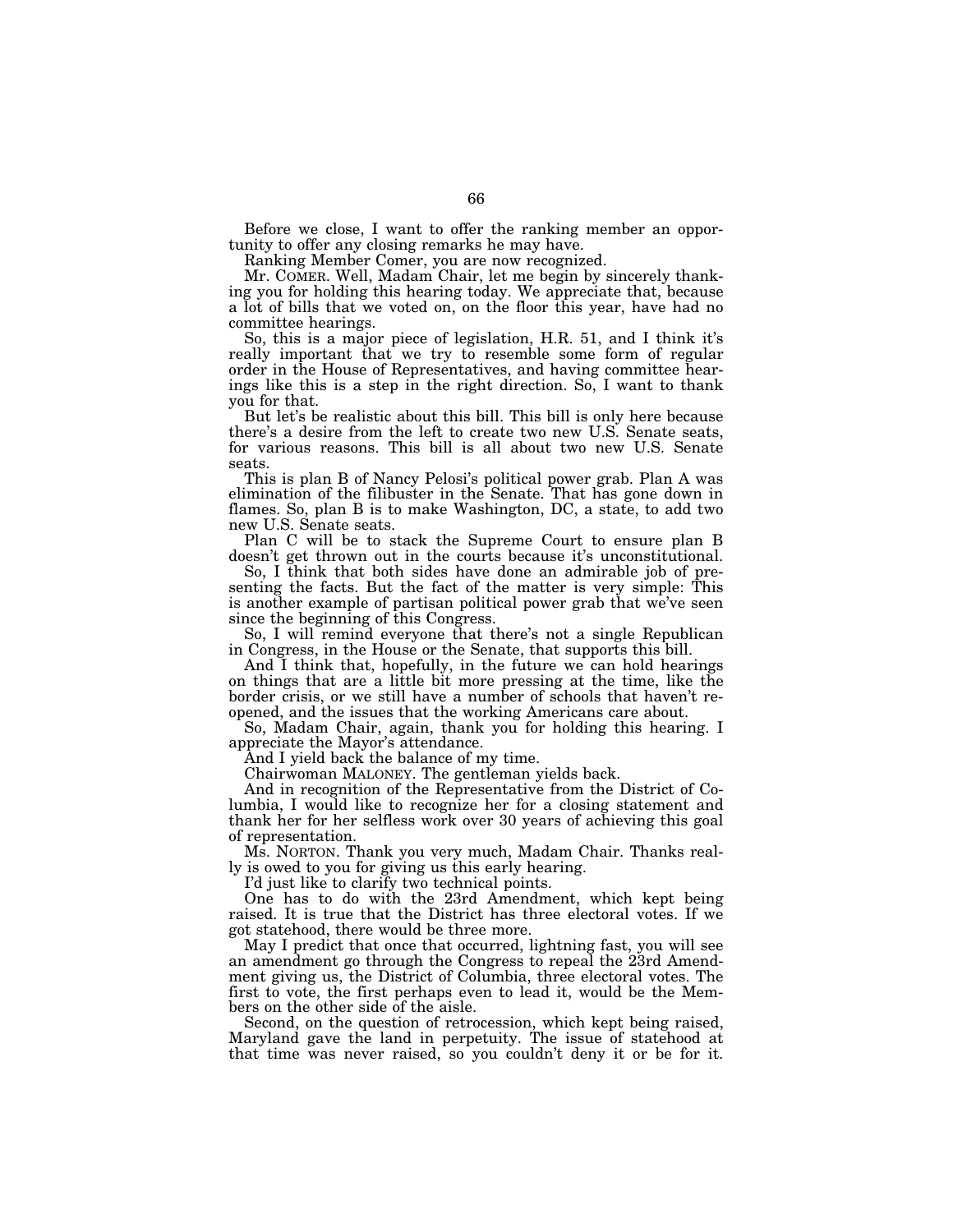There is no remaining interest left if you look at the words that Maryland used in giving the land to the District of Columbia.

But isn't it interesting, Madam Chair, that in mentioning Maryland, my friends on the other side did not mention, even though Maryland has supported statehood, did not mention what does Maryland want.

Maryland has only one large city, Baltimore. If, in fact, somehow the District could be retroceded, if that were even constitutional, to Maryland, then, of course, Maryland would be dominated by Baltimore and the District of Columbia.

Therefore, I think, before you go talking about Maryland, you ought to ask Maryland. I think Maryland has spoken, because every member of its delegation supports D.C. Statehood except for one Republican member.

I thank you very much for this very important hearing, Madam Chair. I think we're on our way to statehood for the District of Columbia.

Chairwoman MALONEY. Thank you so much.

And before my closing statement, I want to recognize Ayanna Pressley from Massachusetts. She was having some technical difficulties. She's now back on with us. And I'd like to recognize her for her statement, her five minutes.

Ms. Pressley, you're recognized.

Ms. PRESSLEY. Thank you, Madam Chair. Thank you for holding this hearing and continuing to prioritize this fight to establish the state of Washington, DC.

And in this fight, there certainly has been no greater champion or stalwart than my sister in service, Representative Eleanor Holmes Norton. You've organized, you've advocated, you've legislated, and, might I add, you've tolerated some condescending and, I would add, microaggressions.

Thank you for the grace and thought leadership as a Yale alumni, law school alumni, that you've brought to this space today and this work. I'm very honored to serve alongside you.

For many years, D.C. was affectionately known as Chocolate City. The vibrant Black community defined this town and provided a professional and cultural scene rich in Black joy, love, and excellence. But Congress continuously denied D.C. a locally elected government for much of its history.

Now, today, the state of Washington, DC, would be 46 percent Black, which would make it the state with the highest percentage of Black people in the entire country, and its congressional district would be a majority-minority jurisdiction.

I represent the Massachusetts Seven, a majority-minority District in my home state. These districts are critical for making the needs of people of color, for ensuring our voices are heard in the policymaking process, and for diversifying the Halls of Congress.

Now, in the Senate today there are only three Black Senators and not a single Black woman in the entire body. The structure of the Senate gives disproportionate power to small, predominantly White states. It has been estimated that the Senate gives the average Black person in America only 75 percent of the representation of the average White person in America.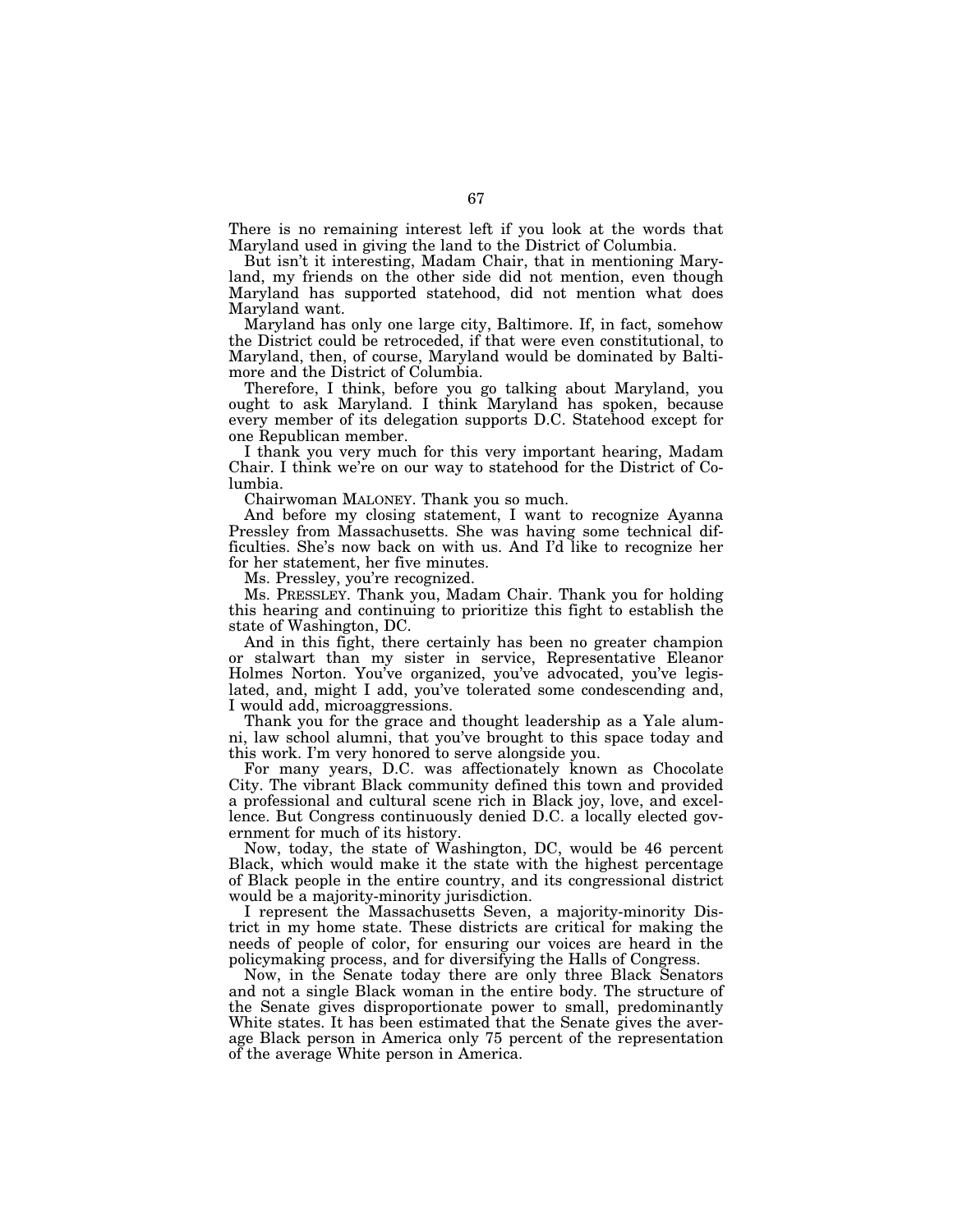In the midst of our national reckoning on racism and those who are quick to quote Dr. King and John Lewis but obstruct things like D.C. Statehood, uplifting Black political power must be a part of the conversation. We cannot allow electoral justice for the people of Washington, DC, to be denied any longer.

Now, last year, the day before the House of Representatives passed H.R. 51, Senator Cotton said the following about the bill, quote: ''Would you trust Mayor Bowser to keep Washington safe if she were given the powers of a governor? Would you trust Marion Barry?''

Now, both Bowser and Barry, who died in 2014, are Black, and even on the floor of the U.S. Senate Senator Cotton apparently felt compelled to communicate to a certain audience. That wasn't a dog whistle; that was a bullhorn. His objection to statehood was related to the possibility of an African-American governor.

Now, he said this with full knowledge of the role White supremacy has played in our democracy. There have been only two Black elected governors in the history of this country. Massachusetts had one of them, Deval Patrick. Now, more than 230 years, only two Black governors.

I'm going to make it plain: D.C. Statehood is a racial justice issue. And racism kills. And I don't just mean police brutality and hate crimes and food apartheid systems and transportation deserts and unequal access to healthcare. I mean all of that, too. But racism kills our democracy.

Mr. Henderson, as someone who was both born and raised in D.C. and has been a national civil rights leaders for many years, what role did race play in that denial and what role does race play in the opposition to H.R. 51?

Mr. HENDERSON. Thank you, Representative Pressley, for the question.

You know, American history is replete with examples of race interfering with our democracy in the worst possible way.

I've devoted my career and the organizations that I've worked for, including the Leadership Conference on Civil and Human Rights, to building an America as good as its ideals, to helping to develop a more perfect Union. It means coming to terms with issues of race and juxtaposing those issues with American democracy in the fullest sense of that.

We are striving now to achieve the ideals that the Founding Fathers set out for the country but have never been fully accomplished. That's where we are today. That's what we're struggling to accomplish. The racial reckoning that you mentioned in your introductory comments is a very important part of that.

Hopefully, the D.C. Statehood issue will be seen both as a democratic issue, but also as a racial justice issue for those who have so long been denied the opportunity of having full representation in the District.

Thank you.

Ms. PRESSLEY. Thank you, Mr. Henderson. Thank you.

Do I still have time?

Your Leadership Conference has more than 200 civil and human rights organizations as members. Could you tell me why D.C. Statehood is a priority for this broad and diverse coalition?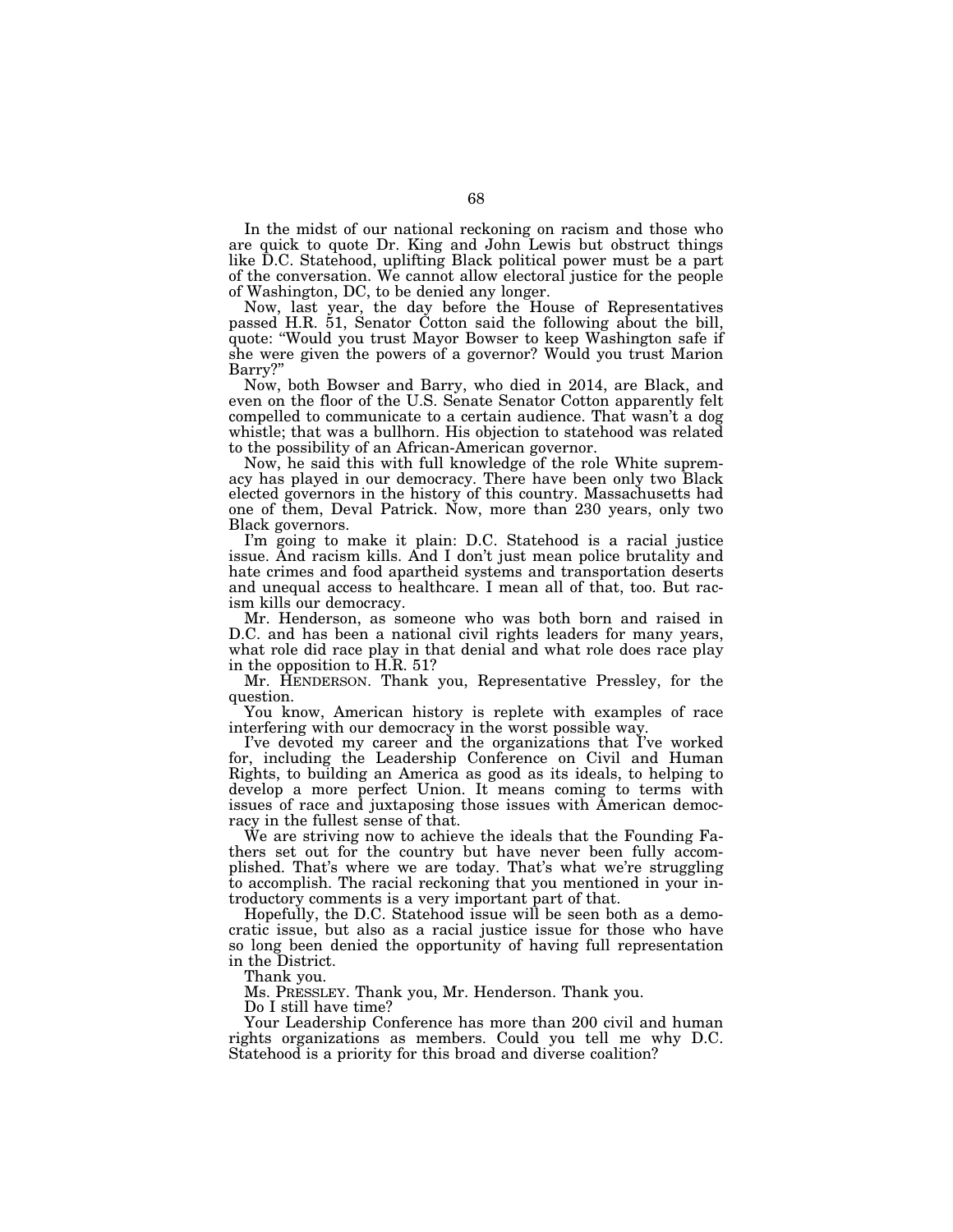Mr. HENDERSON. Of course. It is because we are committed as a coalition to the fullness of American democracy in all aspects of what we do. And struggling to accomplish the voting rights and democracy for the 712,000 representatives or citizens of the District is an important part of that effort to build the more perfect Union we've talked about.

Ms. PRESSLEY. And, Mayor Bowser, can you elaborate on how naming the future state of Washington, Douglass Commonwealth, is an act of racial justice?

Chairwoman MALONEY. The gentlelady's time has expired, but the Honorable Mayor may answer.

Ms. PRESSLEY. I yield.

MAYOR BOWSER. I'll answer quickly, because, Congresswoman, you laid it out and made it plain. I had forgotten those comments of Senator Cotton.

But it is very clear that we are proud of our diversity. We believe that our diversity makes us stronger. And we're proud of our history of Black political power.

And in no way do we think that that should prevent us from what should be our rights as Americans and as taxpayers in this Nation.

We believe very strongly that it is a civil rights and a voting rights issue that suppresses the voices of thousands of African Americans in the Nation's Capital.

Ms. PRESSLEY. Thank you.

Chairwoman MALONEY. The gentlewoman's time has expired. Thank you. Thank you.

The gentleman from Florida, Mr. Donalds, is now back on, is recognized.

Mr. DONALDS.

Mr. DONALDS. Thank you so much, Chairwoman.

And to the witnesses, thank you. I've been listening to this hearing for, obviously, the last several hours on the road.

I really just have one question. This is actually quite simple. And this is, I guess, for Mayor Bowser.

Seeing that the layout of the proposed state is essentially the city limits of Washington, DC, as it is today, are there plans to dissolve your City Council? Because if you have essentially a state legislature and a governor, then what is the purpose of the D.C. City Council at that point?

MAYOR BOWSER. Well, thank you for that question, Congressman.

And we have, our voters and our Council, which is our legislature, has approved the Constitution for our new state, and our Constitution contemplates making our current Council of the District of Columbia the state legislature for the state of Washington, DC. And we would expand that Council by, I think, seven—eight seats, to expand it by eight seats, to be a 21-person state legislature.

Mr. DONALDS. That's all I got.

I yield back. Thank you, Madam Chair.

Chairwoman MALONEY. The gentleman yields back. The gentleman yields back.

And that concludes our hearing.